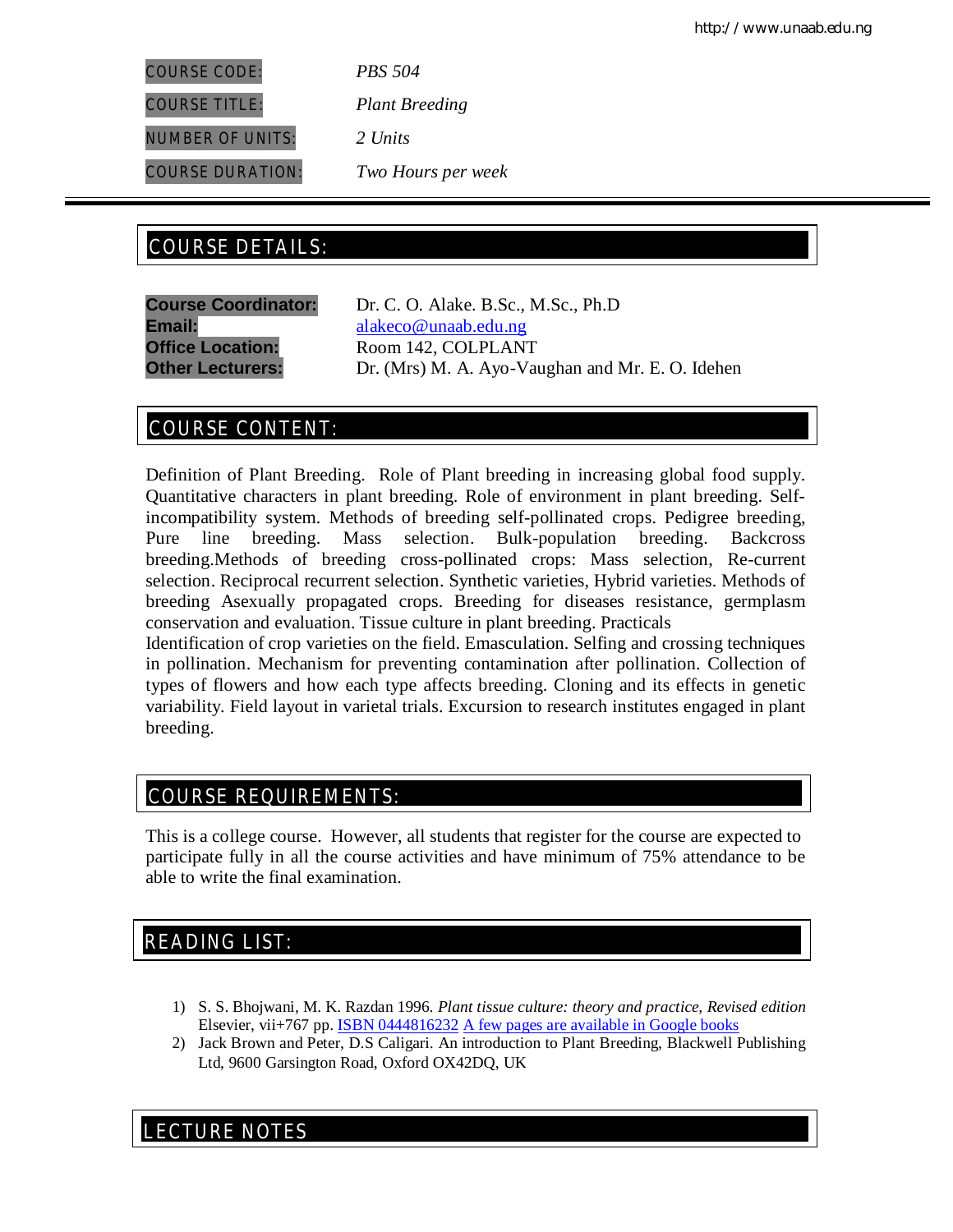# **DEFINITION OF PLANT BREEDING**

Plant breeding is the conscious human efforts needed to improve and develop new plants, which are called crop varieties in order to satisfy the demand for human food and animal feeds.

It is a type of selection made possible when there is genetic variability. It is specifically aimed at improving certain yield related character (traits) in a crop plant. It is very important for a potential plant breeder to know and understand the reproductive system of the plant; he/she wants to work with.

It is also very important to know the people to work with. Plant breeders will work with geneticists, physiologists, pathologists, biometricians, botanists, biochemists, seed technologist and nutritionist.

#### **ROLE OF PLANT BREEDING IN INCREASING GLOBAL FOOD SUPPLY**

- 1. Production of crops that have definite improvement over the existing or local varieties.
- 2. Production of crops that give increase yield per unit area at minimum cost of production.
- 3. Production of crops that are adapted to the need of the growers and consumers.
- 4. Production of crops that gives high quality yield or product.
- 5. Production of crops that are resistant to insect pest and diseases.
- 6. Faster crop breeding methods compared with traditional methods.
- 7. Production of crops that are adapted to specific environments or peculiar weather such as drought, water logging, salinity etc.

### **QUANTITATIVE AND QUALITATIVE CHARACTERS IN PLANT BREEDING**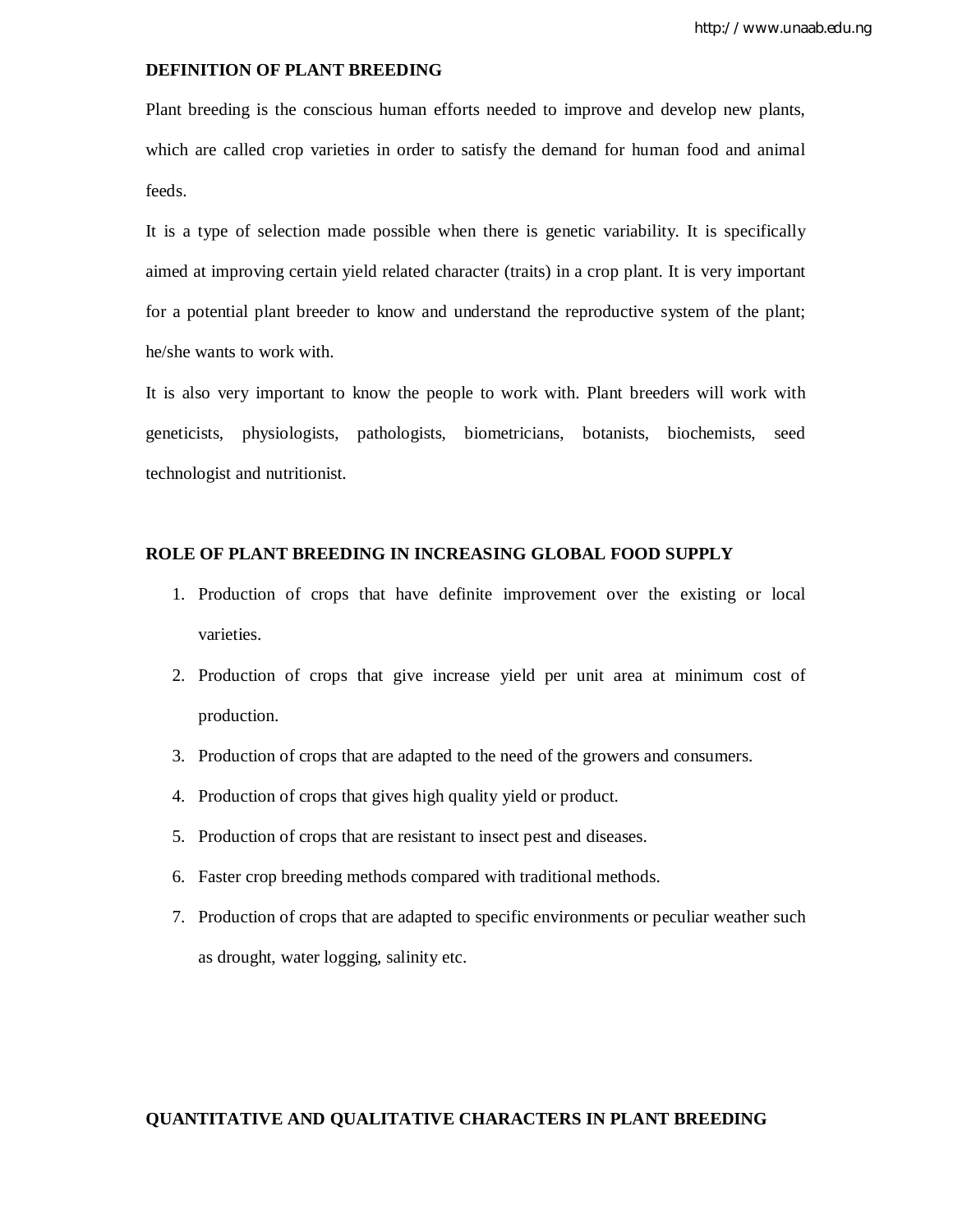Quantitative characters are also known as metric characters. They are controlled by many genes. Such characters are agronomic in nature and have complex inheritance. They are easily influences by the environment. They are continuous in their phenotypic expression and they segregate in the second filial generation  $F_2$ . Such characters cannot be grouped into distinct classes but they can be improved by recurrent selection leading to small but steady genetic gain in each selection cycle. They are responsive to high temperature and water and are physiological in nature. Examples are grain yield, total dry matter, plant height, protein and oil content in plants and general disease resistance.

Qualitative characters are traits that show simple Mendelian inheritance. They are controlled by one or two pairs of genes. They are easily measured and their phenotype in the second filial generation  $F_2$  has close resemblance with their parents. E.g. flower or leaf colour, leaf shape, fruit shape, etc.

It should be noted that selection is faster when dealing with qualitative traits compared with quantitative traits because unfavourable traits can be easily eliminated.

**P= G+ E**

 $V^2 p = V^2 g + V^2 e$ 

Where P =Phenotype, G = genotype and E = environment,  $V^2$  = variance

# **HERITABILITY**

Heritability is a measure of the genetic contribution to phenotypic variability

Types:

**Broad-Sense Heritability**: this expresses that proportion of variance due to the genetic component:

$$
H^2 = V_G/V_P
$$

Where  $V_G$  is the genetic variance and  $V_P$  is the phenotypic variance

### **Narrow-Sense Heritability:**

 $h^2 = V_A/V_P$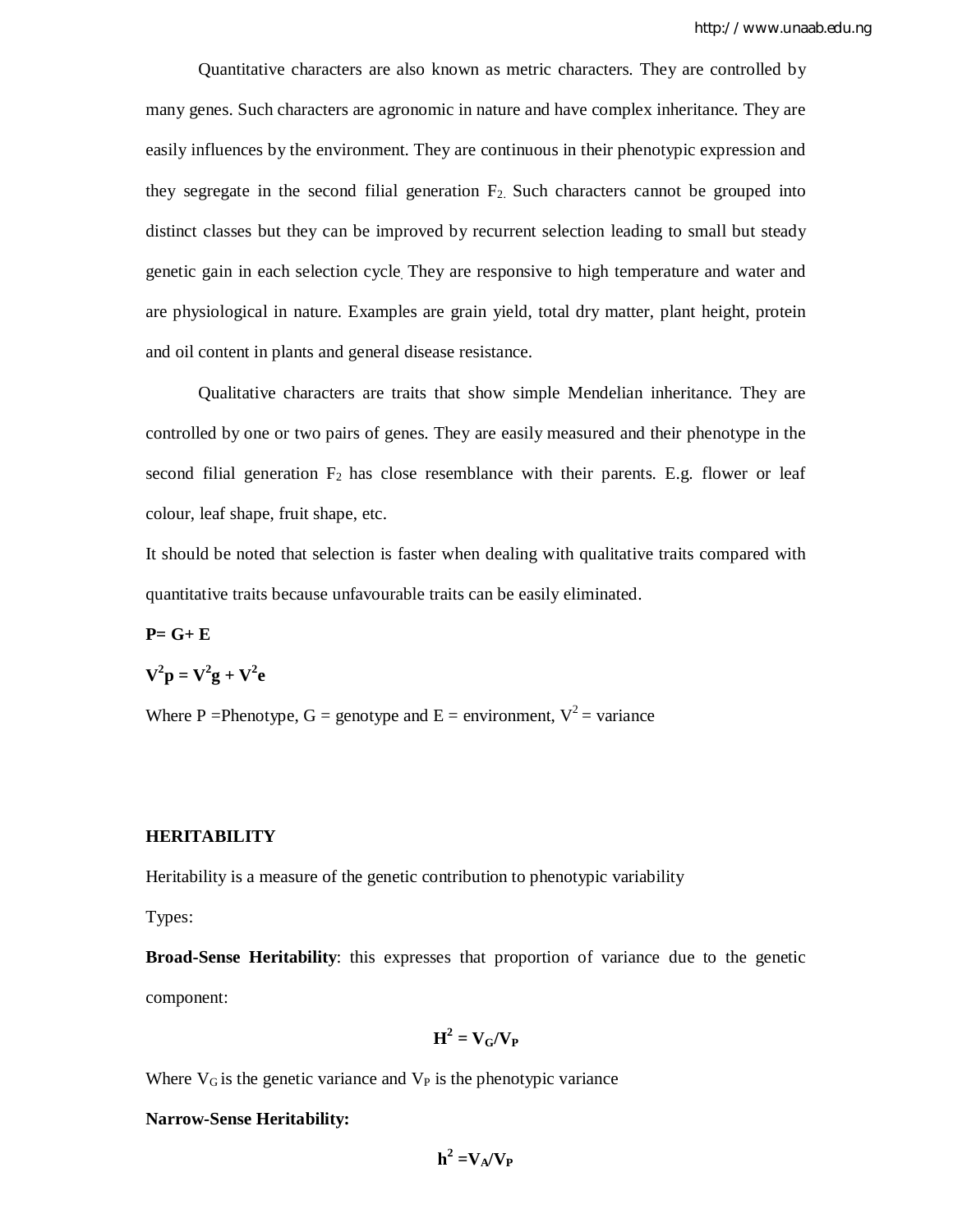Because  $V_P = V_E + V_G$  and  $V_G = V_A + V_D$ , we obtain:

$$
h^2 = V_A / V_E + V_A + V_D
$$

Where  $V_A$  =additive variance,  $V_D$  =dominance variance,

# **Example**

The mean and variance of corolla length in two highly inbred strains of Nicotiana and their progenies are shown in table below. One Parent (P1) has short corolla length and the other (P2) has a long length.

| <b>Strain</b>  | Mean (mm) | <b>Variance</b> |
|----------------|-----------|-----------------|
| P <sub>1</sub> | 40.47     | 3.12            |
| P <sub>2</sub> | 93.75     | 3.87            |
| $F_1$ (P1xP1)  | 63.90     | 4.47            |
| $F_2$ (F1xF1)  | 68.72     | 47.70           |

Calculate the heritability for corolla length

# **Solution**

$$
H^2 = V_G/V_P, \quad V^2p = V^2g + V^2e
$$

Because the strains breed true, they are assumed to be homogenous and the variance 3.12 and

3.87 is considered to be as a result of the environmental influences.

The average =  $(3.12 + 3.87)/2 = 3.50$ 

 $F_1$  is also genetically homogenous; hence it gives us an additional estimate of the environmental factors. By averaging over the two parents, we have:

$$
(3.50 + 4.47)/2 = 4.12
$$
  

$$
\mathbf{V}^2 \mathbf{p} = \mathbf{V}^2 \mathbf{g} + \mathbf{V}^2 \mathbf{e}
$$
  

$$
47.70 = \mathbf{V}^2 \mathbf{g} + 4.12
$$
  

$$
\mathbf{V}^2 \mathbf{g} = 43.58
$$
  

$$
\mathbf{H}^2 = \mathbf{V}_G/\mathbf{V}_P,
$$
  

$$
= 43.58/47.70
$$
  

$$
= 0.91
$$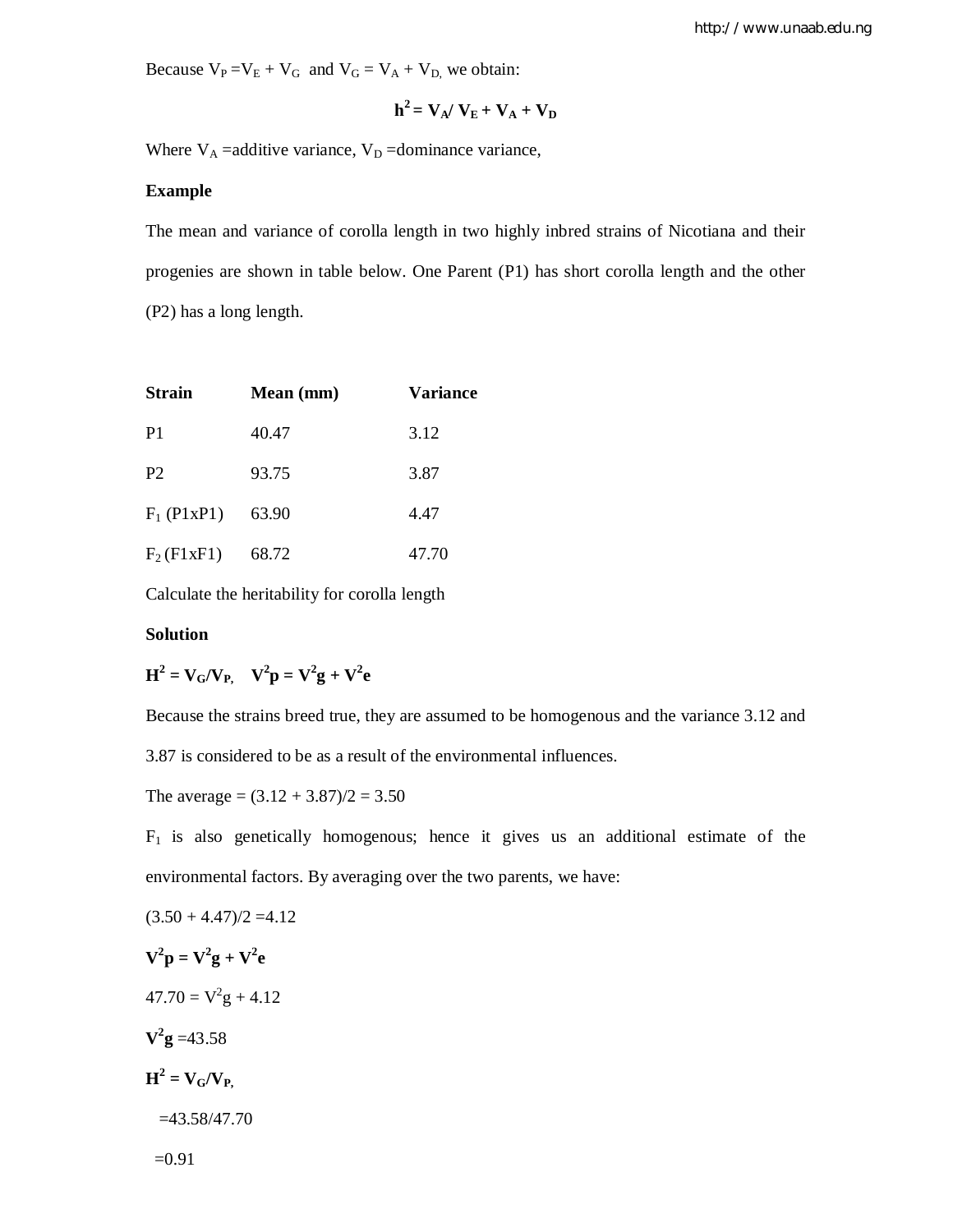This implies that about 91% of the variation in corolla length is due to genetic influences.

# **ROLE OF THE ENVIRONMENT IN PLANT BREEDING**

Environment affects selection and progress from selection. The genetic gain or response to selection is the difference between the mean phenotypic value of selected offspring from parental population and that of the parental population before selection. Response to selection is used to compare selection methods and to predict environments.

#### **Response to selection = rg[hx/hy]**

Where  $rg = genetic correlation between trait (x) and yield (y),$ 

 $hx = heritability for character x$ 

 $hy = heritability$  for yield

The bigger the response to selection the better it is. It has no unit.

### **Heterosis**

Heterosis, or hybrid vigor or outbreeding enhancement, is the increased function of any biological quality in a hybrid offspring. It is the occurrence of a genetically superior offspring from mixing the genes of its parents.

Heterosis is the opposite of inbreeding depression, which occurs with increasing homozygosity. The term often causes controversy, particularly in terms of the selective breeding of domestic animals, because sometimes it's inaccurately claimed, that all crossbred plants are genetically superior to their parents. It's only true in certain circumstances. When a hybrid is seen to be superior to its parents, this is known as hybrid vigor. When the opposite happens, and a hybrid inherits traits from its parents that makes it unfit for survival, the result is referred to as <u>outbreeding depression</u>.

Hybrid vigour is measured in two ways:

(1) Mid-parent heterosis (Hmp)

 $=(F - mp)/mp$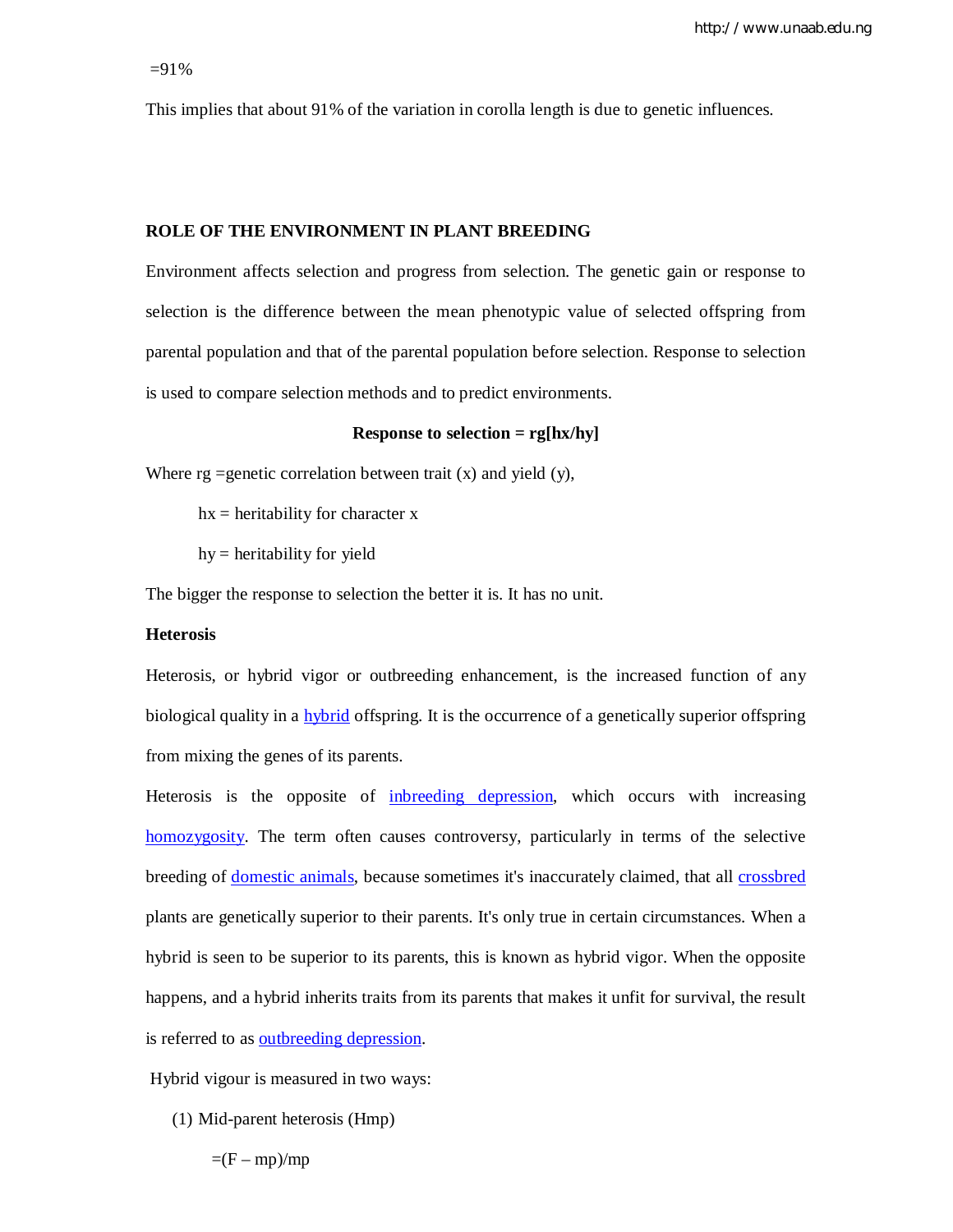(2) Hetero-betiosis ( better parent heterosis) Hbp

 $= (F - bp)/bp$ 

Where  $F = Mean of F1$ 

 $mp = mean of the two parents$ 

bp = better parent

# **Example:**

Giving the mean yield of two inbred strains  $A=80kg$ ,  $B=50$  and F1 is 90kg, calculate

i. Hmp

ii. Hbp

# **Solution:**

1. mp  $=(80+50)/2$  $= 65$  $Hmp = (F - mp)/mp$  $= (90 - 65)/65$ =0.3846

This implies that the hybrid vigour is 38.46%

2. Hbp =  $(F - bp)/bp$ 

 $=(90-80)/80$ 

 $=0.125$ 

Herobetiosis is 12.5%

The better parent heterosis is more significant as far as breeding is concerned because individual progenies are more superior to the better parent.

# **Manifestations of Heterosis**

- 1. increased heterozygosity
- 2. increased size and productivity in plants
- 3. Greater resistance to diseases, insects and environmental factors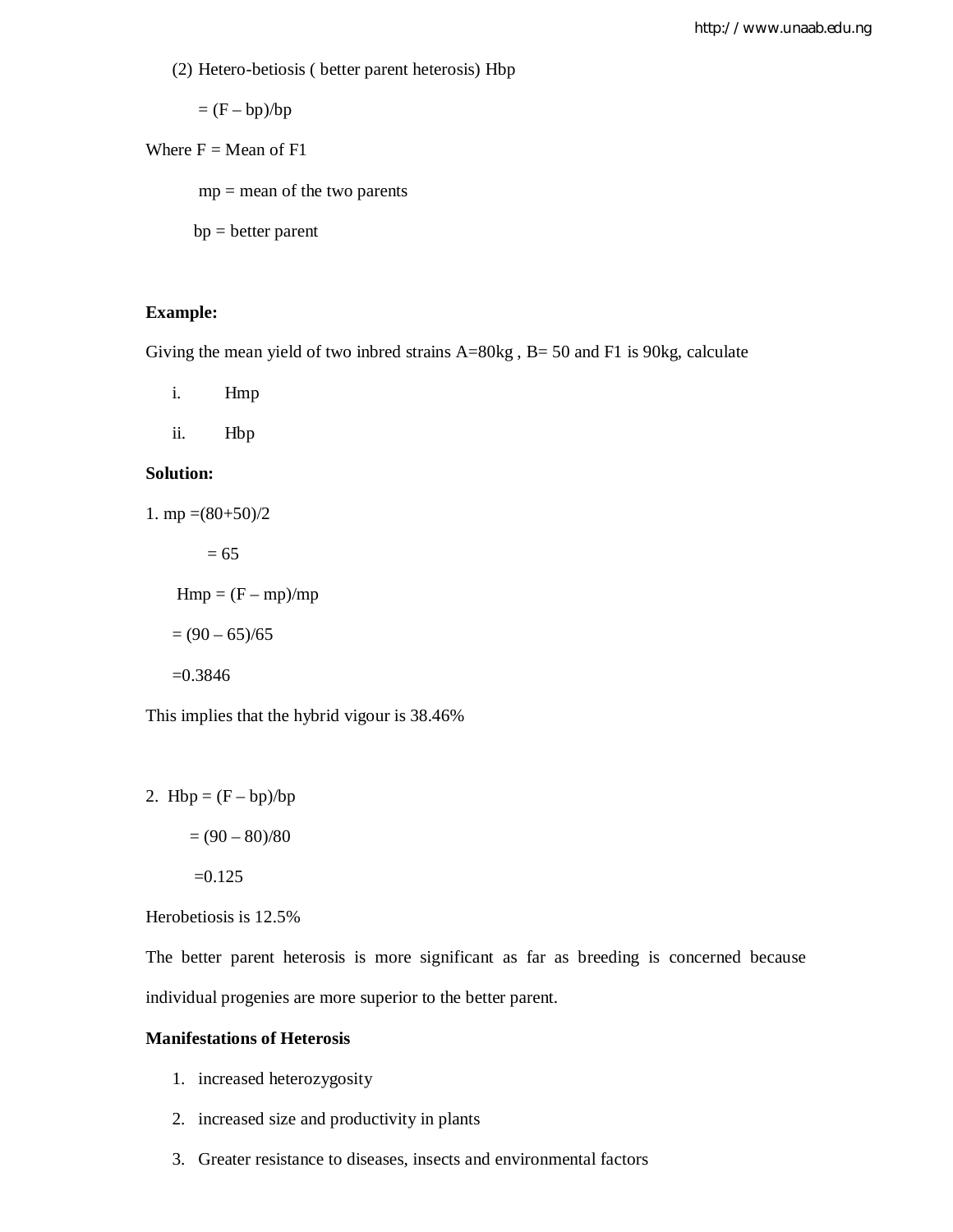4. Early maturity when compared to either of the parents.

# **INCOMPATIBILITY SYSTEMS**

There are various forms of incompatibility. Araso (1998) defined incompatibilityas the inability of a plant to produce functional gametes or inability of a plant producing functional gametes to set seed when self-pollinated.

### **Causes of Incompatibility**

- 1. Failure of the pollen tube either to penetrate the stigma and;
- 2. To grow normally the full length of the style so that fertilization may occur.

In the later above, the pollen tube grows sowly that it may never get to reach the ovule and if it does, it would be so late that the ovule would have either been pollinated by compatible pollen or would have withered. Incompatibility restrics self fertilization and inbreeding but it fosters cross fertilization.

#### **Genesis of incompatibility**

- 1. Protandry: Stamen maturing before the stigma
- 2. Protogyny: Stigma matures before the stamen
- 3. Hercogamy: This involves the physical arrangement of male and female organs on the same plant preventing self pollination in the absence of an insect.

Apart from the morphological mechanism, which ensures open pollination, there are also some genetic and physiological mechanisms which ensure incompatibility. Based on this, incompatibility can be divided into two groups:

- A. Heteromorphic Incompatibility
- B. Homomorphic Incompatibility

#### **A. Heteromorphic Incompatibility**

This system is based on the difference in the length between the stamen and the style. The flower with long style and short filament is called PIN where as the flower with long filament and short style is called THRUM.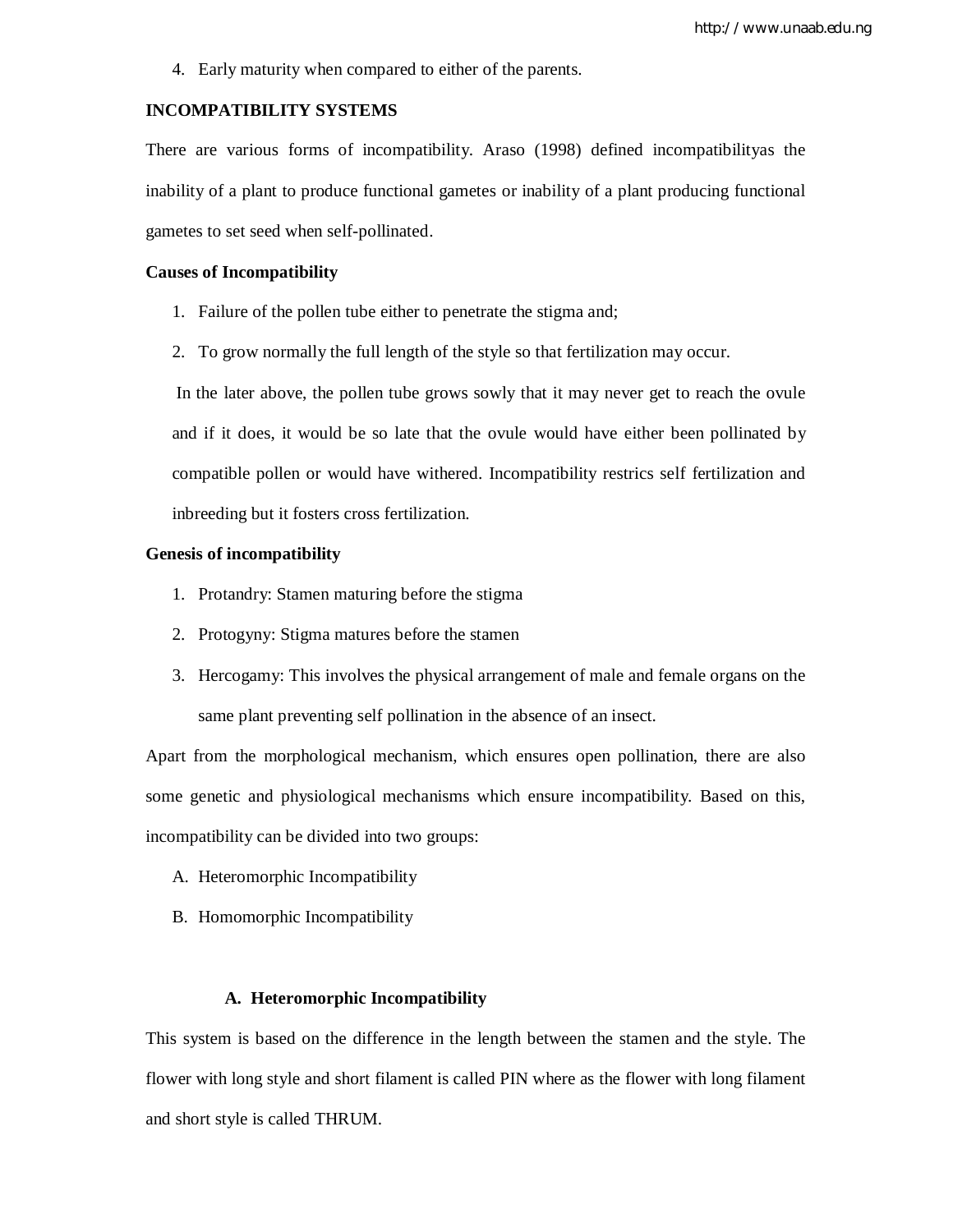In PIN the pollen grains contains the gene labeled (ss) while that of THRUM has heterozygous gene (Ss).

Consequently, pollination is possible only between the anther and stigma of the same height i.e. between stamen of PIN and stigma of THRUM or between the stima of Pin and stamen of THRUM.



In addition to the floral differences or floral morphology, PIN and THRUM plants also differ in other characteristics such as pollen size and the size of stigmatic cells. Consequently a combination of PIN x PIN is incompatible and THRUM x THRUM is also incompatible. It means that homozygous SS will not exist.

### **B. Homomorphic Incompatibility**

Under this condition, differences in floral morphology are excluded. We therefore have gametophytic and sporophytic incompatibilities.

**i. Gametophytic Incompatibility:** This system is also known as the opposition factor system and it depends on a series of alleles on a single locus i.e. the ability of a pollen to fertilize the stigma depends on the type of gene in each locus. Under this system, pollen tube growth is usually very slow within a style that contains similar alleles e.g.  $S_1S_1$  or  $S_2S_2$ .

Consequently, plants are virtually always heterozygous at this locus  $S_1S_2$  or  $S_2S_3$  or  $S_1S_3$  for compatibility to be possible.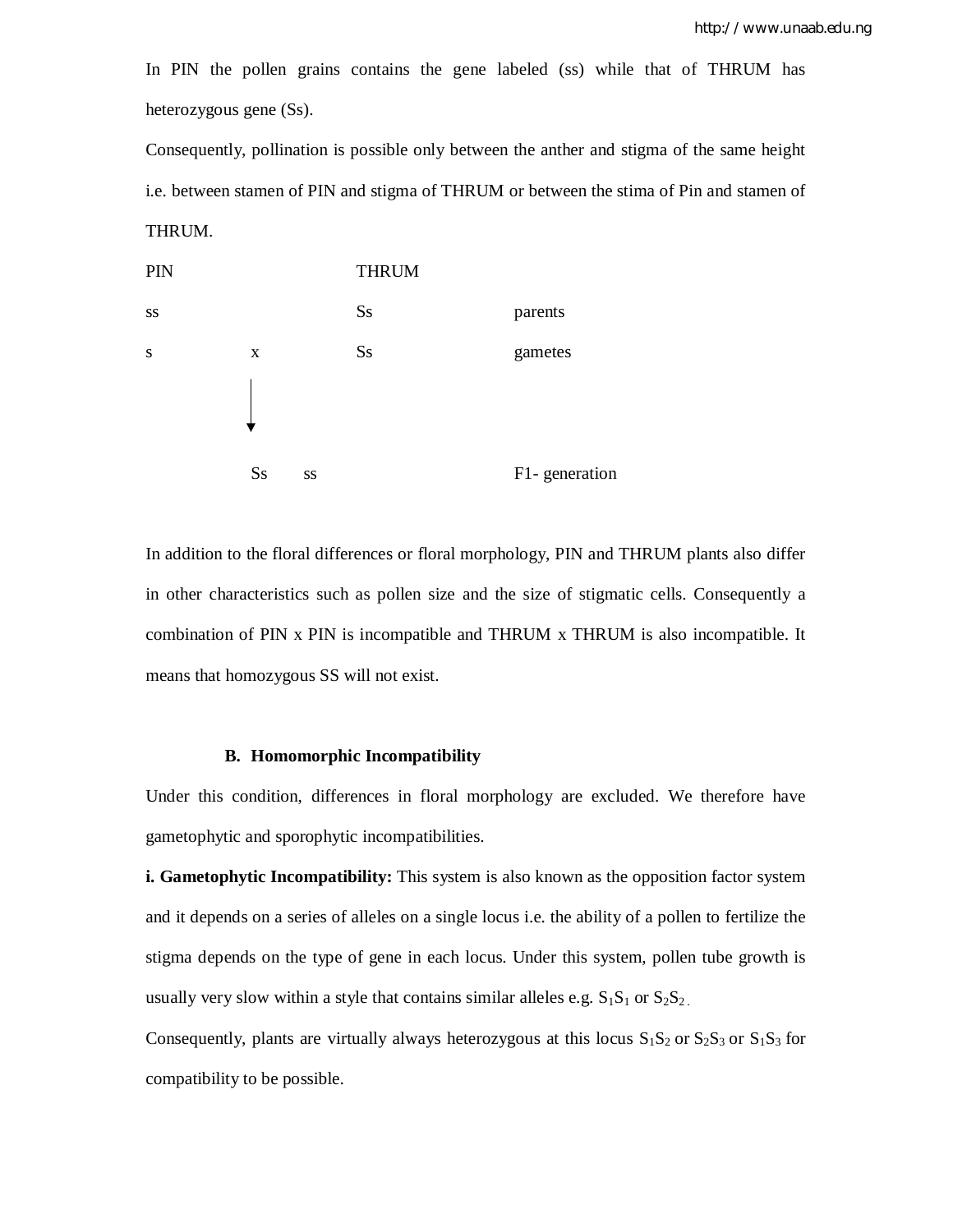A situation with two alleles with gametophytic control with no dominance is impossible because all plants could be incompatible and sterile. The phenomenon of incompatibility gives rise to three types of pollination.

1. Fully compatible  $(S_1S_2 \times S_1S_2)$ 

 In this case both alleles are common in the male and the female. All gametes are nonfunctional and so, no offspring is produced.

2. Half of pollen is compatible  $(S_1S_2 \times S_1S_3)$ 

Half of the pollen is compatible in which one allele is different in both the male and female gametes.  $S_3$  is the functional male and  $S_1$  is non-functional male.

$$
S_1S_2 \times S_1S_3
$$
\n
$$
\downarrow
$$
\n
$$
S_1S_1 S_1 S_3 S_1 S_2 S_2 S_3 \dots F_1
$$

4. All pollen are compatible  $(S_1S_2 \times S_3S_4)$ 

In this case both alleles differ giving the progenies:

 $S_1S_3 S_1S_4 S_2S_3 S_2S_4$ 

#### **ii. Sporophytic Incompatibility:**

This is similar to the gametophytic system in that genetic control is by a single gene with multiple alleles. However, unlike gametophytic type, the functionality of pollen is determined by the genetic constitution of the plant producing it. It also differs from the gametophytic system in that the alleles may show dominance. Thus, individual action or competition in either pollen or style is according to the allele combination involved. The main feature of sporophytic system that differentiates it from the gametophytic system are:

a. There are frequent reciprocal differences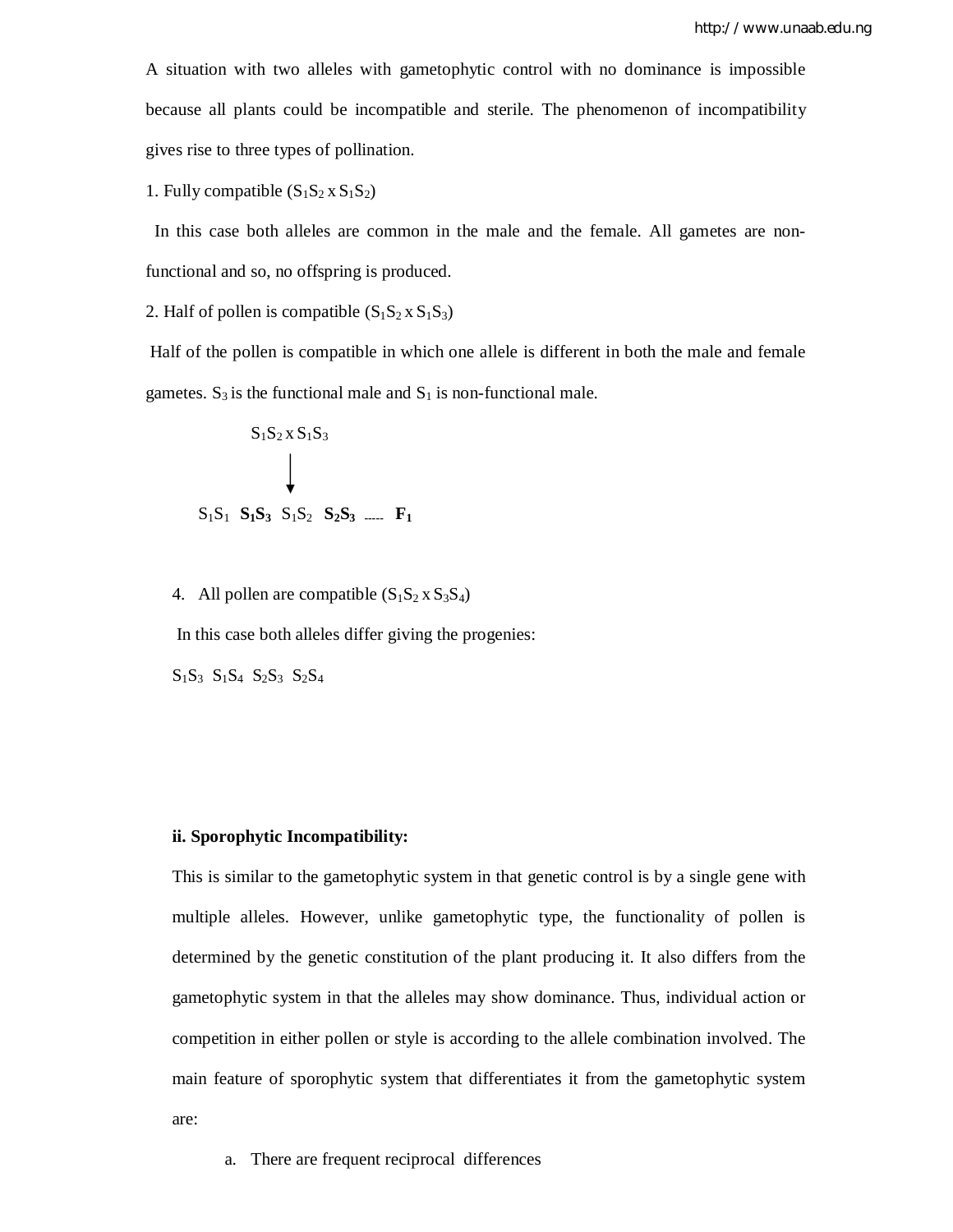- b. Incompatibility can occur within the female parent
- c. A family can consist of three incompatible groups or more
- d. Homozygosity is a normal part of the system
- e. An incompatible group may contain two genotypes.

### **STERILITY**

Sterility covers all cases of infertility or bareness in plants resulting from irregularities with the sexual reproductive system. Infertility may be caused by abnormal or imperfect development of the reproductive organs. The stamen or pistil may be malformed, pollen may be defective or the ovules aborted. Infertility may also result from failure of viable pollen to function after germination. The pollen tube may not penetrate the stigmatic surface or the pollen tube growth in the style may be reduced so that the spermatic cells do not reach the ovule.

In some cases even though fertilization occurs, the embryo may not develop normally so no viable seeds are formed. After seed formation, infertility in hybrid may result from chromosomal an irregularity that inhibits chromosomal pairing or normal division at meiosis of from other genetic causes. Regardless of the specific causes, infertility is a hindrance that should be understood and overcomed by the breeder if he is to obtain genetic recombination through inter-specific or intra-specific crosses.

#### **TISSUE CULTURE AND PLANT BREEDING**

**Plant tissue culture** is a practice used to propagate plants under sterile conditions, often to produce clones of a plant. Different techniques in plant tissue culture may offer certain advantages over traditional methods of propagation, including:

- The production of exact copies of plants that produce particularly good flowers, fruits, or have other desirable traits.
- To quickly produce mature plants.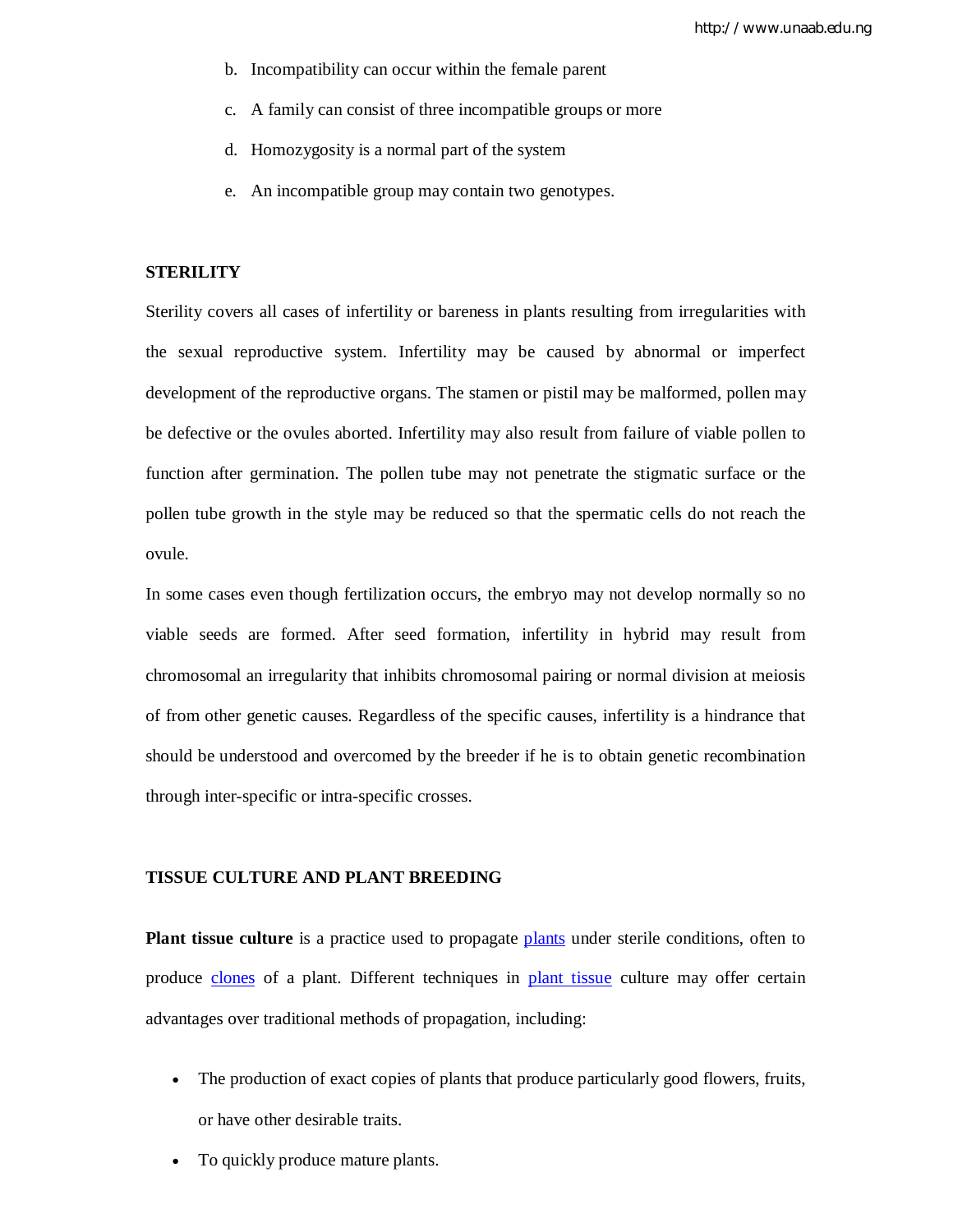- The production of multiples of plants in the absence of seeds or necessary pollinators to produce seeds.
- The regeneration of whole plants from plant cells that have been genetically modified.
- The production of plants in sterile containers that allows them to be moved with greatly reduced chances of transmitting diseases, pests, and pathogens.
- The production of plants from seeds that otherwise have very low chances of germinating and growing, i.e.: orchids and nepenthes.
- To clean particular plant of viral and other infections and to quickly multiply these plants as 'cleaned stock' for horticulture and agriculture.

Plant tissue culture relies on the fact that many plant cells have the ability to regenerate a whole plant (totipotency). Single cells, plant cells without cell walls (protoplasts), pieces of leaves, or (less commonly) roots can often be used to generate a new plant on culture media given the required nutrients and plant hormones.

### **Techniques**

Modern plant tissue culture is performed under aseptic conditions under filtered air. Living plant materials from the environment are naturally contaminated on their surfaces (and sometimes interiors) with microorganisms, so surface sterilization of starting materials (explants) in chemical solutions (usually alcohol or bleach) is required. Mercuric chloride is seldom used as a plant sterilant today, as it is dangerous to use, and is difficult to dispose of. Explants are then usually placed on the surface of a solid culture medium, but are sometimes placed directly into a liquid medium, particularly when cell suspension cultures are desired. Solid and liquid media are generally composed of inorganic salts plus a few organic nutrients, vitamins and plant hormones. Solid media are prepared from liquid media with the addition of a gelling agent, usually purified agar.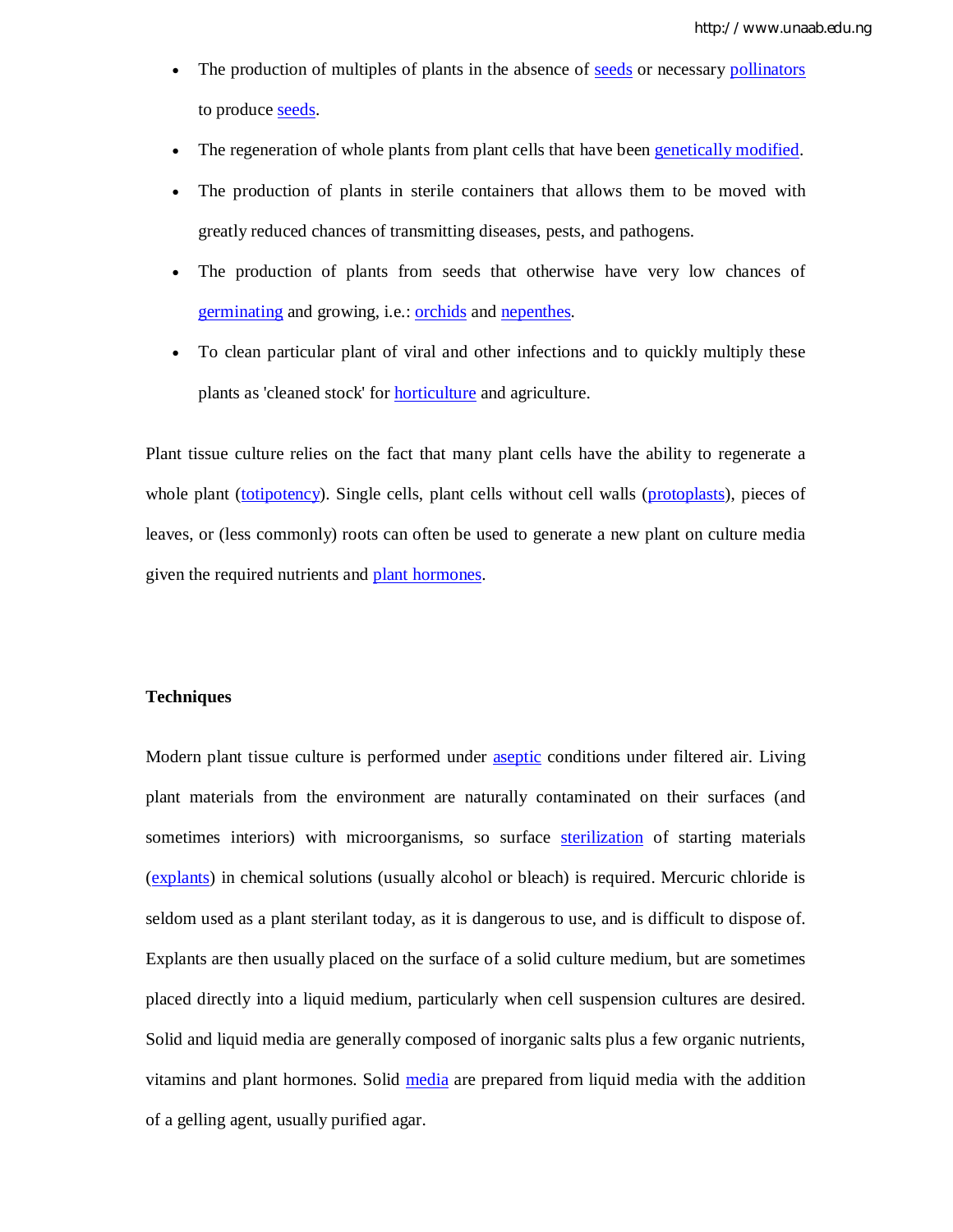#### **In-vitro tissue culture potato explants**

The composition of the medium, particularly the plant hormones and the nitrogen source (nitrate versus ammonium salts or amino acids) have profound effects on the morphology of the tissues that grow from the initial explant. For example, an excess of auxin will often result in a proliferation of roots, while an excess of cytokinin may yield shoots. A balance of both auxin and cytokinin will often produce an unorganised growth of cells, or callus, but the morphology of the outgrowth will depend on the plant species as well as the medium composition. As cultures grow, pieces are typically sliced off and transferred to new media (subcultured) to allow for growth or to alter the morphology of the culture. The skill and experience of the tissue culturist are important in judging which pieces to culture and which to discard.

As shoots emerge from a culture, they may be sliced off and rooted with auxin to produce plantlets which, when mature, can be transferred to potting soil for further growth in the greenhouse as normal plants.<sup>[1]</sup>

### **Choice of explant**

The tissue obtained from the plant to culture is called an explant. Based on work with certain model systems, particularly tobacco, it has often been claimed that a totipotent explant can be grown from any part of the plant. However, this concept has been vitiated in practice. In many species explants of various organs vary in their rates of growth and regeneration, while some do not grow at all. The choice of explant material also determines if the plantlets developed via tissue culture are haploid or diploid. Also the risk of microbial contamination is increased with inappropriate explants. Thus it is very important that an appropriate choice of explant be made prior to tissue culture.

The specific differences in the regeneration potential of different organs and explants have various explanations. The significant factors include differences in the stage of the cells in the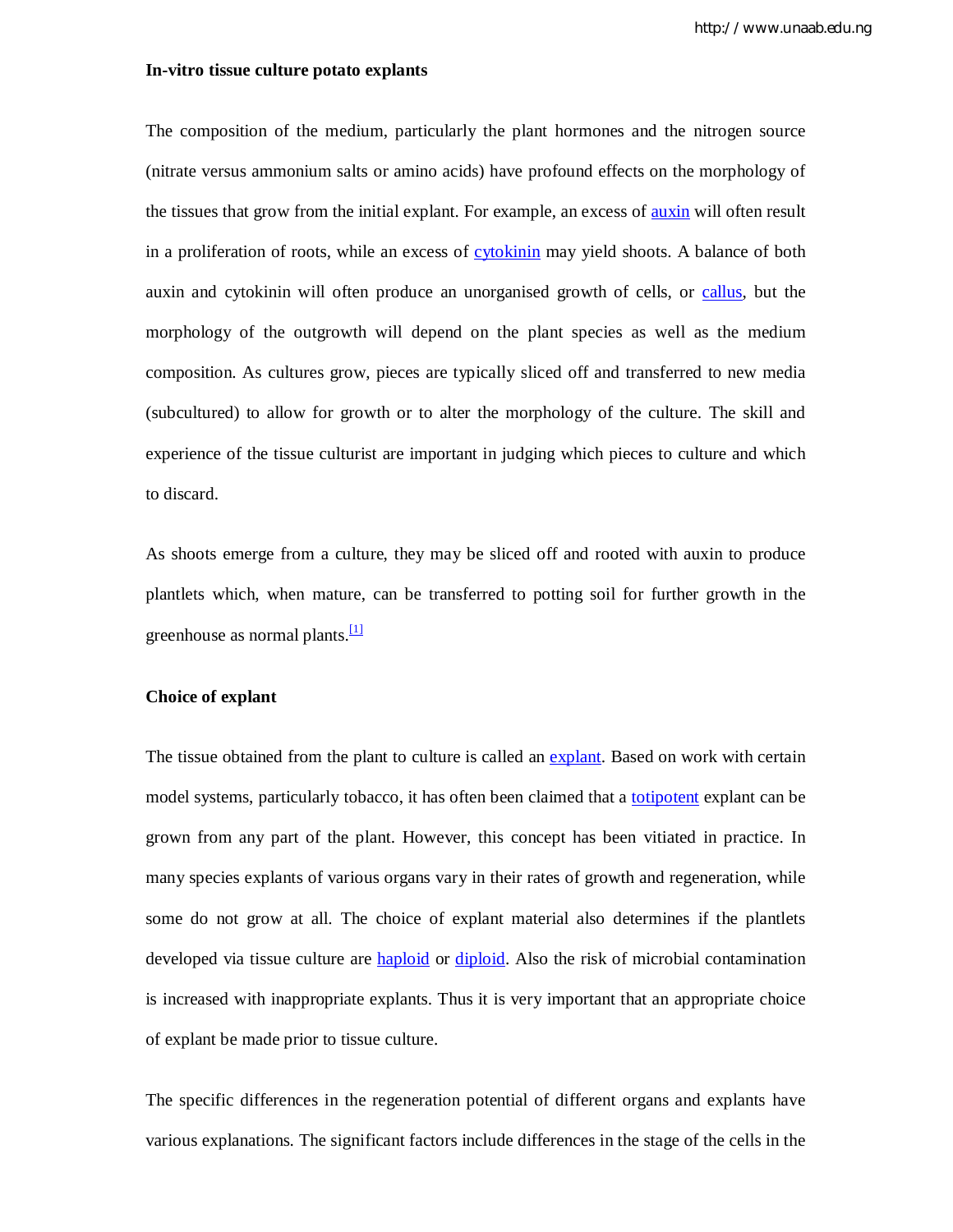cell cycle, the availability of or ability to transport endogenous growth regulators, and the metabolic capabilities of the cells. The most commonly used tissue explants are the meristematic ends of the plants like the stem tip, auxiliary bud tip and root tip. These tissues have high rates of cell division and either concentrate or produce required growth regulating substances including **auxins** and cytokinins.

Some explants, like the root tip, are hard to isolate and are contaminated with soil microflora that become problematic during the tissue culture process. Certain soil microflora can form tight associations with the root systems, or even grow within the root. Soil particles bound to roots are difficult to remove without injury to the roots that then allows microbial attack. These associated microflora will generally overgrow the tissue culture medium before there is significant growth of plant tissue.

Aerial (above soil) explants are also rich in undesirable microflora. However, they are more easily removed from the explant by gentle rinsing, and the remainder usually can be killed by surface sterilization. Most of the surface microflora do not form tight associations with the plant tissue. Such associations can usually be found by visual inspection as a mosaic, decolorization or localized necrosis on the surface of the explant.

An alternative for obtaining uncontaminated explants is to take explants from seedlings which are aseptically grown from surface-sterilized seeds. The hard surface of the seed is less permeable to penetration of harsh surface sterilizing agents, such as hypochlorite, so the acceptable conditions of sterilization used for seeds can be much more stringent than for vegetative tissues.

Tissue cultured plants are clones, if the original mother plant used to produce the first explants is susceptible to a pathogen or environmental condition, the entire crop would be susceptible to the same problem, conversely any positive traits would remain within the line also.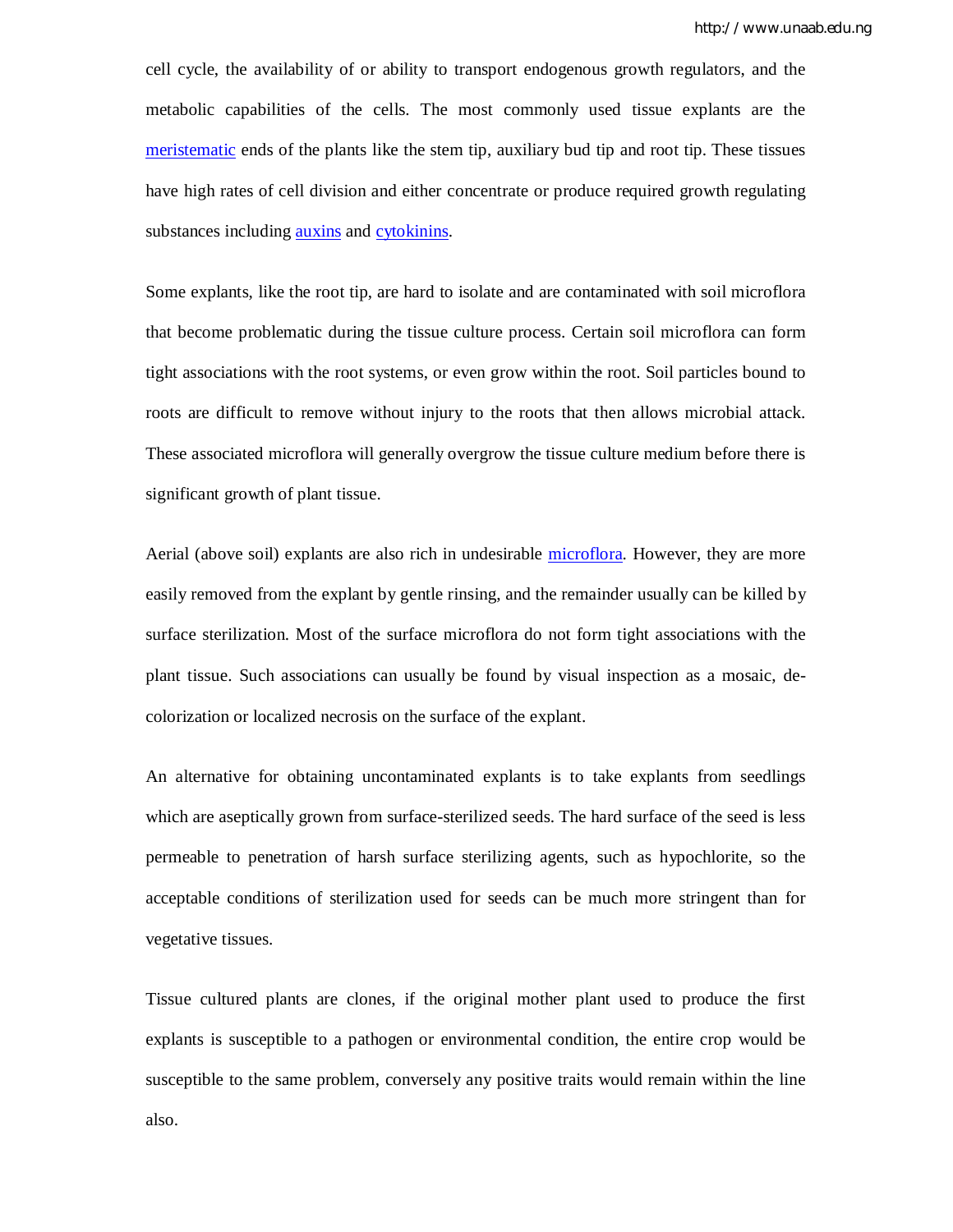http://www.unaab.edu.ng

# **Applications**

Plant tissue culture is used widely in plant science; it also has a number of commercial applications. Applications include:

- Micropropagation is widely used in **forestry** and in floriculture. Micropropagation can also be used to **conserve** rare or **endangered** plant species.
- A plant breeder may use tissue culture to screen cells rather than plants for advantageous characters, e.g. herbicide resistance/tolerance.
- Large-scale growth of plant cells in liquid culture in bioreactors for production of valuable compounds, like plant-derived secondary metabolites and recombinant proteins used as **biopharmaceuticals** <sup>[2]</sup>.
- To cross distantly related species by protoplast fusion and regeneration of the novel hybrid.
- To cross-pollinate distantly related species and then tissue culture the resulting embryo which would otherwise normally die (Embryo Rescue).
- For production of doubled monoploid (dihaploid) plants from haploid cultures to achieve homozygous lines more rapidly in breeding programmes, usually by treatment with **colchicine** which causes doubling of the **chromosome** number.
- As a tissue for transformation, followed by either short-term testing of genetic constructs or regeneration of transgenic plants.
- Certain techniques such as meristem tip culture can be used to produce clean plant material from virused stock, such as potatoes and many species of soft fruit.
- micropropagation using meristem and shoot culture to produce large numbers of identical individuals.

# **Laboratories**

Although some growers and nurseries have their own labs for propagating plants by the technique of tissue culture, a number of independent laboratories provide custom propagation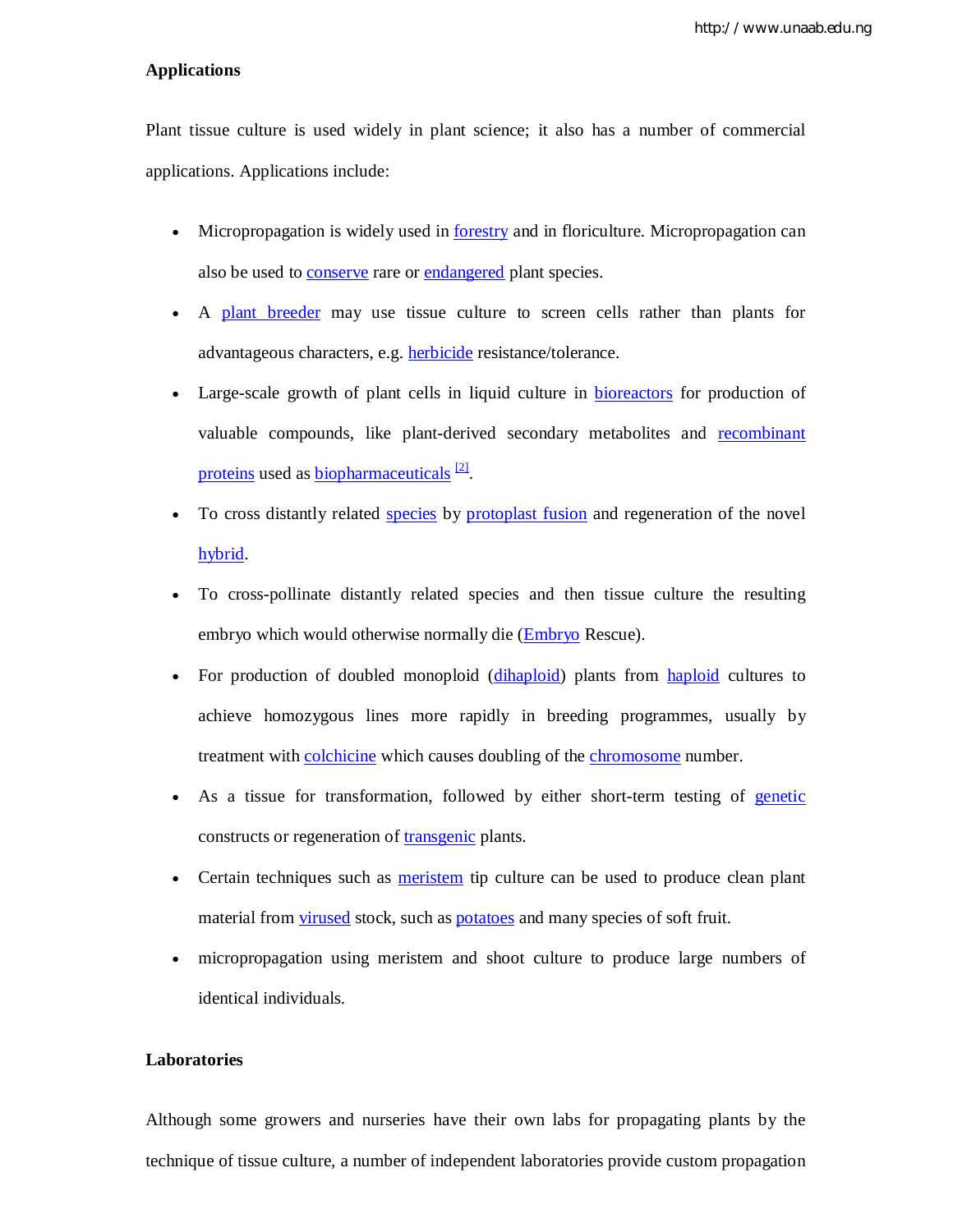services. The Plant Tissue Culture Information Exchange lists many commercial tissue culture labs. Since plant tissue culture is a very labour intensive process, this would be an important factor in determining which plants would be commercially viable to propagate in a laboratory.

# **BREEDING METHODS**

The goal of Plant Breeder is to create superior crop cultivars. A cultivated variety or cultivar, denotes a group of related plant within a specie maintained either by sexually or asexually propagation whose distinguishable characters are of agricultural significance.

Cultivar is an international term for the category known in different languages by different names. e.g. 'Variety' in English, 'Veriete' in French, 'Sort' in Scandiavian languages and in Russian 'Ros' or 'Varieteit' in Dutch and 'Razza' or 'Varieta' in Italian.

### **KINDS OF CULTIVARS**

A cultivar (variety) may be any of this following:

**CLONE:** A genetically uniform assemblage of individuals, derives originally from a single individual by vegetative propagation e.g. cuttings, divisions, grafts or apomixes.

**LINE:** An assemblage of sexually reproducing individuals of uniform appearance, propagated by seeds or by spores, its stability maintained by selection to a standard.

**OPEN-POLLINATED VARIETY:** An assemblage of individual showing genetically differences but having one or more characteristics by which it can be differentiated from other cultivars (varieties).

 $\mathbf{F}_1$  **HYBRIDS:** A uniform assemblage of individuals which is a first generation hybrid ( $\mathbf{F}_1$ ) reconstituted on each occasion by crossing two or more breeding stocks, maintained either by inbreeding or as clone, or recurrently made as  $F_1$  hybrids.

Methods of improvement have been developed for cultivars of all kinds.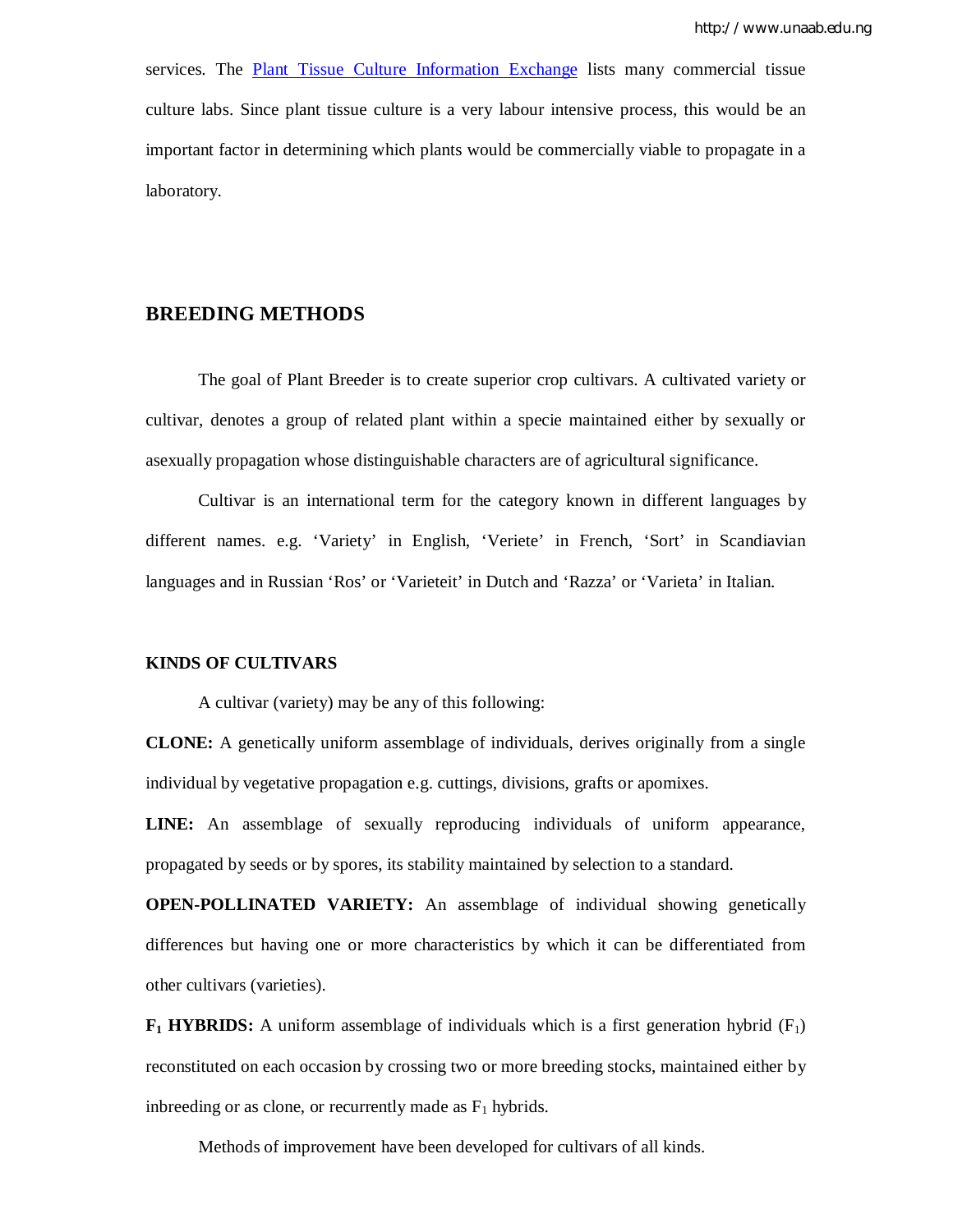(A) The improvement of vegetative propagated crops (mainly fruits crops, woody ornamentals, potato, sugarcane, yam, cassava) involves production of a single desirable genotype. In developing population from which to select a desirable genotypes inbreeding should be avoided.

(B) Breeding methods for the improvement of sexually propagated crops depends on the genetic structure of the cultivars which is governed by the natural method of pollination. The amount of cross-pollinating ranges from essentially none in such plants as soybeans to 100% in dioecious and self-incompatible plants. For breeding purposes, two main groups are recognized.

i) Naturally self-pollinated plants in which cross-pollination is less than 4%.

ii) Naturally cross-pollinated plants in which cross-pollination exceeds 40% e.g. maize.

Self-pollinated plants are ordinarily homozygous for practically all genes. The exceptions are the results of chance cross-pollination and mutations. In such plants heterozygosity is usually quickly eliminated as a consequence of natural inbreeding. The basic problems in improving self-pollinated plants lie in producing and selecting the best homozygous genotype. Once this is accomplished, the problem of genetic maintenance is much smaller than it is with cross-pollinated species.

The genes in naturally cross-pollinated, seed-propagated plants are recombined constantly from generation to generation. The problems encountered in improving crosspollinated plants include maintaining uniformity while avoiding the decline in vigour associated with homozygosity. Once a desirable population is achieved, there is still the perpetual problem of maintenance. One method of maintaining both uniformity and heterozygosity is to produce hybrids through the crossing of selected diverse inbred lines.

# **INTRODUCTION**

The first step in any crop improvement programme is to assemble the natural variants available (i.e. cultivars and related wild specie). From a study of their performance it may be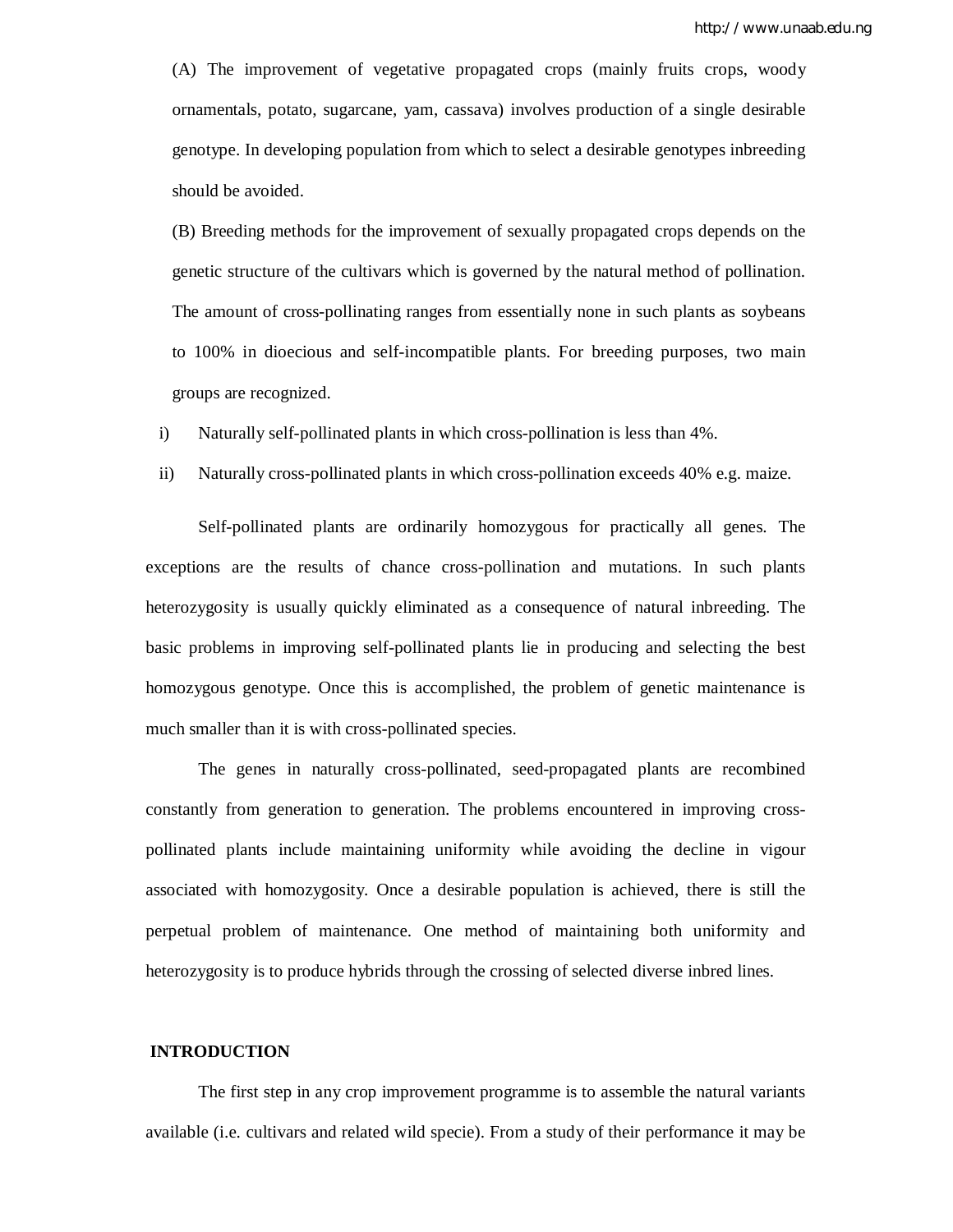possible to make an immediate improvement merely by choosing some cultivars not being grown. There should be Plant Genetics and Germplasm Institute to carry out the exploitation and introduction of genetic variability. Collections of germplasm or germplasm bank are currently available for many crops in many crop research institutes all over the world.

Genetic variability is the raw material of the Plant Breeder. The richest source of genetic variability for a particular cultivated species has been shown to be its geographical area of origin.

### **SELECTION**

Selection refers to differential reproduction of individual in a population. Selection is achieved by preserving favourable variants and eliminating undesirable ones. Selection is often a natural process, because in the absence of human interference those plants adapted to survive and reproduce leave the most descendants.

Almost all the crops in cultivation today were domesticated before the advent of written history. Improvement of these crops has been continuous as a result of human selection either consciously or unconsciously over the years. Many of such cultivated species are now very different from their wild ancestors.

The efficient use of selection process is one of the principal tools of a plant breeder. However, selection does not create genetic variability but merely act on the genetic variation already available. Thus, the Breeder must first of all create a variable population form which to select. He must be able to recognize and propagate those individual with superior characteristics. The proper choice of parental materials is one of the crucial decision in any breeding programme.

#### **IMPORTANCE OF MODE OF REPRODUCTION**

The mode of reproduction of a crop determines its genetic composition, which, in turn, is the deciding factor to develop suitable breeding and selection methods. Knowledge of mode of reproduction is also essential for its artificial manipulation to breed improved type.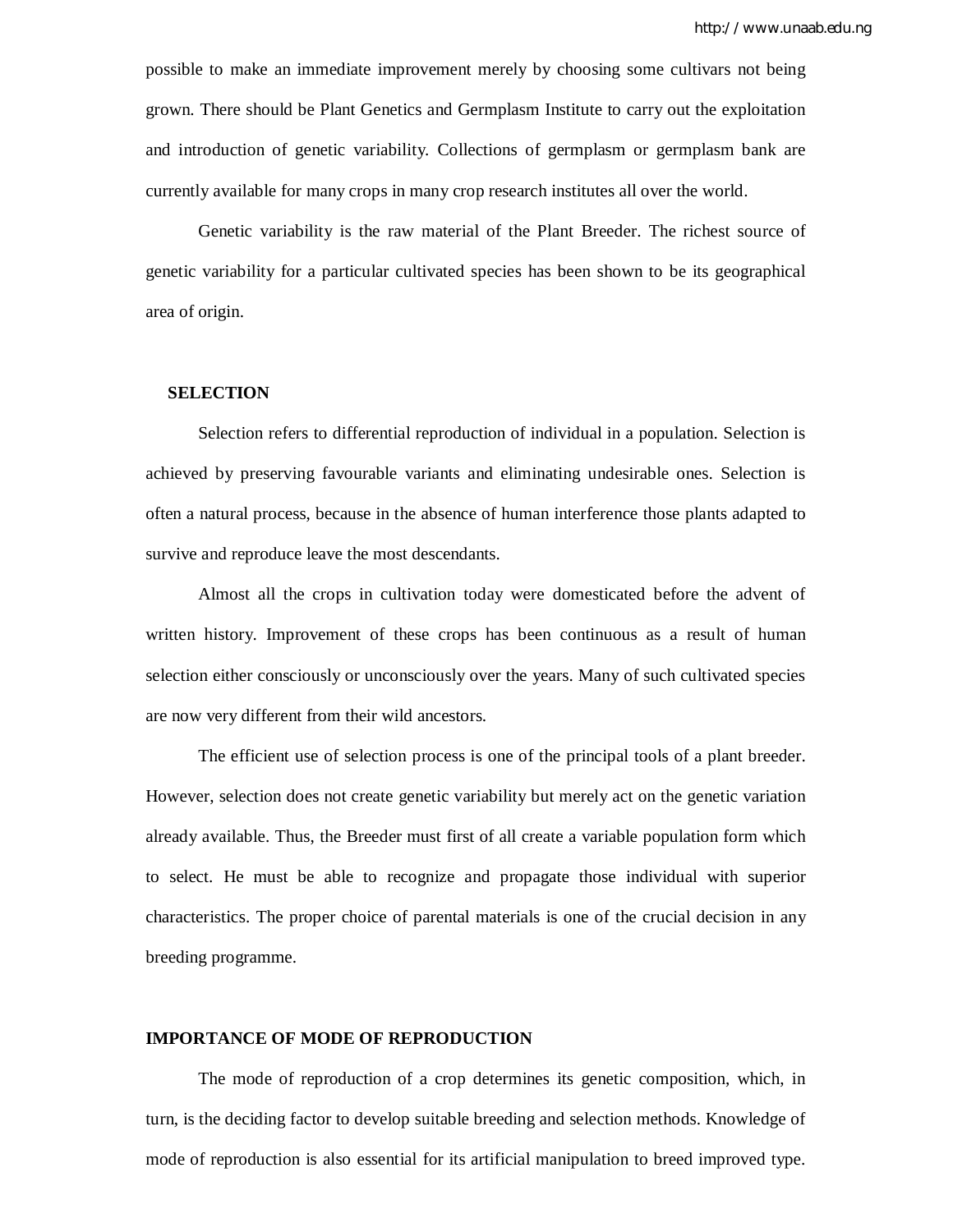Only those breeding and selection methods are suitable for crops which does not interfere with its natural state or ensure the maintenance of such a state. It is due to such reasons that imposition of self-fertilization on cross-pollinating crops leads to drastic reduction in their performance.

For teaching purpose, plant breeding is presented as four categories:

Line breeding (autogamous crops)

Population breeding (allogamous crops)

Hybrid breeding (mostly allogamous crops, some autogamous crops),

Clone breeding (vegetative propagated crops).

## **METHODS OF BREEDING SELF-POLLINATED/AUTOGAMOUS CROPS**

Two fundamentally different types of populations of self-pollinated crops exists.

- 1) Mixture of different homozygous lines-found in a collection of cultivars. In this type of population, selection consists of determining the best genotype by testing. The best genotype can be duplicated from the selfed-seeds.
- 2) A mixture of different heterogeneous genotypes, as found in the generation of cross between homozygous cultivars. This population consists of many different genotypes with varying degree of heterozygosity. To obtain an improved type from this type of population, the best genotype must be selected and then transformed into homozygous, true-breeding line without loosing the essential characteristics of the selected individual.

# **PEDIGREE BREEDING**

Pedigree selection is widely used for self-pollinating crops. Individual plants are generally selected from a segregating population (typically the  $F_2$  generation) and selection proceeds between and within progenies in each subsequent generation until genetic purity are reached.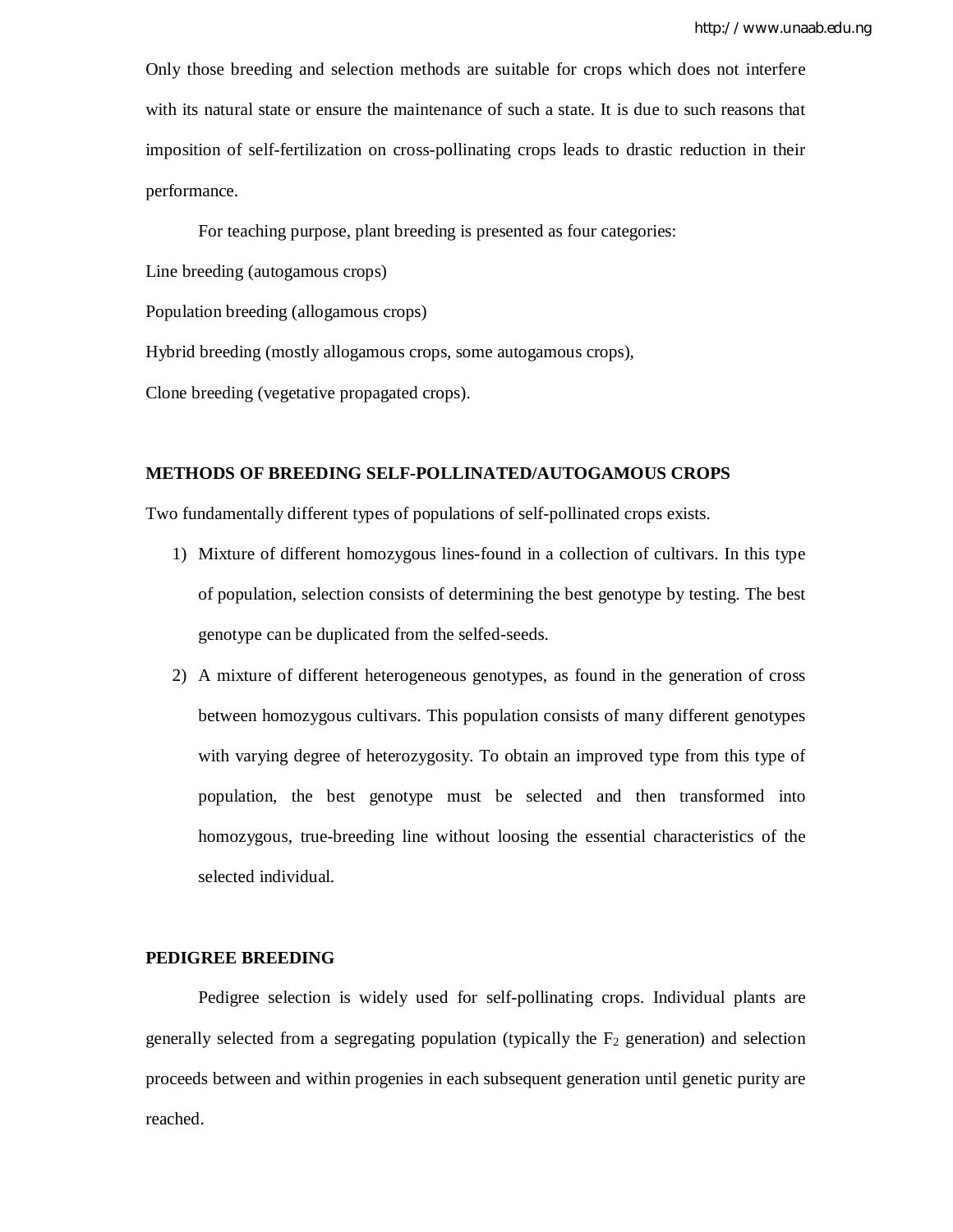Since selfing bring absent 50% or more homozygosity in each generation, the variation between lines is halved with each generation. Thus, at the fifth generation, the line derived from single plant selection will be homozygous fro more than 95% of their genes. If testing shows any of these lines to be superior to the existing cultivars, it can be named as a new cultivar.

#### **PROCEDURE OF PEDIGREE METHOD**

First year: Hybridization of selected parents

- $2<sup>nd</sup>$  year (F<sub>1</sub>): 10 30 seed spaced planted, harvested in bulk.
- $3<sup>rd</sup>$  year (F<sub>2</sub>): (i) 2000 10,000 plant space plated
	- (ii) 100 500 superior plant selected
- 4<sup>th</sup> and 5<sup>th</sup> year: (i) Individual plant progeny space-planted

(ii) Superior plant selected

- 6<sup>th</sup> year: (i) Individual plant progeny planted in multi-row plot
	- (ii) Superior plant selected from superior progenies

 $7<sup>th</sup>$  year: (i) As in (i) and (ii) for  $F_5$ 

(ii) Preliminary yield trial (PYT) may be conducted.

8<sup>th</sup> year: (i) PYT

- (ii) Quality test
- $9<sup>th</sup> 13<sup>th</sup>$  year: (i) Coordinated yield trial
	- (ii) Disease and Quality test
- 14<sup>th</sup> year: (i) Seed increase for distribution

# **ADVANTAGES OF PEDIGREE**

1) It gives the maximum opportunity for the breeder to use his skill and judgement for selection of plants, particularly in the early segregating generation.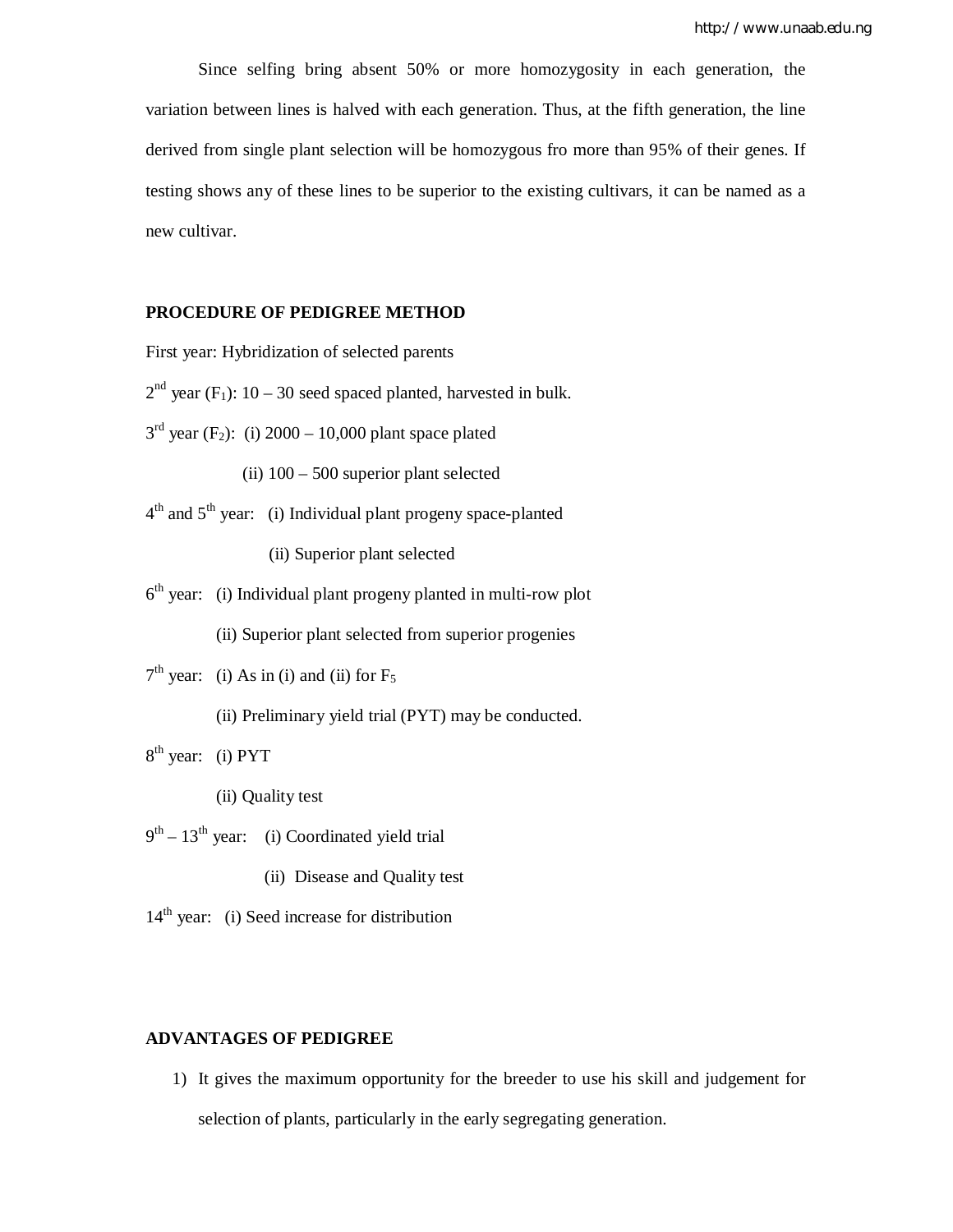- 2) It is well suited for the improvement of character which can be easily identified and inherited.
- 3) Transgressive segregates for yield and other quantitative characters may be recovered in addition to the improvement in specific character.
- 4) It takes less time than bulk method to develop a new variety.
- 5) Plants and progenies with visible defects and weakness are eliminated of early stape in the breeding programme.
- 6) The breeder may often be able to obtain information about the inheritance of qualitative characters from the pedigree method.

### **DISADVANTAGES OF PEDIGREE**

- 1) Maintenance of accurate pedigree records takes up valuable time.
- 2) Selection in a large number of progenies in every generation is laborious and time consuming.
- 3) No opportunity for natural selection to influence the population.
- 4) Selection for yield in  $F_2$  and  $F_3$  is ineffective.

### **MASS SELECTION**

Mass selection can also be used in the improvement of self pollinated crops by planting segregating populations in large plots and harvesting in bulk. Selection may be practiced in each generation by eliminating undesirable plants. After 5 to 10 generations, the population will consist of heterogeneous mixture of somewhat selected homozygous genotypes. The best genotype is then determined by testing. Mass selection permits a large pool of germplasm to be manipulated and carried along.

The combination of mass selection and pedigree selection is well suited for selfpollinated crops. Pedigree selection may be utilized in the early segregating generation to exploit the major genetic differences to eliminate undesirable types. Then mass selection technique may be used. Most modern breeding techniques involve a combination of these systems.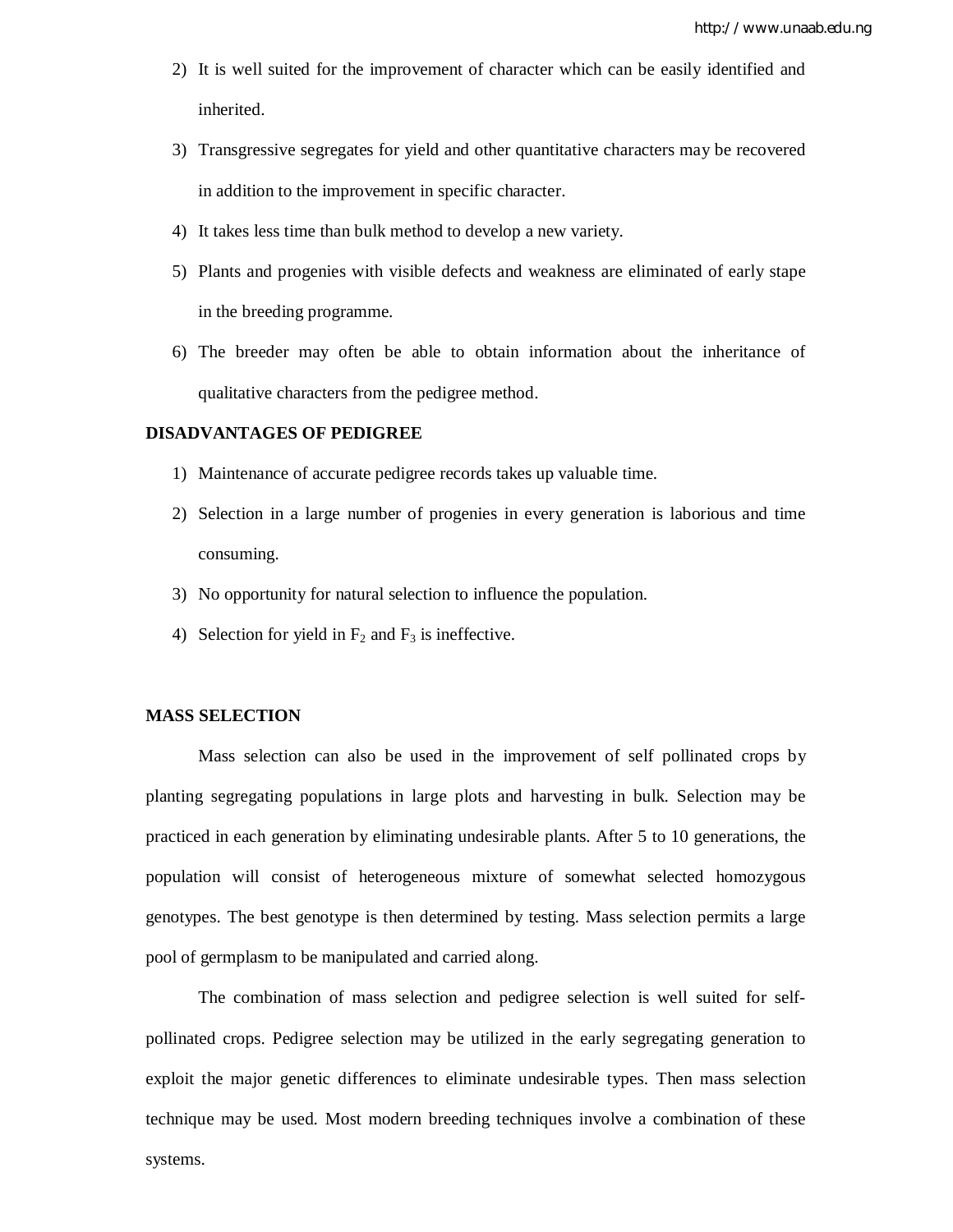# **STEPS IN MASS SELECTION**

**First year:** A large number of phenotypically similar plants are selected for their vigour, plant type, disease resistance etc. The number many vary from few hundred to few thousands. Seeds from selected plants are composited to raise next generation.

**Second year:** The composite seeds are planted in a Preliminary Yield Trial along with standard variety as check. The variety from which the selection was made should also be included as a check to determine if there has been an improvement due to selection. Phenotypic characteristics are critically observed.

**Third to Six year:** The variety is evaluated in a coordinated yield trials of several locations. **Seventh year:** The variety may be released for cultivation if found suitable and if recommended.

# **APPLICATION OF MASS SELECTION**

In self-pollinated crops, mass selection has two basic applications

- (1) Improvement of local varieties
- (2) Purification of existing varieties

# **ADVANTAGES OF MASS SELECTION**

- 1) Since a large number of plants are selected, the adaptation of the original variety is not changed.
- 2) Reduction in time and cost because extensive and prolong yield trials are expensive.
- 3) It retains considerable genetic variability.
- 4) It is a less demanding method. The breeder can devote more time to other breeding programmes.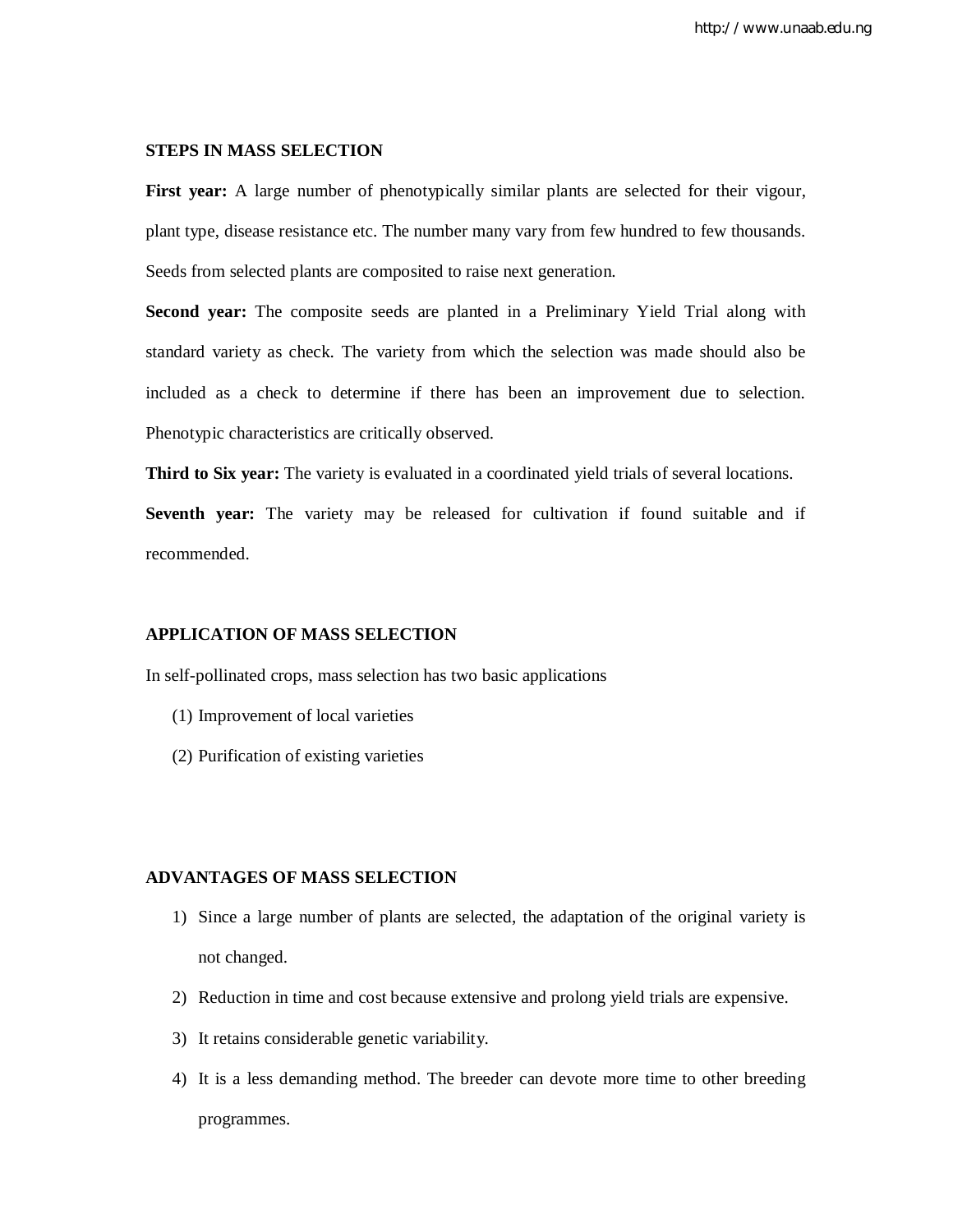# **DISADVANTAGES OF MASS SELECTION**

- 1) The varieties show variations.
- 2) The improvement through mass selection is generally less than that through pure-line.
- 3) It is not commonly use in self-pollinating crops.
- 4) In the absence of progeny test, it is impossible to determine if the selected plant is homozygous.
- 5) The varieties are more difficult to identify than pure line in seed certification programme.
- 6) It utilizes the variability already present in the population.

# **PURE-LINE BREEDING**

This is the development of the new varieties from the old 'Land' varieties that have passed down from generation to generation of the farmers. Although they may be reasonably similarly in gross morphology, lines within a farmer variety may be different in agricultural value. Most plants selected from such varieties can be expected to be homozygous and hence the starting point of a new true breeding variety.

# **PROCEDURE**

Select a number of single plant, compare their progenies in field trials; and save the single most valuable progenies as a new variety. Many valuable varieties are traced back to a single chance variant noticed and selected by farmers.

# **BACKCROSS BREEDING**

A cross between hybrid and one of its parents is known as backcross. In the backcross breeding, the hybrid and the progenies in the subsequent generations are repeatedly backcross to to that of the parent to which it is backcrossed. At the end of the  $6 - 8$  backcrosses, the progeny one of the parents. As a result, the genotype of a backcross progeny becomes increasingly similar would be almost identical with the parent use for backcrossing.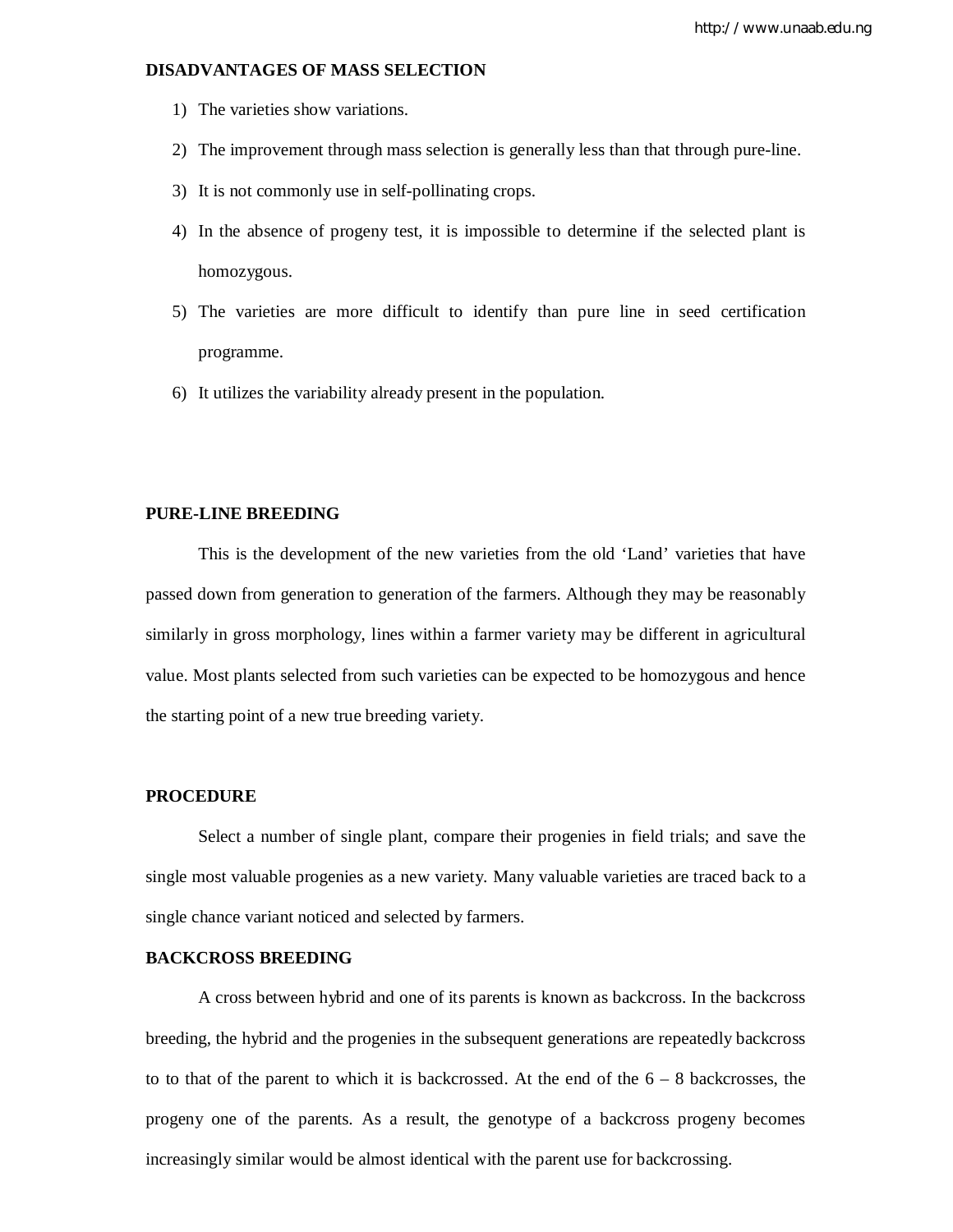# **OBJECTIVE**

This is to improve one or two specific defect of a high yielding variety, which is well adapted to the area and has other desirable characteristics. The characters lacking in this variety are transferred to it from a donor parent.

### **REQUIREMENT FOR SUCCESSFUL BACKCROSSING**

- 1) Suitable recurrent parent must be available which lacks in one or two characters.
- 2) Suitable donor parent.
- 3) Character to be transferred must have high heritability.
- 4) A sufficient number of crosses should be made so that the genotype of the recurrent parent is recovered in full. Ordinarily 6 – 7 backcrosses are sufficient for the purpose.

### **BULK POPULATION BREEDING**

In this method,  $F_2$  and subsequent generations are backcrossed in mass or as bulk to raise the next generation. At the end of the bulking period, individual plants are selected and evaluated in a similar manner as in pedigree method of breeding. It is suitable for handling the segregating generation of cereals, smaller millet, grain legumes and oil seeds.

# **USES**

- 1) Isolation of homozygous lines
- 2) Waiting for the opportunity of selection
- 3) To provide opportunity for natural selection to change the composition of the population.

**NOTE:** In bulk method, the population is carried to  $F_6$  or  $F_7$  as bulk, by the time the population approaches 96% homozygosity.

# **PROCEDURE**

**First year:** Selected parents are hybridized.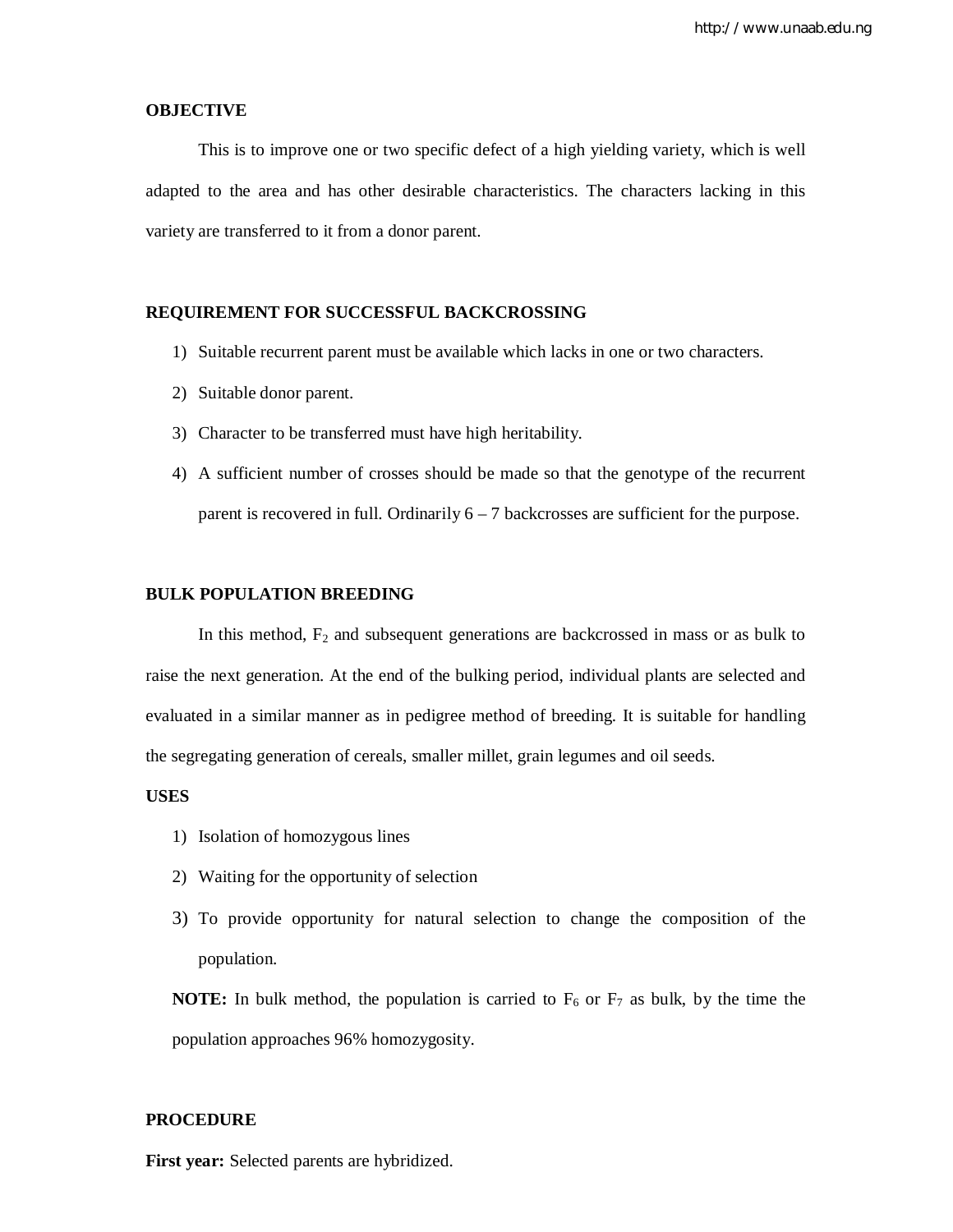**Second year:** F<sub>1</sub> space planted, seeds harvested in bulk.

 $3<sup>rd</sup>$  to 7<sup>th</sup> year:  $F_2 - F_6$  planted of commercial seed rate, seeds harvested in bulk, use of

artificial selection, disease epiphytontics etc.

- **8 th year** i.e. F<sup>7</sup> is space planted, individual plant selected and seeds harvested separately.
- **9 th year:** (i) Individual plant progenies grown
	- (ii) Inferior progenies eliminated
- **10th year:** (i) Preliminary Yield Trials using standard variants as checks.
	- (ii) Quality test done
- **11th – 15th year:** (i) Multiplication yield trials
	- (ii) Seed increase for distribution

# **ADVANTAGES OF BULK BREEDING**

- 1) Simple, convenient and inexpensive
- 2) Isolation of desirable types thus becomes much easier.
- 3) Natural selection increases the chances of superior the in the population.
- 4) Little work or attention is needed in  $F_2$  and subsequent generation.
- 5) No pedigree record is to be kept which saves time and cost.
- 6) Artificial selection may be practiced to increase frequency of desirable genes.
- 7) It is suitable for studies on the survival of genes and genotypes in population.

#### **DISADVANTAGES OF BULK BREEDING**

- 1) Longer time to develop new variety.
- 2) It provides little opportunity for breeder to exercise his skill.
- 3) Large number of progenies at the end of the bulking period.
- 4) Information on the inheritance of characters can not be obtained.
- 5) In short term, bulk i.e. isolation of homozygous lines, natural selection has little effect on the genetic composition of population.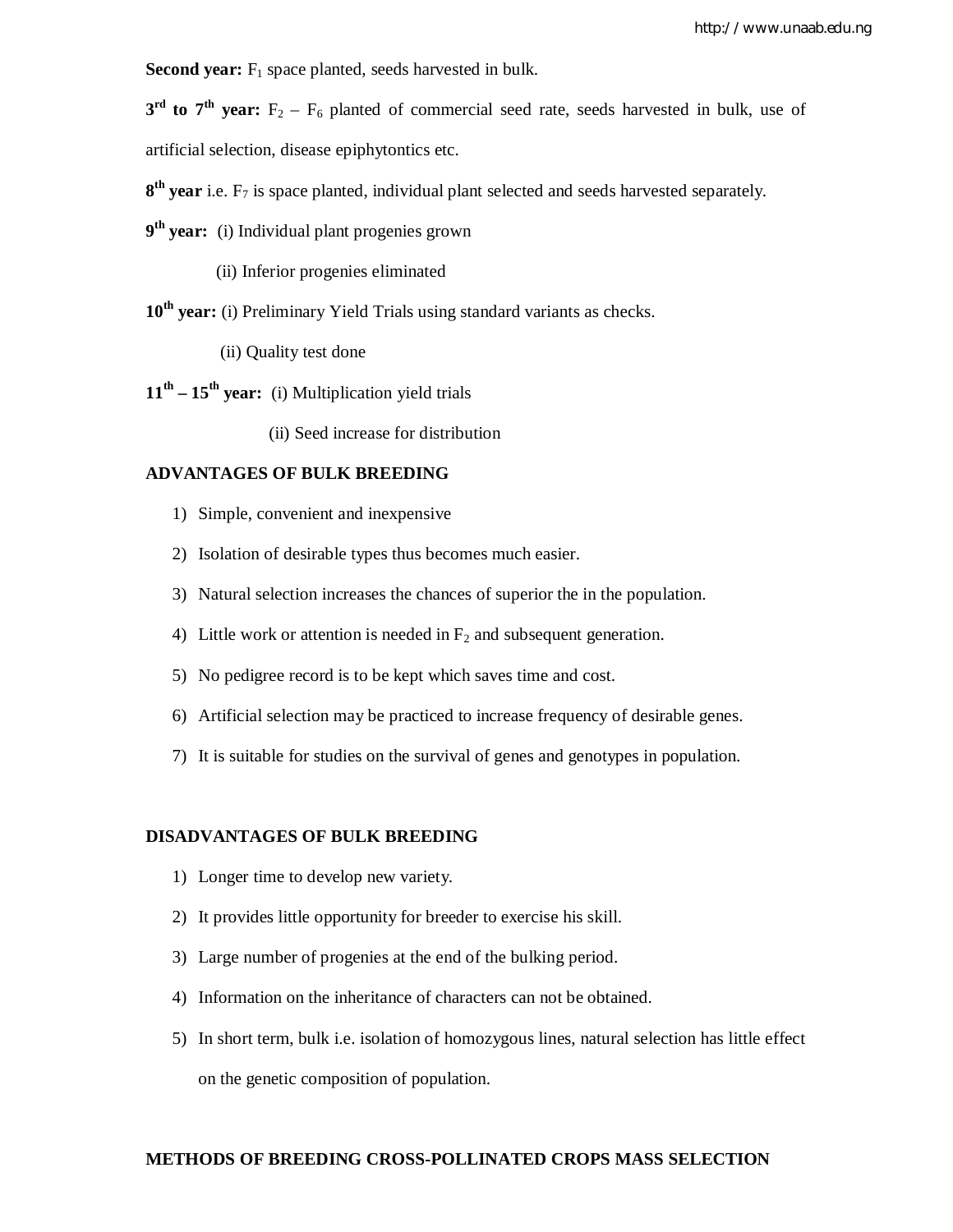One of the oldest and widely used breeder's procedure with cross-pollinating crops. It is based on phenotypic selection of fruits that can be identified, they are the fruits that can be easily picked, it also effective in sorting at and accumulating gene at particular quantitative characters which can be seen or measured easily and therefore can be used as bases for selection. It can be used in open-pollinated maize to develop variety change in earliness to maturity, height of plant, size of ear, type identification by continuous mass selection.

# **PROCEDURE**

Several hundreds or thousands of desirable individual plants are selected based on their phenotype, harvest and the seeds bulked without any progeny test to produce the next generation in a single plots Selection can be carried out by tagging or roughing when number of selected plants is few.

During the next growing season, crop is inspected at regular interval throughout the life cycle of the plants/crops to remove off types (plants that have arise because they have escaped to be unobserved in the previous season or those that develop due to spontaneous mutation). The bases for combined with specific characteristics, which appeal to the breeder.

The purposes of mass selection are

- 1) Improvement of local varieties
- 2) Purification of existing pure-line varieties.

The efficiency with which is accomplish under a system of random selection depends

on

- **1) The effect of genes for desirable characters:** The success of mass selection of a particular trait is higher if such trait is being controlled by genes with additive effects than genes with dominance effect.
- **2) Heritability of the trait:** Mass selection is based on the choice of phenotype. Its success depends to the large extent on the heritability of the desirable trait. If the level is high, the progenies in the subsequent generation would be similar to the selected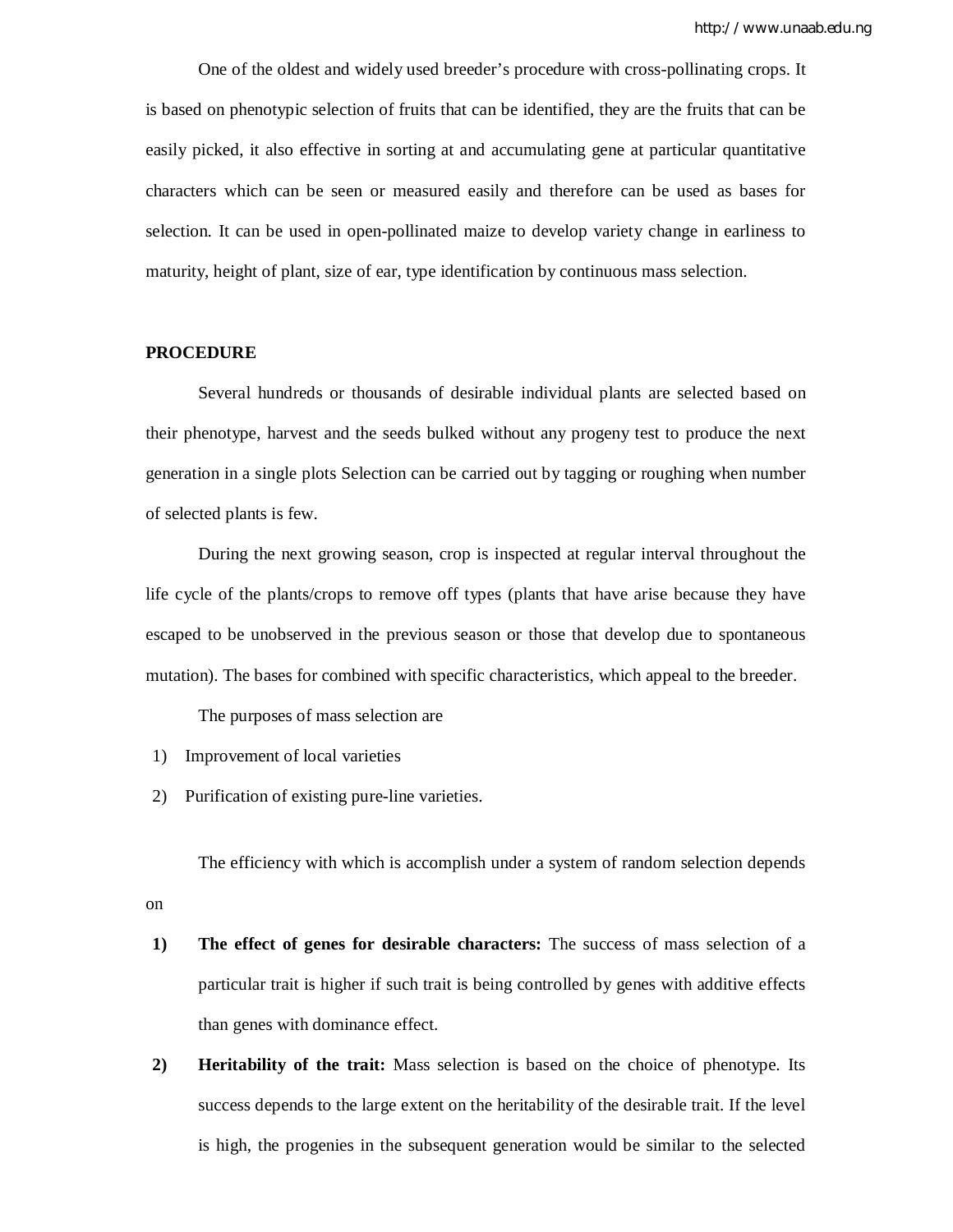phenotype. If on the other hand, it is low, which is the case with many quantitative traits, the progenies might differ from the selected phenotype.

- **3) Genotype x environment interaction:** Selection will not be successful if G x E is high, this is the case with genes with low heritability.
- **4) Sample or Population size:** Sample size especially with open pollinated lines should be as large as possible to avoid inbreeding depression which frequently cause yield reduction.

The breeding progress that may be made by mass selection is limited because of three main causes.

- 1) Inability to identify superior genotypes from the phenotypic appearance of single plants.
- 2) Uncontrolled pollination, so that selected plants are pollinated by both superior and inferior pollen parents
- 3) Strict selection leading to reduce population size which in turn might lead to inbreeding depression.

# **RECURRENT SELECTION**

The recurrent selection schemes were devised in relation to heterosis breeding. The idea was to ensure the isolation of superior inbreds from the population subjected to recurrent selection from their ultimate utilization in the production of hybrids and synthetic varieties. Recurrence selection is effective in increasing the frequency of desirable genes in the population.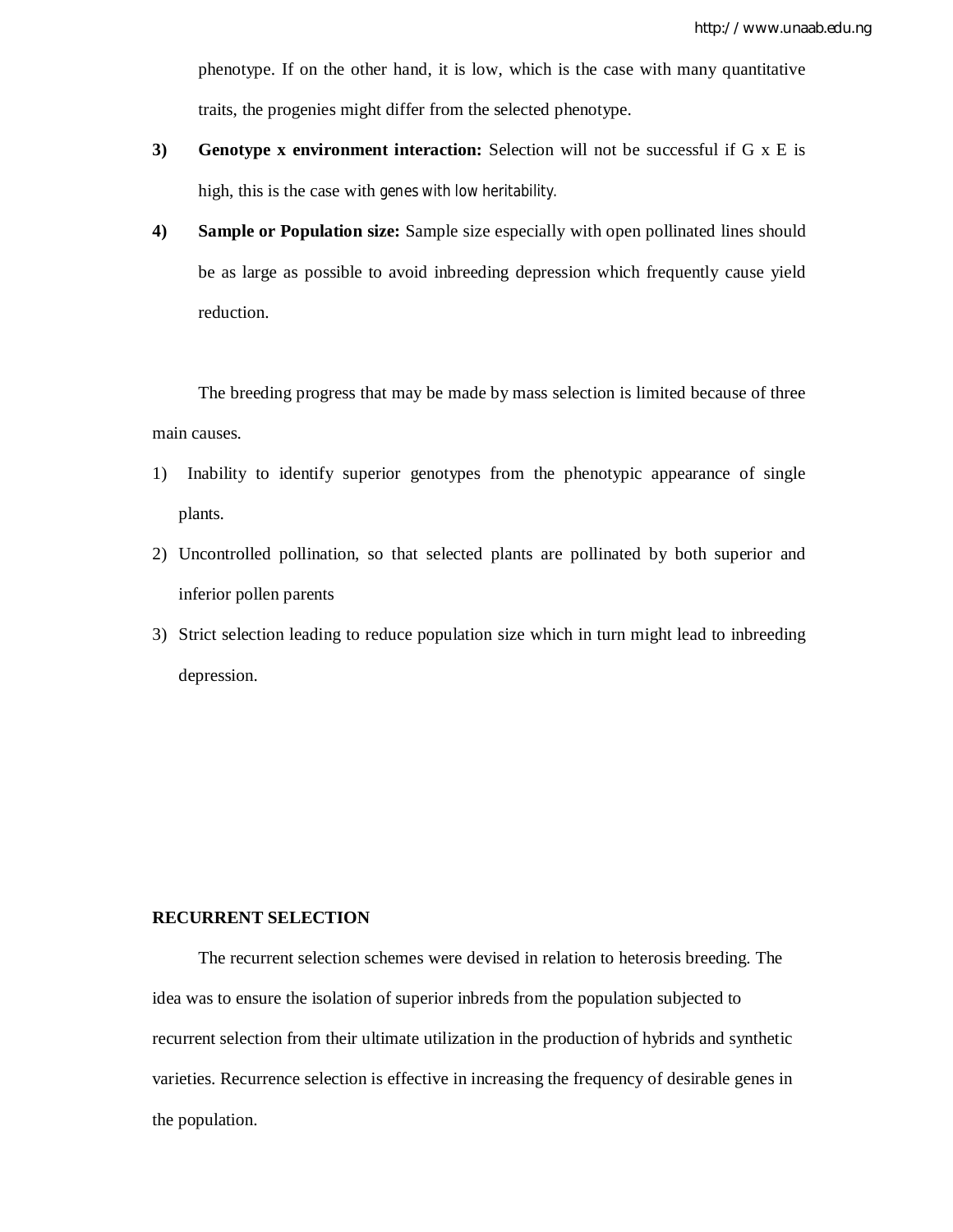The recurrent selection schemes are in four different types based on the ways in which

plants with desirable characters are identified.

- 1) Simple recurrent selection for phenotype
- 2) Recurrent selection for general combining ability
- 3) Recurrent selection for specific combining ability
- 4) Reciprocal recurrent selection

Generally, recurrent selection is particularly useful where:

- 1) The frequency of genes for particular quantitative character is to be increased or concentrated.
- 2) When you want genetic recombination to increase by providing for recombination among lines derived from different foundation lines.
- 3) Maintenance of genetic variability in the breeding population is needed.

### **PROCEDURE FOR RECURRENT SELECTION**

- **First year** (i) Several phenotypically superior plants selected
	- (ii) Selected plants self-pollinated
	- (iii) Seeds harvests separately
	- (iv) Seeds evaluated, superior seeds retain
- **Second year** (i) Individual plant progeny planted
	- (ii) Possible intercrosses made
	- (iii) Equal amount of seeds from all intercrosses composited
- **Third year** (i) Composited intercross seeds planted
	- (ii) As in (i) to (iv) in the first year
- **Four year** (i) Individual plant progency planted
	- (ii) As in (ii) to (iii) in the second year.

The cycle continues until the desired aim is achieved or when there is no more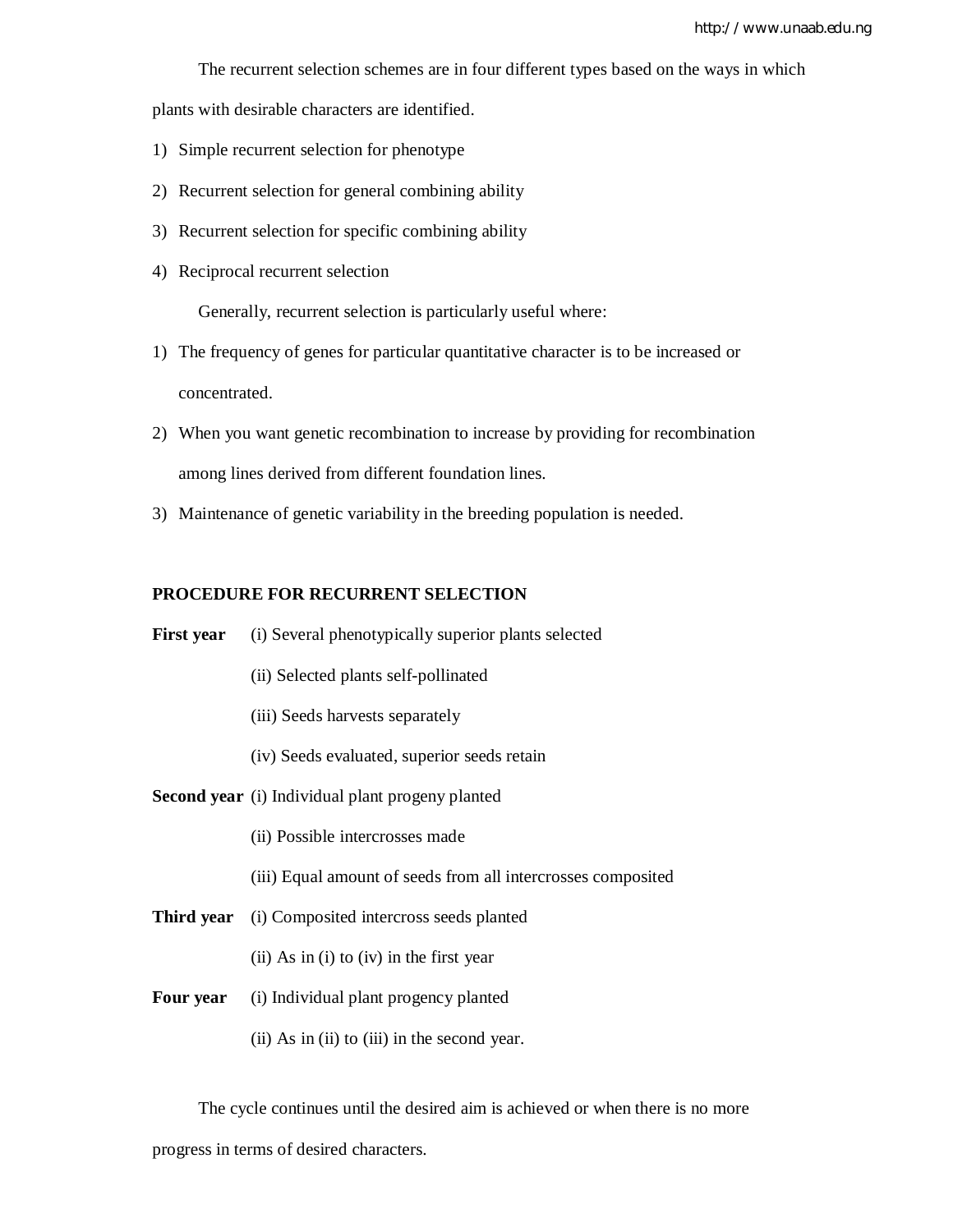Recurrent selections meant to include reselection generation after generation of selection provide for genetic recombination, thus selection among isolated inbred lines or clones is not recurrent until such selected plants are interbred and a new cycle of selection is initiated.

### **ADVANTAGES**

- 1) The highest performance of this breeding method is set not by the genotype of a single foundation plant but by the most favourable combination of genes contained in the group of foundation.
- 2) The satisfactory individuals showed within selfed or mildly inbred lines estimated in the populations of recurrent selection.
- 3) Since the rate of inbreeding can be kept at a low level, it is possible to maintain high genetic variability and hence provide for effective selection over a longer period.

#### **RECURRENT SELECTION FOR PHENOTYPE**

In this type of RS, plants are selected on the basis of phenotypic scores taken on individual plants or their selfed progenies. Since test crosses are not made, the effective use for recurrent selection for phenotype is restricted to characteristics with sufficiently high heritability so that an accurate phenotypic reevaluation of the characteristics can be made visually or by simple effectiveness in breeding for improved combining ability for yield. E.g. it can be used to concentrate genes for resistance to leaf blight of maize.

## **RECURRENT SELECTION OF GENERAL COMBINING ABILITY**

In this type of RS, a number of plants which appeal to the breeder are selected from the source population. These selected plants are selfed and also crossed to heterozygous tester stock to identify the selected individual with good general combining ability.

Heterozygous means that the tester has a broad genetic base.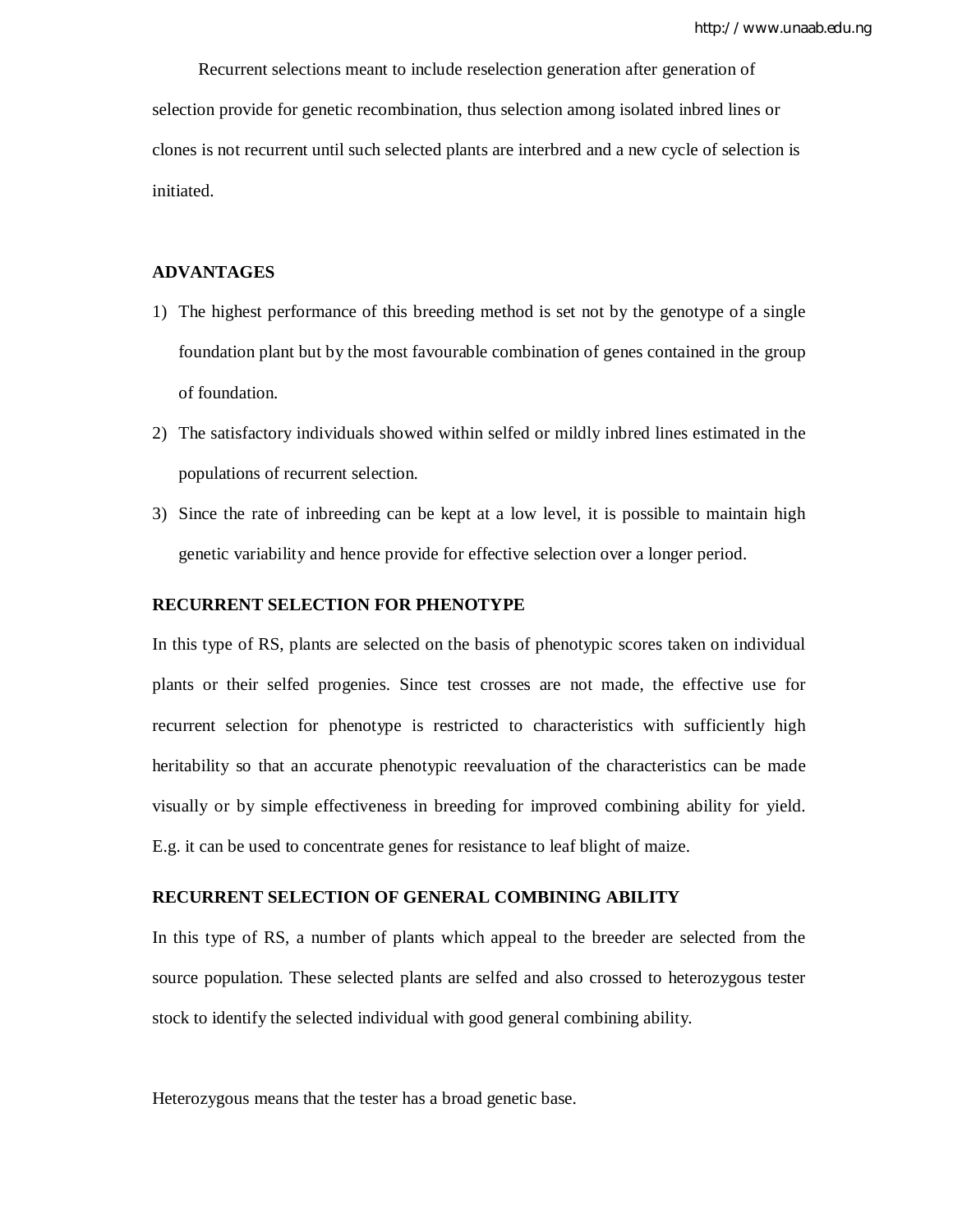A tester is a common pollen parent, which may be a standard variety or test hybrid of a single cross.

Test cross is the cross between the superior progeny and the testers.

# **RECURRENT SELECTION FOR SPECIFIC COMBINING ABILITY**

This type of RS has the same operational procedure as recurrent selection for general combining ability except for different tester. Here the progeny test is with homozygous tester line i.e tester line with narrow genetic base. It is either an inbred line or a selfed plant. With this kind of selection procedure, it is possible to increase the proportion of each cycle of selection as well as to increase the frequency of desirable genes in the inbred lines.

# **RECIPROCAL RECURRENT SELECTION (RRS)**

This method employs two heterozygous source populations A is B. each of which is the tester for the other. These two populations must be genetically unrelated.

#### **PROCEDURE**

Select a number of plants from population A and outcross with a sample of plants from source B.

Select a number of plants from population B self them and make crosses with A and evaluate progeny performance from population A and B singly. The plant selected are then interbred each source group separately, group bulk the seeds separately and the resulting cross seeds will serve as a source population for another cycle.

Population developed by RRS will be utilized by producing commercial seeds from crosses between A and B source groups.

# **HYBRID VARIETIES BREEDING**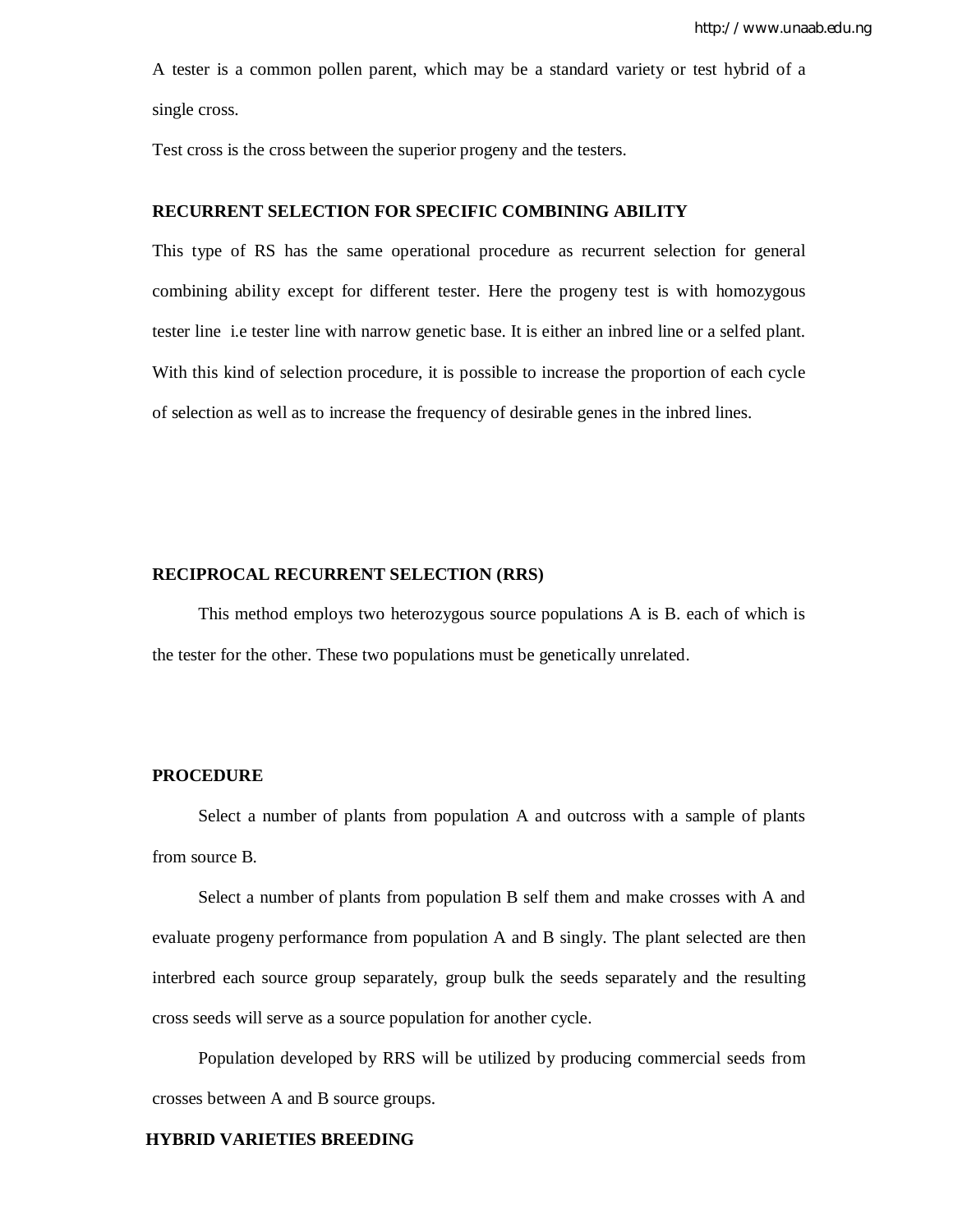This refers to the production of heterozygous population from crosses of homozygous lines.

Hybrid breeding is mostly applicable to cross pollinated crops where exploitation of heterosis is relied upon. It however has limited usefulness in self-pollinated crops. It came into prominence with maize.

There are two technical steps in the production of hybrid seeds for cross-pollinated crops.

- 1) Production of homozygous lines
- 2) Crossing of these lines to obtain hybrid sees.

### **PRODUCTION OF HOMOZYGOUS LINES**

Usually through continue inbreeding. In self-pollinated crops, homozygous lines occur naturally but in cross-pollinated crops they must be produced by the Plant Breeder.

- **A) In perfect flower species:** The inflorescence merely needs to be bagged to exclude foreign pollen.
- **B) In Monoecious crops:** The pistillate flower must be protected and pollens must be collected and applied to the stigma surface of the pistil.
- C) A number of crops resist self fertilization because of incompatibility mechanisms. Foreign pollen will be required to effect fertilization. Haploid can also be produced which can be doubled latter.

Although maximum heterosis is obtained by crossing two diverse inbred lines, a number of other combinations produce hybrid vigour. The various kinds of crosses that are referred to as hybrid in the trade are distinguished as follows.

**Single cross hybrid:** Inbred x Inbred (A x B) A single cross hybrid is usually made by alternate planting of 2 rows of seed parents to one row of pollinator-inbred line in an isolated plot. The seed parent should be detasselled. The planting distance of the crop should be the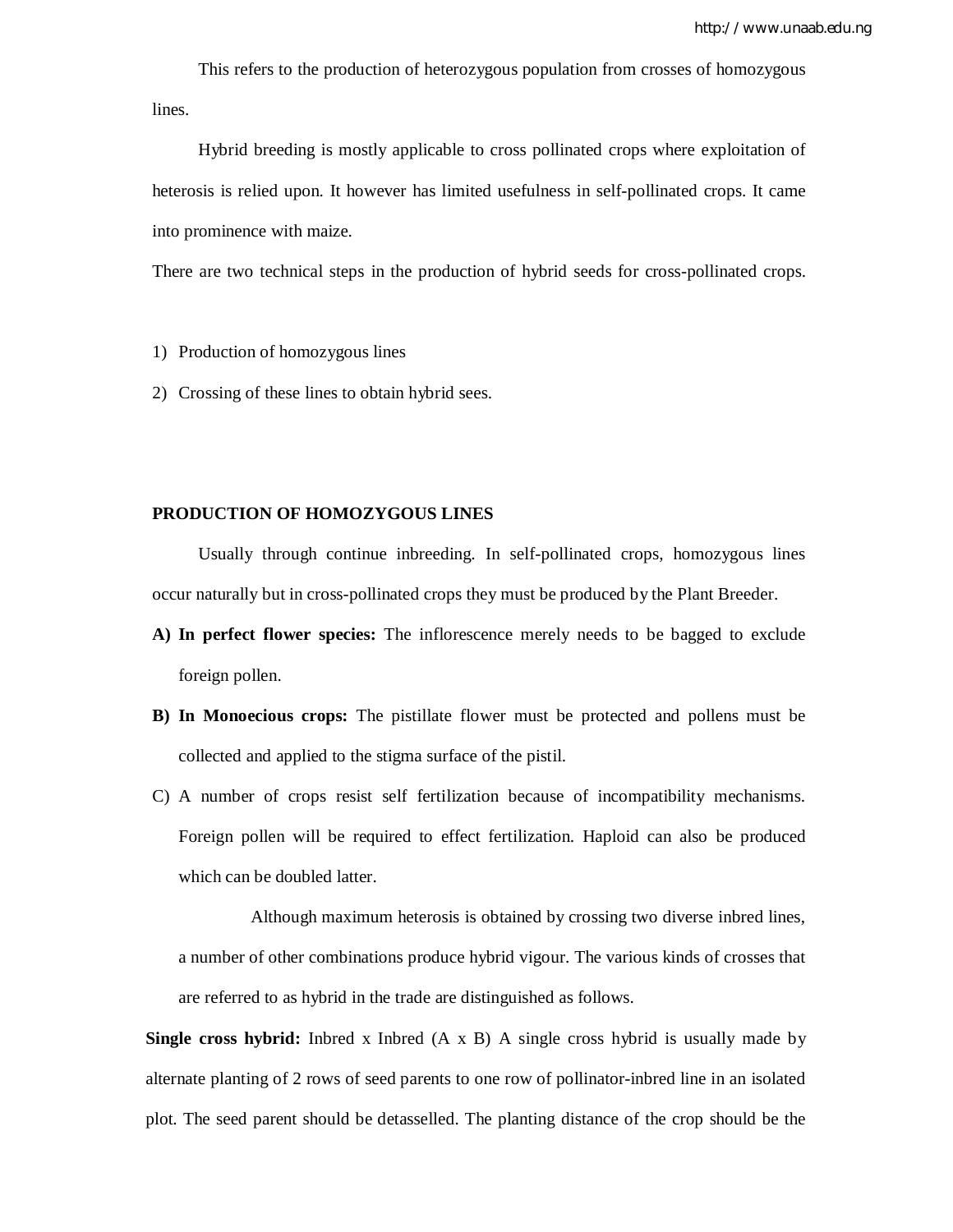normal or standard spacing for the chosen crop. The tassel on the male parent is left on the plant to fertilize the seed parent (female parent). The planting agent is wind.

**Three-way-cross:** F1 hybrid x inbred i.e.

- i) Inbred x Inbred  $F_1$  (seed parent)
- ii)  $F_1$  x Inbred (Pollinator)

The single cross is used as the female parent. To be successful, the inbred line being used, as the male parent must also excel in pollen production.

**Double cross:**  $F_1$  hybrid x  $F_1$  hybrid. It involves four inbred and two single crosses i.e. it is the hybrid between two single crosses involving four inbred lines. In this type of hybrid, the seed used for commercial planting is produced on a single cross seed parent (female parent) that yields 2 or 3 as much as any inbred lines. Pollen is produced in abundant by the other single cross. The superior pollen producing ability of the single cross pollinator permit planting rate of 6 rows of seed parents to 2 rows of pollen parent.

# **ADVANTAGES OF HYBRID**

- 1) Distinctly more productive than even the base open-pollinated varieties.
- 2) They are much more disease resistant.
- 3) They have significantly better stock strength.

#### **DISADVANTAGES OF HYBRID**

- 1) The yield ability of the hybrids lack consistent superiority from year to year. Hence farmers get new set of seed seasonally. Synthetic varieties can be used to curb this.
- 2) They are costlier to produce than open-pollinated plant because a lot of work and manpower is needed.

#### **SYNTHETIC VARIETIES (SV)**

SV uses an appreciable out of hybrid vigour in addition to open pollination. SV is a variety maintains from open-pollinated seed following it's combinations among a number of selected genotypes. These genotypes can be clones, inbred lines a mass selected population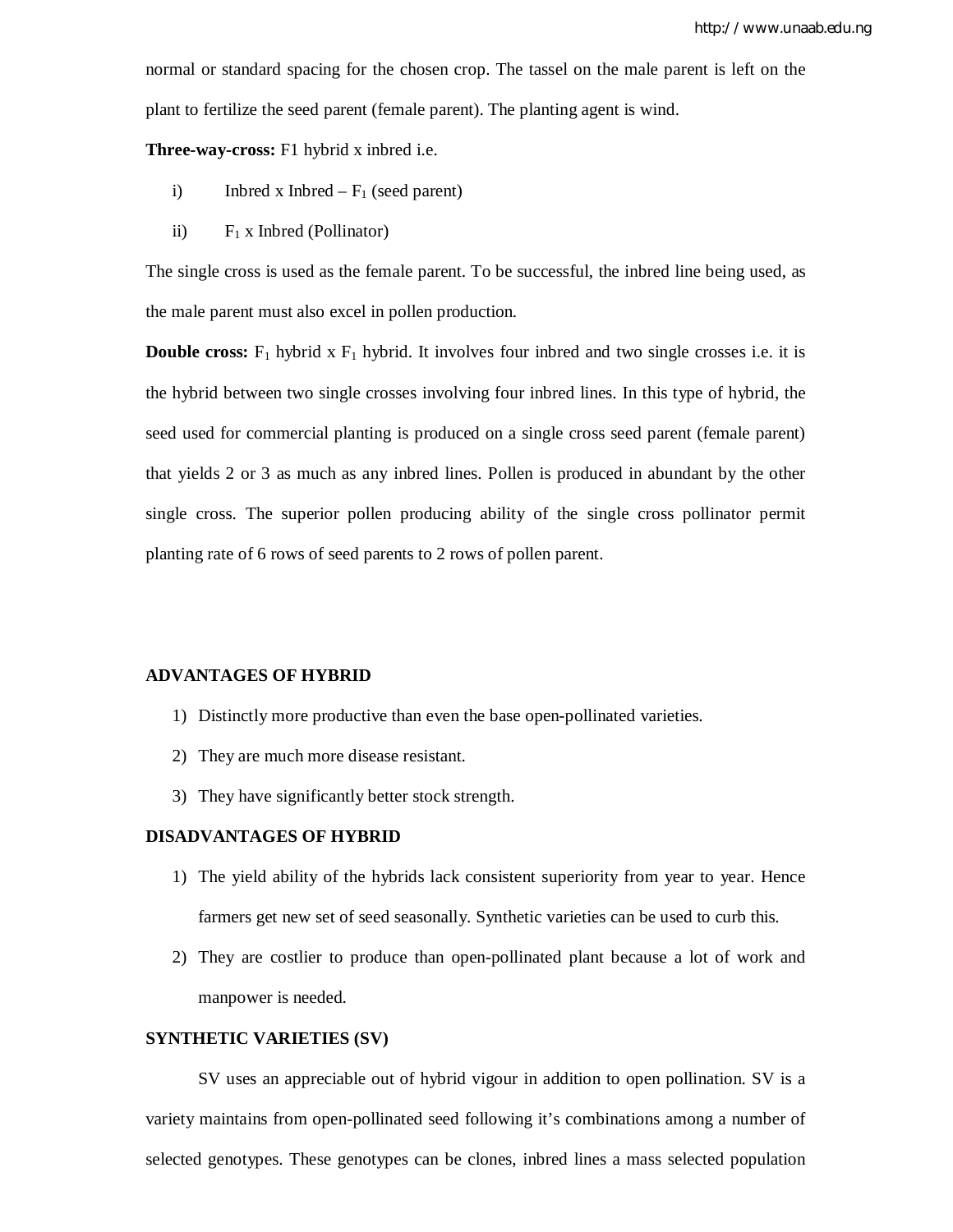(i.e. open pollination) superior for their good character. Also, this genotype must have been tested for combining ability and found to combine well with other parents to produce superior character.

The larger the number of genotypes that are tested for combining ability, the wider the genetic base of the synthetic varieties obtained. Some scientist after working with maize Hayes and Garber (1919) have this conclusion:

The production of improved variety through the recombination of several selfed lines/ strains has more advantage over either the single or double crossed plan (i.e. hybrid maize) in that the farmer can save his own seeds from the yearly crop and that yearly crosses need not be made.

# **STEPS INVOLVED IN PRODUCTION OF SYNTHETIC VARIETY**

- i) Isolation of one generation of one selfed lines.
- ii) Test these lines in top crosses for yield and other characters (i.e. combining ability by looking for their  $F_1$ .
- iii) Allow random mating among the better lines to produce synthetic variety.
- iv) Repetition of the above processes of intervals after a generation of 2 open pollinations.

#### **USES OF SYNTHETIC VARIETIES**

- 1) Synthetic variety has value as reservoir of desirable germplasm (i.e. gene bank) because of its wide variability.
- 2) Also of value where the cost of hybrid seeds is too high compared to the value of accepted crop.
- 3) The greater variability of SV then that of double crosses permits more flexibility in meeting the changeable growing conditions of marginal areas.
- 4) Also useful were the commercial acreage available is too small to support a hybrid seed industry.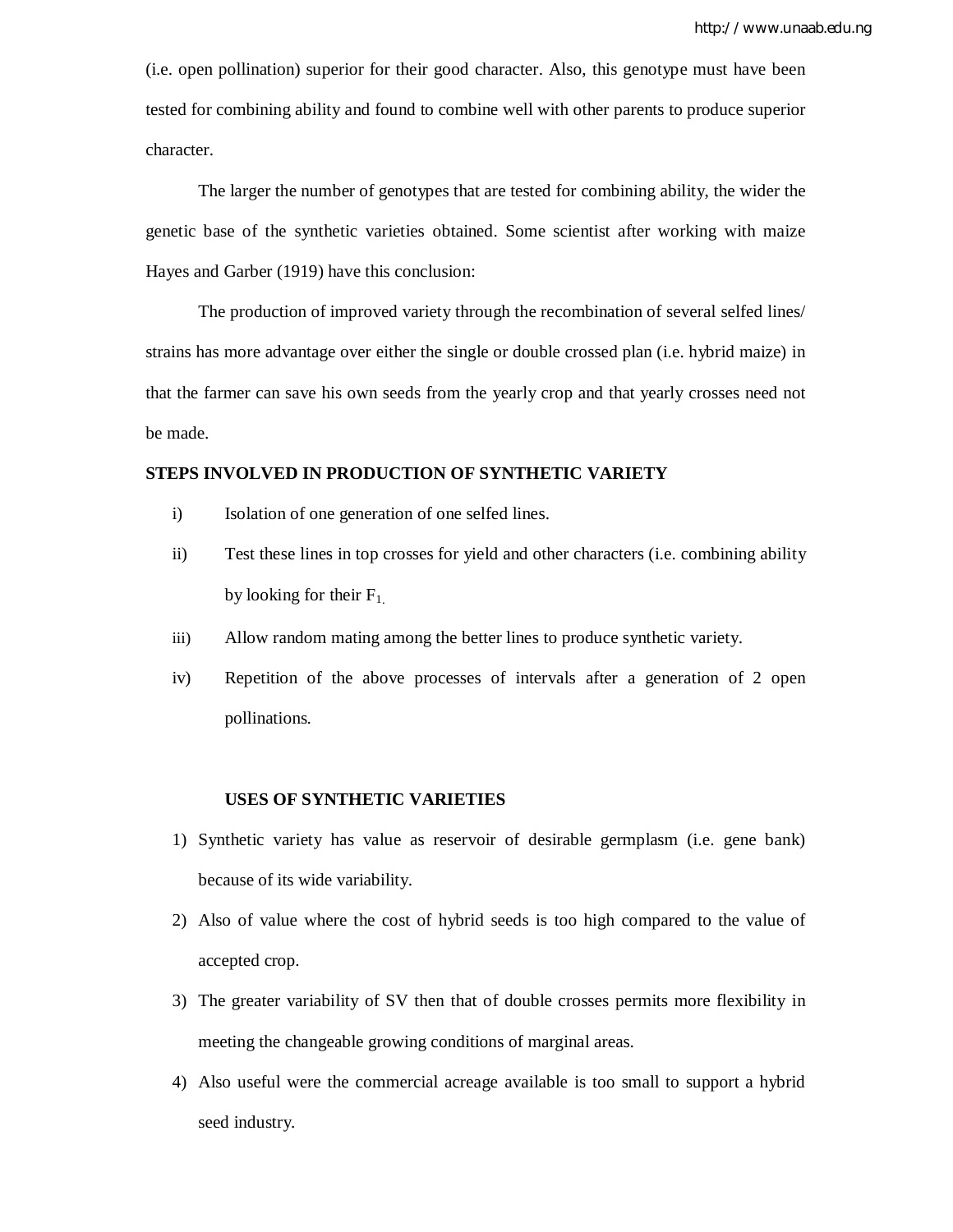# **SELECTION IN ASEXUALLY PROPAGATED CROPS**

Selection is straight forward in asexually propagated crops since any genotype may be perpetuated intact. Obtaining segregating populations from which superior genotypes may be found is the problem in breeding asexually propagated materials.

# **BREEDING OF ASEXUALLY PROPAGATED CROPS**

#### Mode of reproduction:

All living things reproduce themselves before they die; the purpose of flowers in plants is to reproduce the plant. Seeds, which grow into new plants, develop from flowers. Some plants reproduce by (more or less strict) self-fertilization, other plants only (mainly) allow cross fertilization. Asexual propagation (vegetative propagation) can also occur in plants (e.g. cuttings from cassava plants). This gives a new plant which is genetically identical to its parent plant. All these differences change the way plant breeders work.

# **Importance of mode of reproduction:**

The mode of reproduction of a crop determines its genetic composition, which in turn, is the deciding factor to develop suitable breeding and selection methods. Knowledge of mode of reproduction is also essential for its artificial manipulation to breed improved types. Those breeding and selection methods which are suitable for a crop, does not interfere with its natural state. They ensure the maintenance of such a state. It is for this reason that imposition of self-fertilization on cross-pollinating crops leads to drastic reduction in their performance (inbreeding depression)

Plant breeding is the propagation and genetic manipulation of plants, for the purpose of selecting improved offsprings. Here, it is therefore as applied to asexually propagated crops. Asexual reproduction covers all those modes of multiplication of plants where normal gamete formation and fertilization does not take place making these distinctly different from normal seed production crops. In the absence of sexual reproduction, the genetic composition of plant material being multiplied remains essentially the same as its source plant. Many plant species are propagated vegetatively e.g. potato, grapevine, fruit trees, cassava, some forest trees etc. Vegetatively propagated offsprings are used to develop stable varieties without any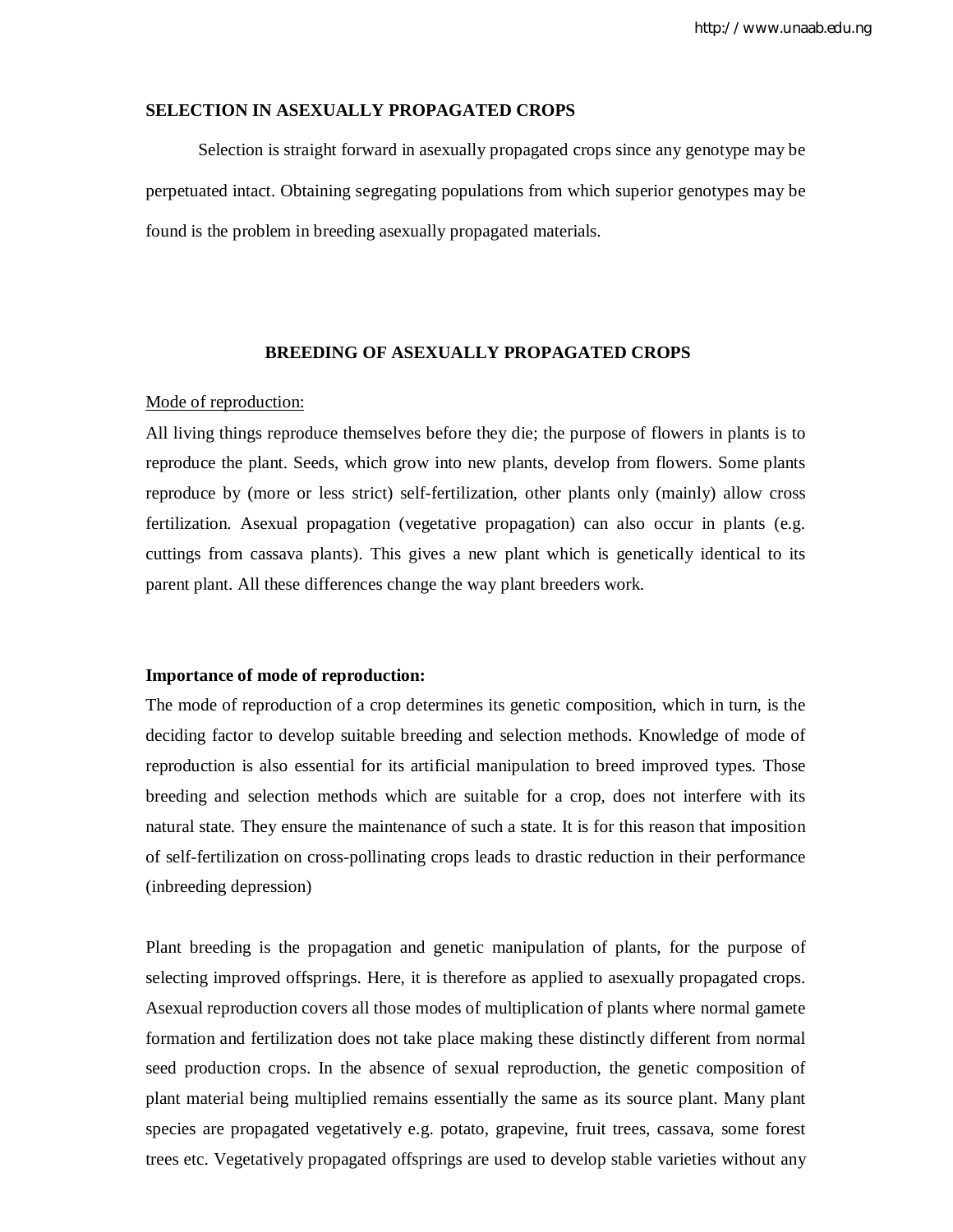deterioration due to segregation of gene combinations. A vegetative part taken from a plant, such as a tuber, a root, a rhizome, a leaf or a stem, may be used for asexual vegetative propagation.

Clonal propagation is to obtain the largest possible superior genotype resulting in identical and uniform progenies which can't be obtained by sexual propagation. This is so because plants arising from a clone are identical and have the same genetic constitution as the mother plant. Variability amongst plants within a single clone can be classified as environmental because they can not be inherited by progenies. The only form of heritable variability is somatic mutation which is inherited through the vegetative mode of propagation.

### **Grafting**

Apart from direct vegetative propagation through tubers, rhizomes, corms etc, horticultural crops (fruit trees, grapevine, and decorative plants) can also be propagated by grafting. Grafting is joining the stems of two different plants of the same genus so that they grow together as one plant. The recipient plant which grows into the roots is called a STOCK while the vegetative part used for the grafting and which grows into the stem and branches is called a SCION. Grafting is not for production of new cultivars but for speedy propagation of superior genotypes that will be identical to the scion. Grafting may bring about larger variability than propagation without grafting. These changes may be classified into:-

#### (a) Non – heritable

- Modification type changes
- $Chimera type changes$

#### (b) Heritable

- Mutation – type changes

Non – Heritable

- Modification type changes

Most grafting methods practiced bring modification type changes. Such changes are :- more or less vigorous growth, larger or smaller fruits, earlier maturation on one stock than on another etc. These changes are not transferred to progenies by sexual means.

- Chimera type changes

These are brought about by mixing of tissues after grafting. These changes are called chimeric changes and are different from modification type changes. Different types of chimeras (sectoral, periclinal, shoot with only scion tissue, shoot with only stock tissue) develop as a result of different modes of fusing and mixing of plant tissues of the stock and scion. These changes are sometimes so striking and unusual that it is difficult to accept them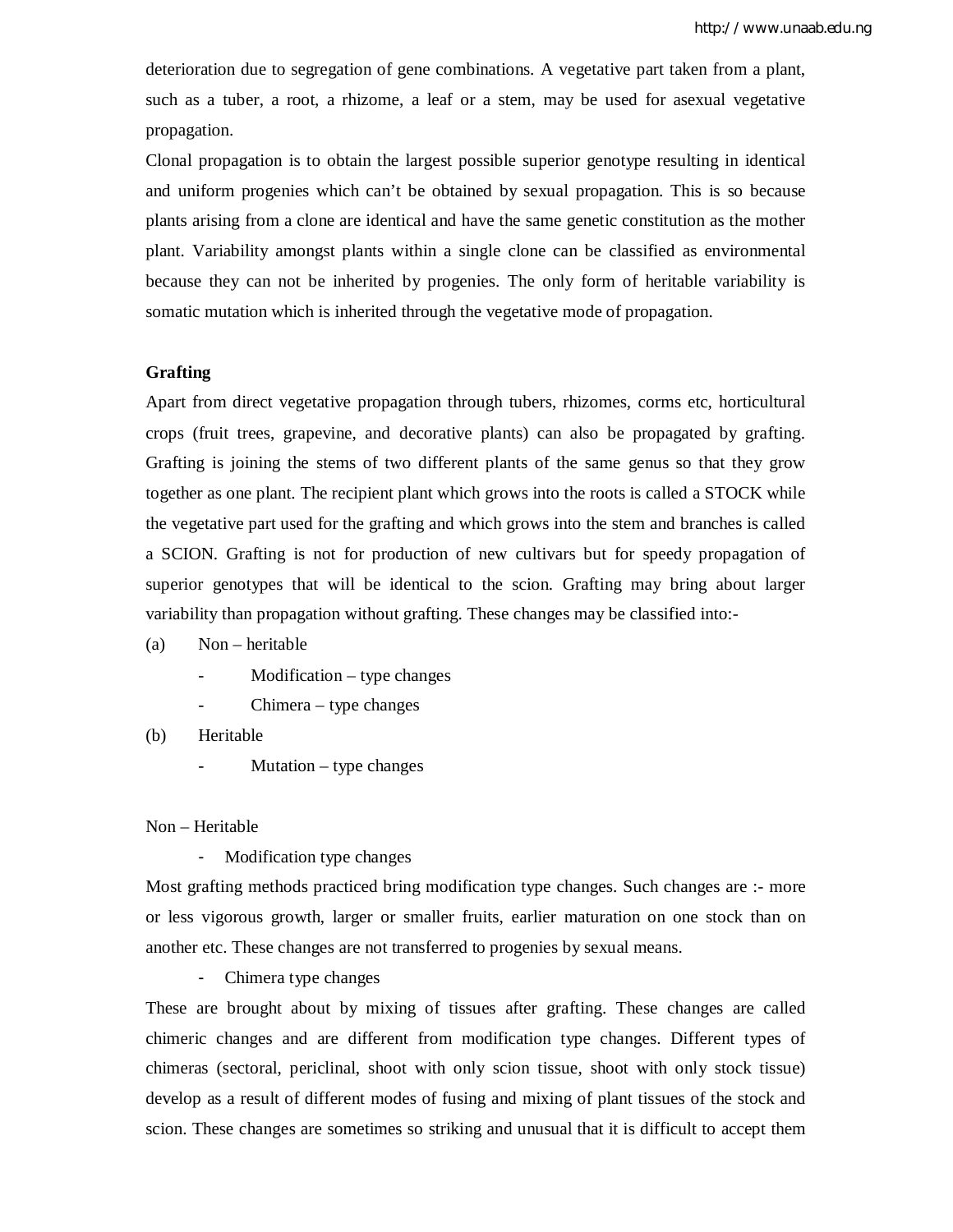as non-heritable changes. Chimeras are maintained only by vegetative propagation and being used in a number of horticultural species.

### **Heritable changes**

Various substances come to scion from stock during tissue fusing. The larger the difference between stock and scion, the more different are the substances exchanged between them. A possibility exists for some organic substances exchanged between scion and stock to be mutagenic and to cause in some cases mutations of a certain gene. The frequency of such changes is very low (thousandths of one percent).

### **Advantages of grafting**

- 1. It allows the propagation of somatic or vegetative mutations which cannot be achieved by sexual means
- 2. It allows the stabilization and utilization of heterozygous genotypes (which is not possible in selfers and only in large population of crossers in equilibrium)

### **Source of materials for plant improvement**

There are two (2) main sources of materials for plant improvement in vegetatively propagated crops:

- (a) Clones or population of mixed clones usable for the production of stocks and scions (cultivars)
- (b) Populations of seedlings usable for the production of stocks and scions.

### **Selection of clonal stocks and scions**

Clones are genetically homogenous because all plants originate from one ancestral mother plant. But, in some cases not all members of a given clone have the same genotype e.g. in case of spontaneous mutation of certain buds or when one branch is diploid and another triploid etc). Clonal selection of positive/ beneficial mutants A heterogeneous population of mixed clones (from different ancestral mother plants) contains different genotypes and as such a good population for selection of clonal stocks or scions.

can produce new varieties

**STOCKS**: Selection of clonal stocks is important because different stocks are suitable for different cultivars as well as for various climatic and soil conditions. Success in production depends not only on the traits of the scion but also on that of the stock (Cummins and Aldwinckle, 1983). Rootsocks obtained by clonal selection are therefore preferred to those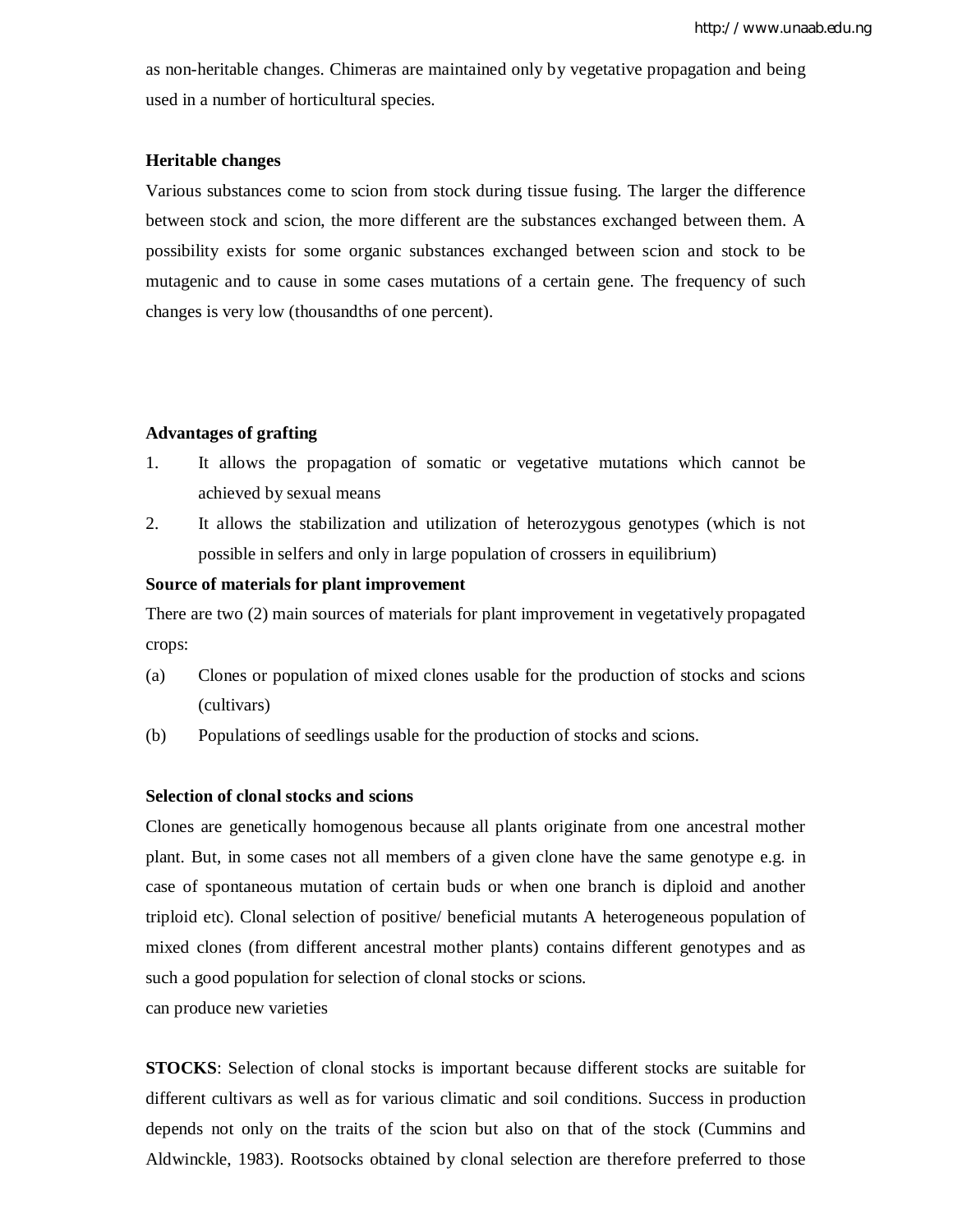from seedlings because they produce high uniformity of fruit bearing trees to allow for simultaneous application of chemicals, mechanized harvest and to meet market demands.

#### **Criteria for selection of stock:**

- 1. Propagation ability propagation requirement of the commercial nursery
- 2. Graft compatibility The stock must be compatible to most commercial scions (cultivars)
- 3. Yield It must induce early flower buds and good fruit set together with regular and heavy production
- 4. Longevity Good survival under the prevailing conditions
- 5. Resistance to diseases found in the soil e.g. *fusarium* wilt, nematodes etc.

**SCIONS:** Methods of mass and individual selection may be applied in the selection of clones for scions. The procedure of mass selection starts with positive selection of the plant materials to be used for cloning. When cloning is done and the scions are grafted unto certain stocks, negative selection (individuals) is conducted to remove weak and diseased nursery plants. Individual clonal selection is done for best trees or vines based on important agronomic traits because considerable variability exists in certain cultivars that make individual trees differ in productivity, quality, disease resistance etc. These selected trees or vines are then vegetatively reproduced (cloned). Examples are found in the development of walnut cultivar shampion on the basis of individual trees of a Yugoslav local population (Korac *et al*., 1988)

#### **Selection of seedling stocks and scions:**

Sexual reproduction of fruit trees produces populations of seedling which exhibits large genetic variability due to cross pollination and mutation. There are three (3) main sources from which to select seedlings:

- 1. Natural populations (populations in the wild)
- 2. Artificial populations (seeds develop as a result of uncontrolled mating in orchards, therefore fruit seeds produce a heterogeneous population which serves for selection of seedlings for new stock and scions).
- 3. Known hybrid populations (mating of known cultivars in an orchard)

**STOCKS**: Seedlings from natural populations are mostly used for the production of stocks (sexually produced stocks). Seedlings are grown in a nursery and selected for one or more years depending on the plant species. Being heterogeneous populations, seedlings are separated into groups. Within group negative selection is practiced to eliminate seedlings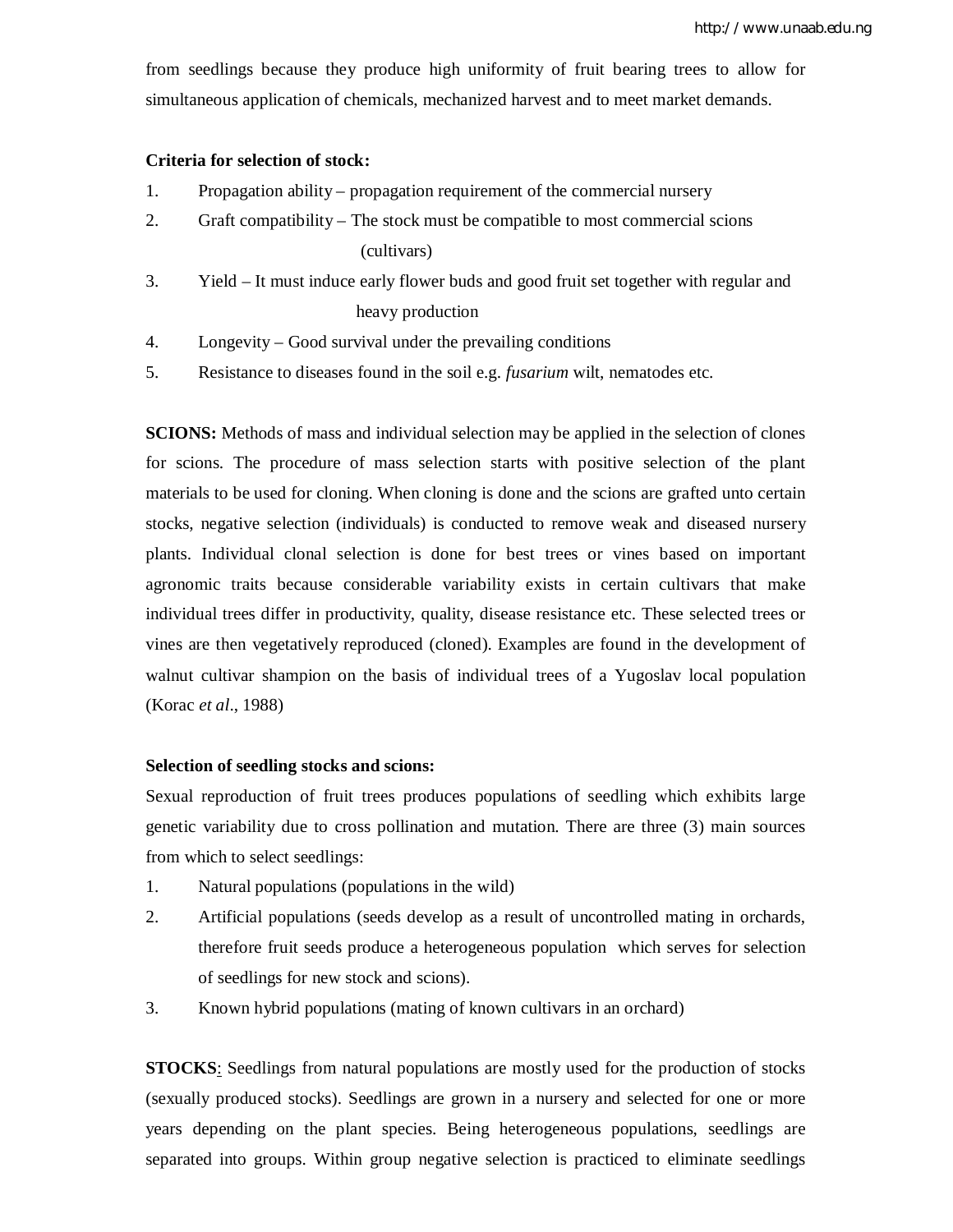which are poorly developed, susceptible to diseases or possess other undesirable traits. The best seedlings are transplanted and multiplied vegetatively (e.g. in large no of fruits such as peach, almond, cheery, olive, walnuts etc)

#### **Disadvantage:**

It is difficult to produce uniform and homogenous stocks (due to segregation) and consequently, the orchard differs in growth and productivity. This in turn creates problems in plant protection, picking and fruit quality (Pejkic, 1980). Vegetative or clonal stocks are quite uniform and are being used instead.

**SCIONS:** Artificial populations are used for the production of scions from which to select new cultivars. Artificial populations are rich sources of new cultivars because seedlings found accidentally in them may give rise to some novel cultivars. Seedlings from artificial populations are grown in a nursery, with individual selection based mostly on visual observations carried out. Examples are found in some apple cultivars, pear cultivars etc.

### **Known/Planned hybrid population**

Natural and artificial populations result from natural hybridization. They do not fit into the concept of planned development of cultivars. Cultivars possessing certain desirable traits are developed on the basis of planned hybridization preceded by careful selection of parental pairs.

Particular attention must be paid to rootstock breeding because it is quite different from scion cultivar breeding. The physical environment (temperature, gas exchange, moisture, soil etc) are quite different in the rhizosphere than above ground of scion; the biotic environment (pathogens, insects, symbiotic relationships etc) and also, the physiology of root is quite different from that of the leafy portion (scion) of the tree.

### **Merits:**

- 1. It comes out with new and desirable gene recombination
- 2. It allows for the vegetative use of  $F_1$  generation which frequently contains the best recombination of genes of the two parents (highest level of heterozygosity)
- 3. Vegetative reproduction allows desirable genotypes from the  $F_2$  and subsequent generations to be used without having to wait for them to become homozygous. Examples abound in a number of grapevines, peaches etc (self pollinating species) and also in cross-pollinated species where known parents were hybridized.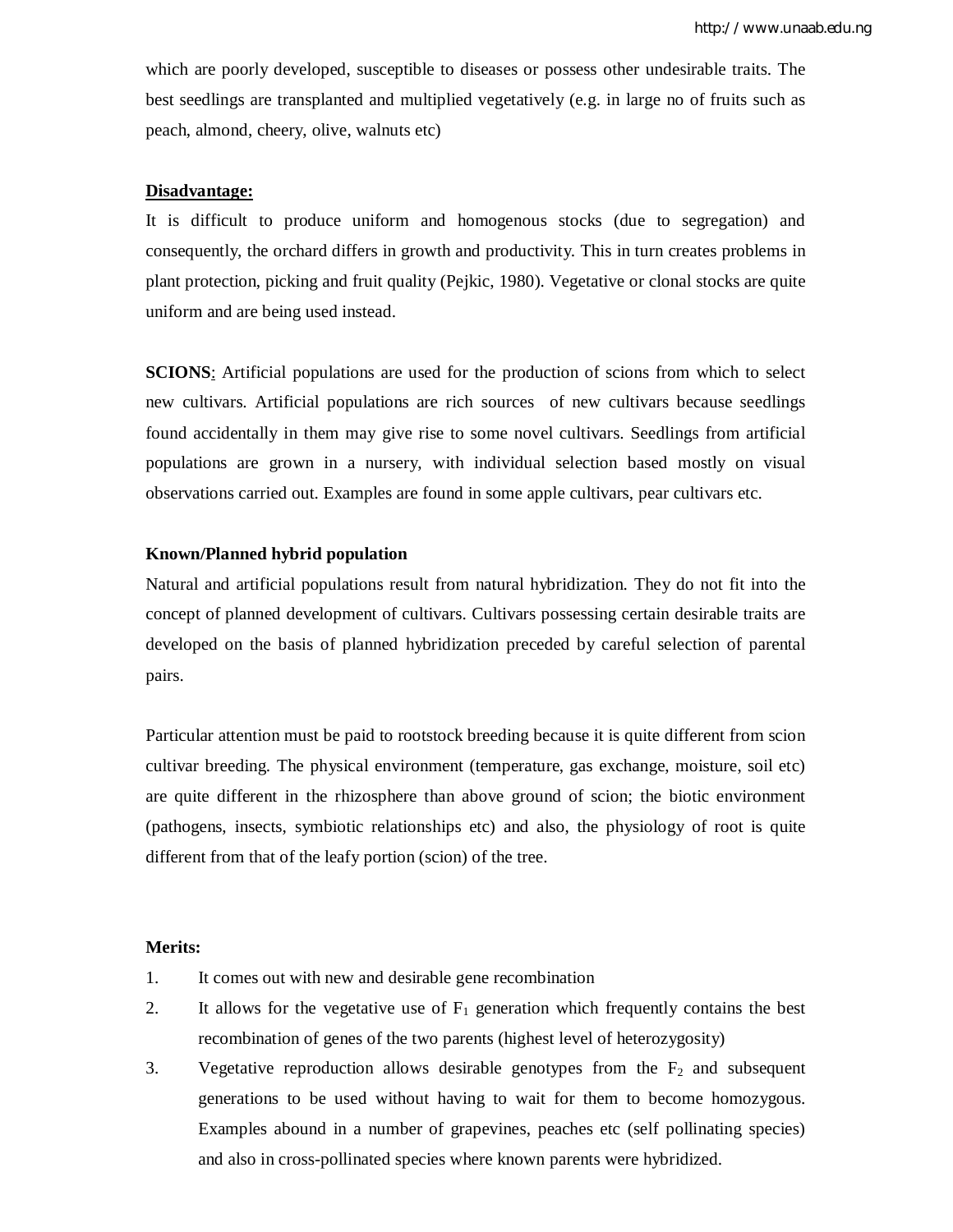### **Apomixis:**

Vegetative propagation can also be achieved by the use of seeds of apomictic origin. Apomixis is a type of reproduction in which the sexual organs or related structures take part, but in which seeds are formed without union of the male and female gametes, but in an essentially asexual way i. e. without fertilization (fatherless plants). Seeds formed in this manner are vegetative in origin and resemble only the female parent. As a reproductive method it eliminates genetic changes. All that is necessary in order to have identical seedlings the next season is to take seeds from prolific stock. The seedlings of the next generation are identical to each other and to the female parent plant, on account of their high uniformity, are very useful for the production of root stocks for citrus plants. Examples are also found in some species of forage grasses (*Panicum maximum, Eragrostis curvula* etc.) There are several types of apomixis of which apogamy, apospory, diplospory, and parthenogenesis are the most frequent:

(a) Apogamy

The embryo develops from the fusion of two haploid cells other than the eggs i.e. nuclei of the embryo sac. The cells are either synergids or antipodals. The resulting plant is diploid and it develops normally.

(b) Apospory

The embryo sac is formed directly from a somatic cell (2n), without reduction. The embryo in turn develops directly from a diploid cell in the embryo sac without fertilization.

© Diplospory

 This occurs when the embryo develops from the megaspore mother cell without chromosome reduction.

(d) Parthenogenesis

The embryo develops directly from an unfertilized egg. If the chromosome number of the gamete (egg) has been reduced at meiosis and chromosome doubling of the unfertilized gamete does not occur, the embryo and the plant developing from it will be haploid. If the egg cell has an unreduced chromosome number (during meiosis) as a result of some abnormal occurrence (spindle fibres refusing to form) during meiosis, the embryo and plant will be diploid.

Some plant species are obligate apomictics while some are facultative apomictics.

- Obligate apomictics only reproduce by apomictic means, hybridization and gene recombination are precluded from their life cycle.
- Facultative apomictics have both apomictic and sexual reproduction.
- N/B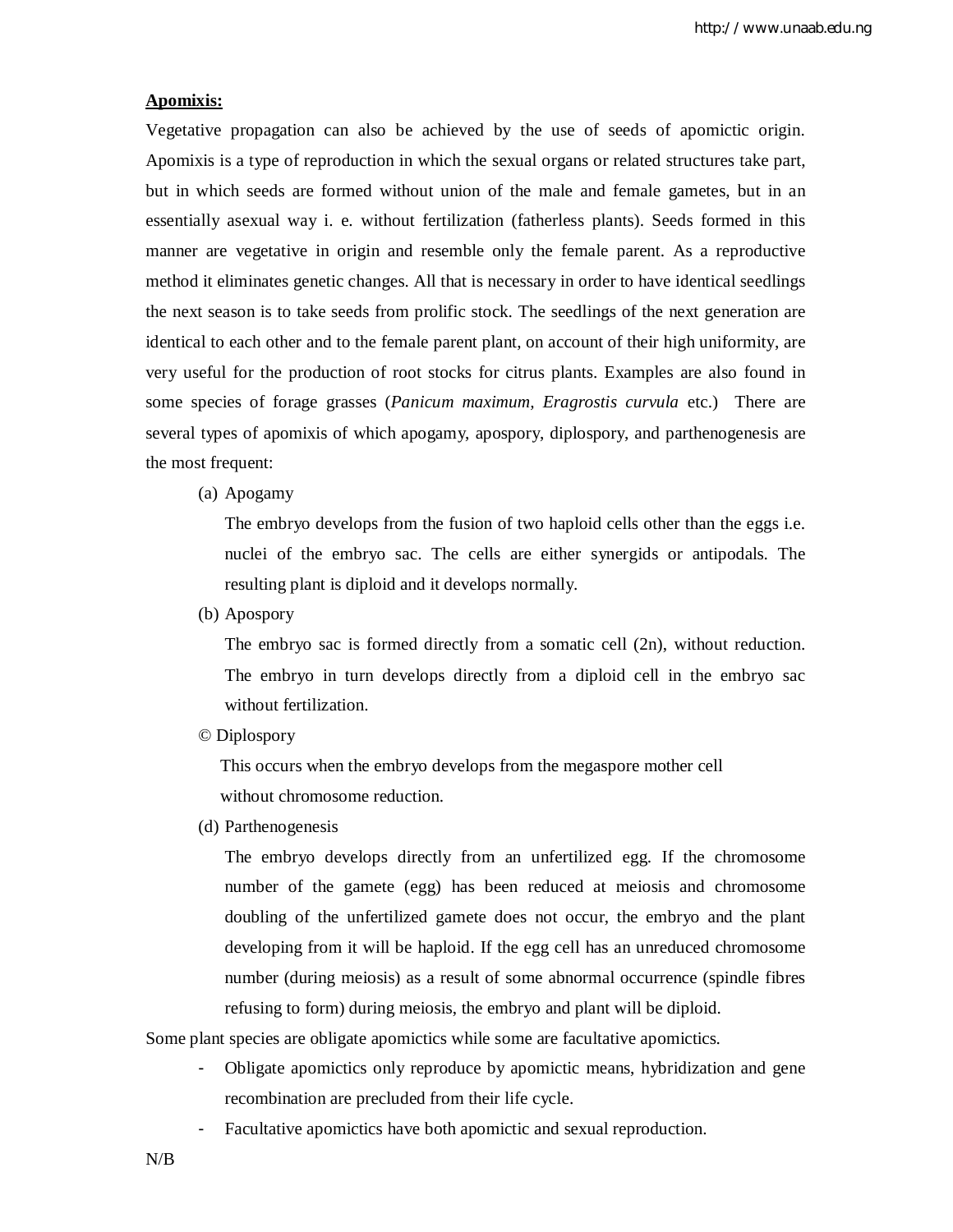It is important that a breeder be informed of the tendency of a species to produce seed by apomixis to avoid confusion and error in breeding experiments.

### **Advantages**

- (a) Crosses attempted in apomictic species would generally produce progenies identical to the mother plant.
- (b) It can be used for the propagation of superior genotypes, especially if they are heterozygous. This is because a superior plant type which produces seed by apomixis will usually breed true for the characteristics of the mother plant.

# **Disadvantage**

In case of obligate apomictics, in which hybridization and gene recombination are precluded, apomixis reduces genetic variability and therefore lowers breeding success. Facultative apomictics are thus preferred because they are open to gene recombinations and the development of new genotypes.

# **BREEDING FOR DISEASE RESISTANCE**

This is breeding for varieties / cultivars of crops that will not allow the activities of pathogens in their systems. This type of research is important for the following reasons:-

- 1. Diseases and pests develop on the leaf surfaces in most cases, thus reducing photosynthetic activity and hence the yield of such crops which eventually translates to economic loss to the grower
- 2. It is also important in order to reduce the chemical means of control to a minimum, so as to lower production costs, increase the nutritional value of agricultural products and to improve the environment.

Fungi, bacteria and viruses are the most frequent pathogens of plants. Trying to achieve higher yields and production per unit area, modern agriculture has introduced monoculture which involves growing pure varieties and the application of high doses of mineral fertilizers, especially nitrogen. This has created very favourable conditions for the development of pathogenic organisms. When a pathogen occurs in the most favorable spot in a field, it spread rapidly over the entire field and, if the same cultivar is grown in the neighbouring fields, it causes an epidemic. The consequences are reductions in yield and quality which in turn bring about large economic losses. This therefore calls for efficient measures of protection against diseases and pests.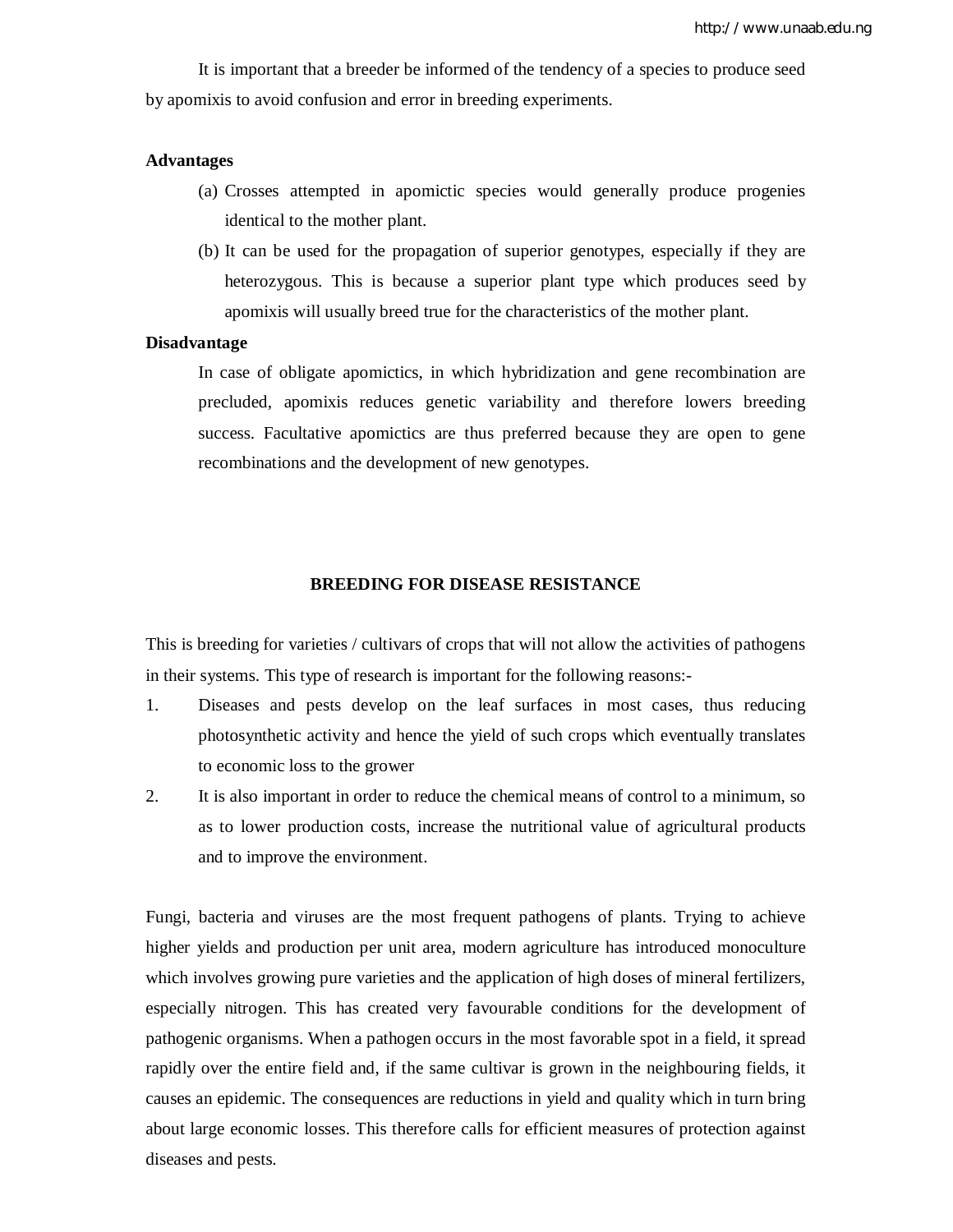There are four main methods of controlling pathogenic organisms:

- 1. Development of cultivars resistance to certain pathogens
- 2. Manipulation of agricultural practices (crop rotation, intercropping, avoidance of monoculture etc)
- 3. Biological control of parasites

# **The Parasite – Host Relationship**

Plant growers are interested in having a healthy crop in which large economic damages cannot be inflicted by parasites. Whether a crop is healthy or diseased depends on the relationship established between the parasite and the host plant.

- Complete resistance: is an ability of the host to prevent any multiplication of the parasite. The resistant plant is considered to be hypersensitive, using the products of metabolism (toxins) to prevent the parasite from invaliding the plant and thriving on it
- Incomplete or partial resistance: has 50% resistance and 50% susceptibility.
- Tolerance: is also a kind of genetic resistance. Some cultivars are susceptible to a pathogen which develops on them, however, these cultivars tolerate the attack without suffering a significant yield reduction. The degree of tolerance of a cultivar may be calculated from the ratio between yields in an infected and an uninfected plot, the tolerance being higher as the ratio approaches unity.

### **Types of Resistance:**

Resistance to plant diseases can be described either in functional or in genetic terms. The functional terms recognize that resistance may be both highly specific and effective against some parasite races but not others. This is <u>race-specific</u> resistance. OR Non-race specific and equally effective against a range of biotypes (races). These two types can also be called vertical or horizontal resistance respectively. Tolerance is sometimes described as a form of horizontal resistance. The genetic terms that describe resistance describes its mode of inheritance. Oligogenic resistance is usually determined by single genes. We have cases of single dominant genes and also single recessive genes e.g. gene HT (dominant gene) in maize confers resistance to *Helminthosporum turcicum*; rhm gene is a recessive gene also conferring resistance to *Helminthosporum maydis* race - O and race –T. Polygenic resistance is controlled by many genes of individually small effect. It is usually general; affording resistance to a wide spectrum of pathogen races.

### **Breeding Methods:**

Breeding for resistance is usually carried out co-operatively by a plant breeder and pathologist. The possible control of disease through host resistance is an important biological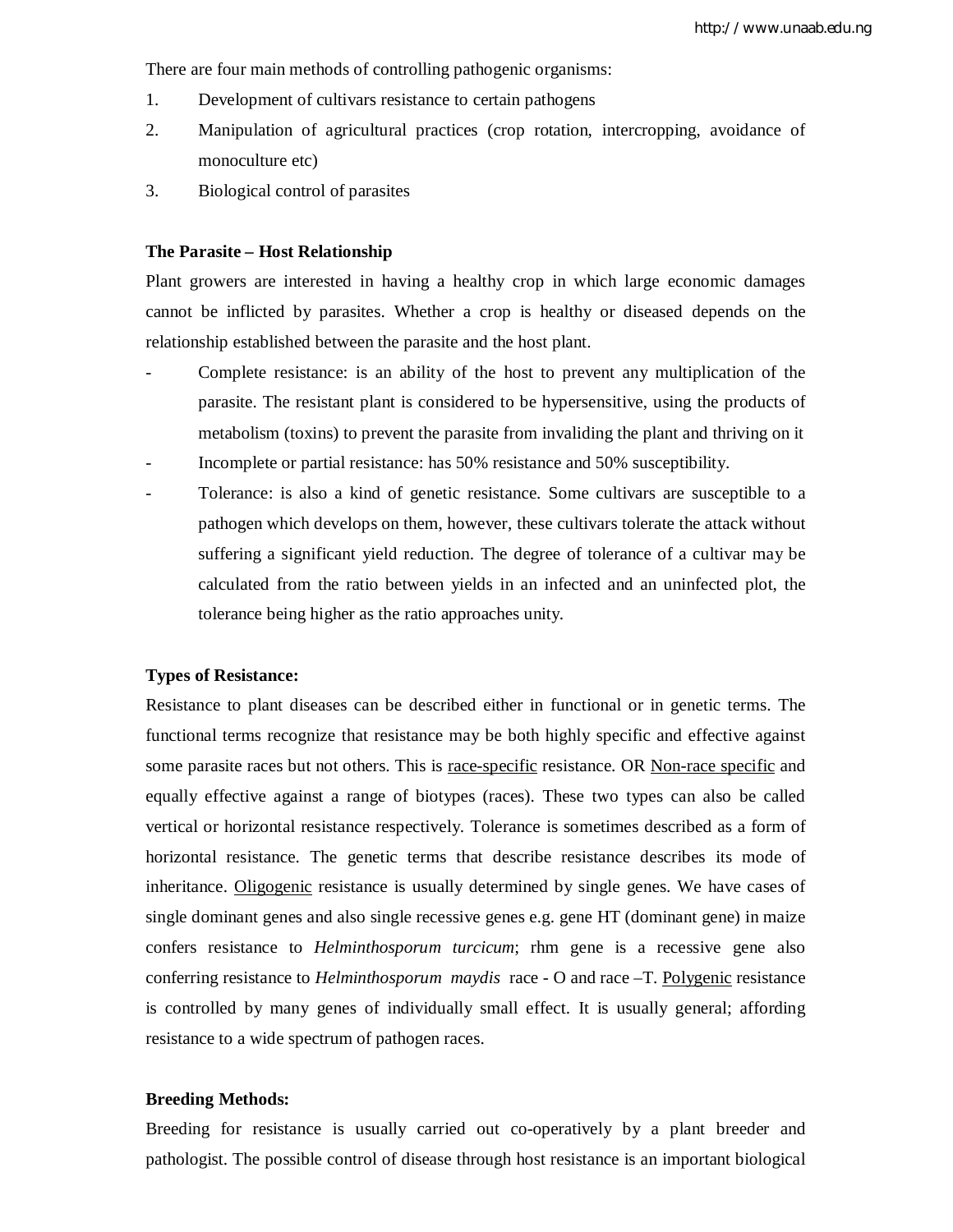principle that is well established. Breeding programmes designed to produce resistant varieties must obviously start with resistance conferring genes. Resistance most useful in plant breeding is that found in varieties of the same species. Sometimes however, adequate resistance does not appear to exist in cultivated species and then the breeder usually has two alternative sources. Firstly, he can search for resistance in related species or genera; secondly, is to attempt to induce resistance through mutagenic agents.

The best sources of resistance, nowadays, can be found in international nurseries. Most resistance genes have been transferred from wild relatives to cultivated crops, which saves breeders the trouble of having to go the long way of inter-specific hybridization. Local varieties and populations which are becoming extinct used to be more tolerant to parasites because of their genetic diversity and heterogeneity than the new high yielding cultivars, which are genetically uniform and homogeneous. The local varieties are therefore prospective sources of resistance genes, whether oligogenes or polygenes.

After resistance genes are known, they may be transferred to an adapted variety by standard hybridization procedures. Breeding for disease resistance differs in no fundamental way from breeding for other characteristics. Therefore, any of the various methods of breeding appropriate for the crop in question can be used in developing disease resistant varieties. When genes for resistance occur in existing commercial varieties, selection within these varieties will almost always promote the easiest and most satisfactory method of developing resistant strains. When adequate resistance is not found in commercial varieties, but only in types that cannot be used commercially, because of their unsuitable agronomic properties, either the backcross or pedigree method of breeding is usually used. With either method, one of the parents is select on the basis of demonstrated high level of resistance to maximum number of races and minimum number of genes controlling resistance and the other is chosen for its good agronomic or horticultural characteristics. If the resistant parent is wholly unadapted type, the backcross method is the logical option as a breeding procedure to transfer the gene for resistance unto the other parent. If, one the other hand the breeder is satisfied that the resistant parent can also contribute to improved adaptation, quality or yield, he may choose the pedigree or bulk methods of handling segregating generations. The pedigree method has been very widely used in breeding for disease resistance, and the majority of disease resistant varieties have been produced by this procedure.

In breeding for resistance, exposure to the disease, either in natural or artificially induced epiphytotics, is necessary to distinguish between the resistant and the susceptible plants. Epiphytotics is often irregular and light in natural conditions, therefore, induced epiphytotics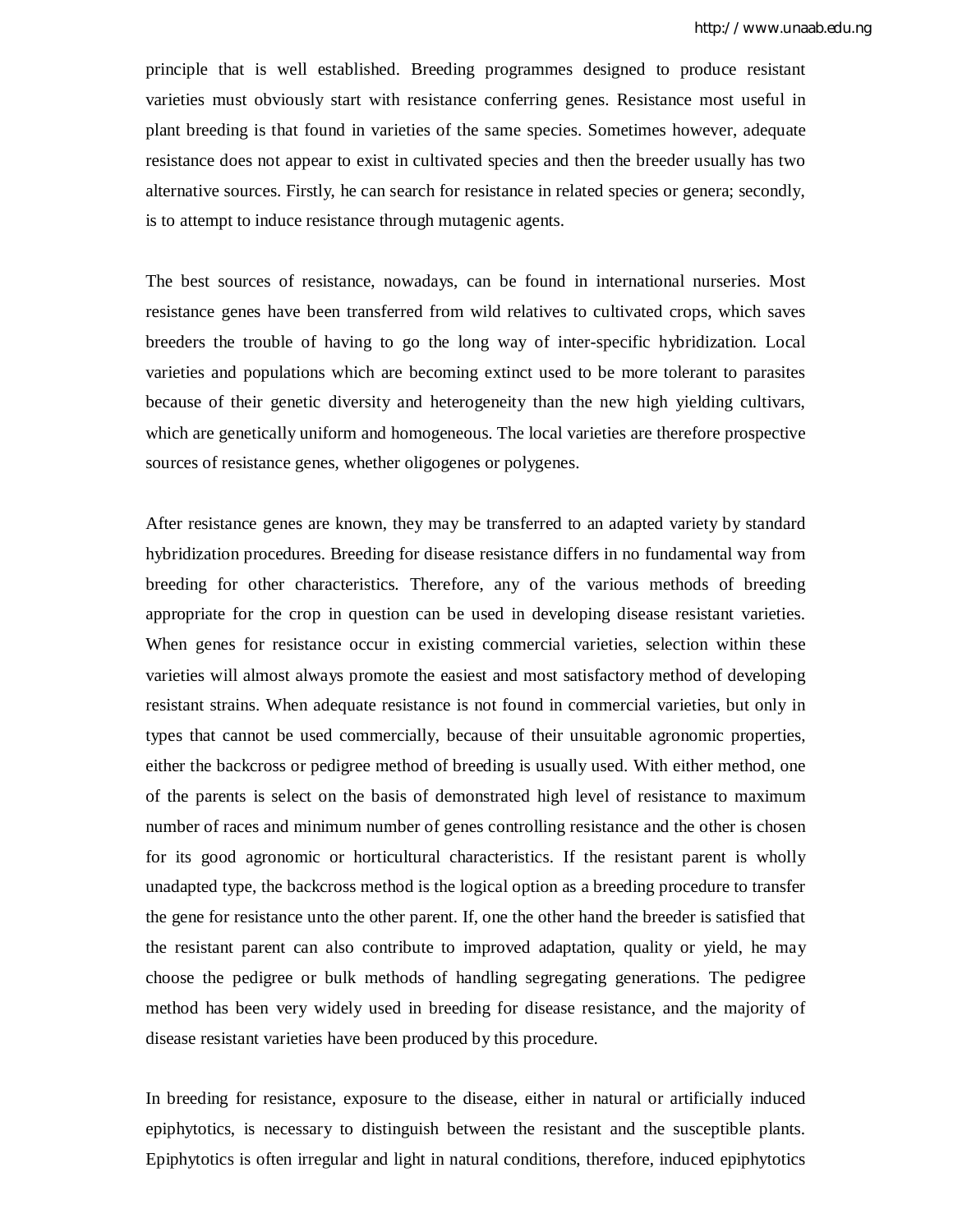will be more appropriate. Progeny tests of resistant plants are made to verify the inherent nature of the resistance and to ensure that uninfected plants have not merely escaped infection. The resultant strains will be selected both from the stand point of disease resistance and agronomic characters that will adapt them for agricultural use. In the final selection of varieties for the farmer to grow it is often necessary to compromise between superior disease resistance and superior adaptation when both characteristics are not found in the desired intensity in the same variety.

### **GERMPLASM CONSERVATION**

A wide range of plant species has evolved as a result of the interactions of diverse climatic, ecological and edaphic factors and the culmination of thousand of years of natural evolution, mutation and to some extent human manipulation. These species constitute a pool of diversity from which plant scientists tap the raw materials they need for their crop improvement programmes. Plant genetic diversity is a key ingredient for sustainable agricultural development. Germplasm is a term used to describe a collection of these genetic resources for an organism. The plant germplasm consists of the reproductive structures of plants through which genes are transmitted from one generation to another and may include pollen, anthers, or ovules.

For a long time the genetic diversity of crops was naturally preserved. However, in recent decades, there has been a rapid deterioration of natural resources resulting in loss of genetic diversity. The rapid increase in population has resulted in an ever increasing pressure on the environment and the destruction of natural habitats. Also, the shift to monoculture and more uniform varieties over the last few decades as the world strive to feed its ever increasing population and frequent famine and drought, has led to erosion of genetic diversity an biological resources in general. Overgrazing of most grasslands, an increase in both the number and frequency of bush fires and the spread of soil erosion have all played a major part in the reduction of genetic resources. There is therefore an urgent need to preserve and conserve this diversity, both ex-situ and in-situ, for future use in adapting crops to new and changing environmental conditions and to sustain increase in agricultural production and development.

For many species, in-situ and on-farm conservation in protected areas may be the most appropriate method of conserving the gene pool. For a conservation effort to be sustainable, the long term security of the germplasm must be assured as well as its availability and adequate information to make it useful. Conservation without utilization could become a burden, especially for developing countries. This is what ex-situ conservation is all about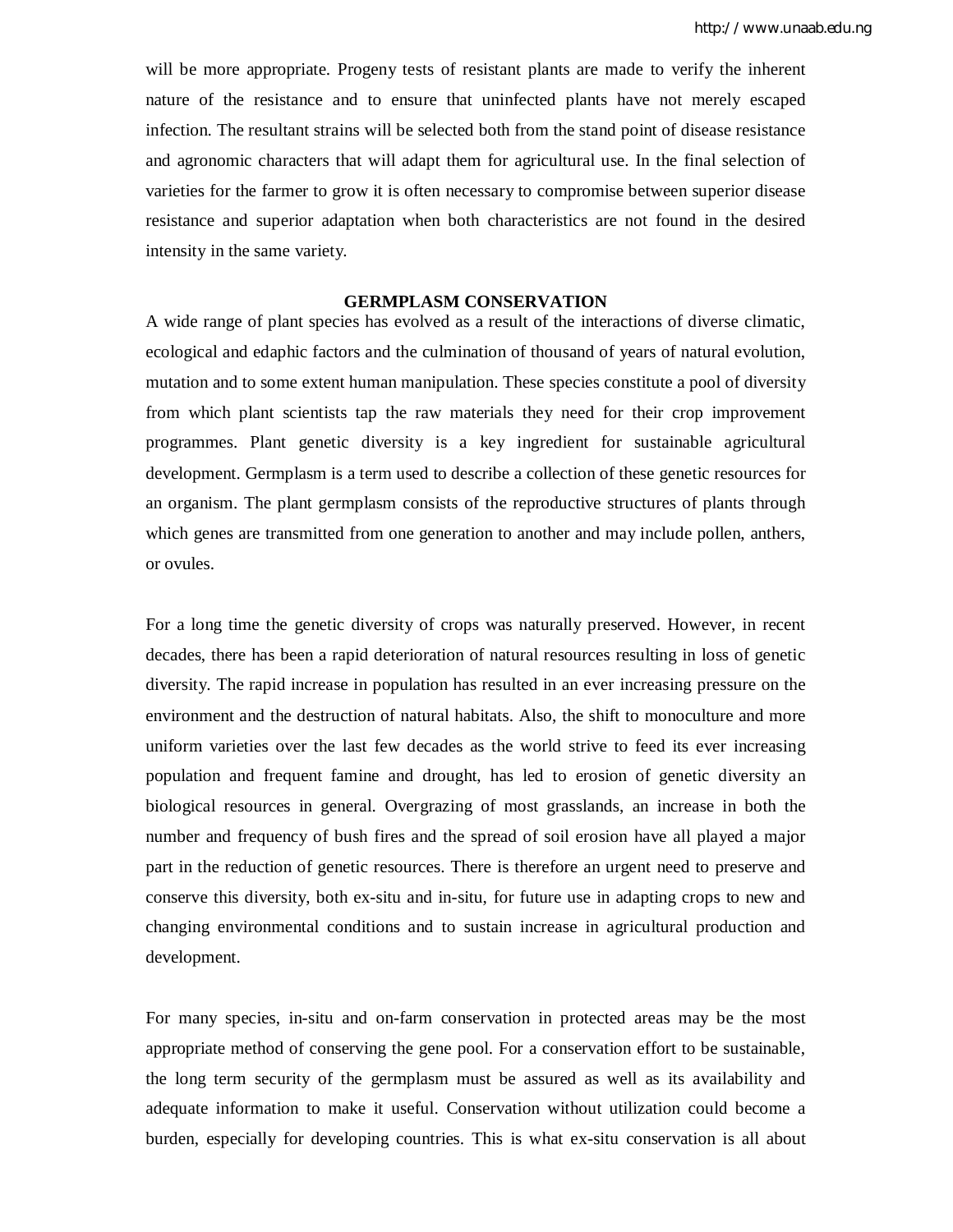because the long term conservation cannot be achieved in-situ. International plant Genetic Resources Institute (IPGRI) focuses especially on how best to conserve the genetic diversity of wild crop relatives and forest species ex-situ.

#### **Germplasm Collection:**

Before and during the 1970s, especially in Africa, very few collecting expeditions with the primary goal of conservation of germplasm took place. Most expeditions were rescue mission targeted at endangered species and the collecting of specific crop species of major priority; mostly cereals and grain legumes. The trend in recent years is towards specialized collecting and acquisition of the wild relatives of crop species. This will continue as plant breeding techniques become more advanced and the value of these wild relatives is increasingly recognized. Also, attention is increasingly being focused on a regional or country basis rather than on emergency situations to salvage endangered species.

The work of conserving crop plant genetic resources is more than just conserving variation per se, but also has to do with the effective use of the resources conserved. A collection methodology that can make important contributions to both objectives is the Core collections. It has over the past decades become an increasingly important aspect of conserving and utilizing crop garmplasm effectively.

### What is a Core Collection?

A core collection consists of a limited set of accessions of a crop species and its wild relative chosen to represent, with a minimum of repetitiveness, the genetic diversity and spectrum of a crop species and its wild relatives. The core should include as much as possible of its genetic diversity and provide potential users with a large amount of the available genetic variation of the crop gene pool in a workable number of accessions. It would therefore be useful to plant breeders seeking new characters which require screening techniques not possible with a large collection. Because each of the accessions in a core collection is, to some extent, representative of a number of accessions (from a particular area of the world or with some shared characters), the core can also be used as a point of entry to the active or base collections of a crop. Detailed research can be carried out on a core to obtain an effective picture of the characteristics of the gene pool as a whole.

The core collection has been able to solve two major problems militating against effective use of germplasm collection. Firstly, because of the emergency salvage mission embarked upon in the early 1970s, the volume of the collections that were assembled worldwide has far outgrown the management resources and regimes of the established gene banks. Secondly the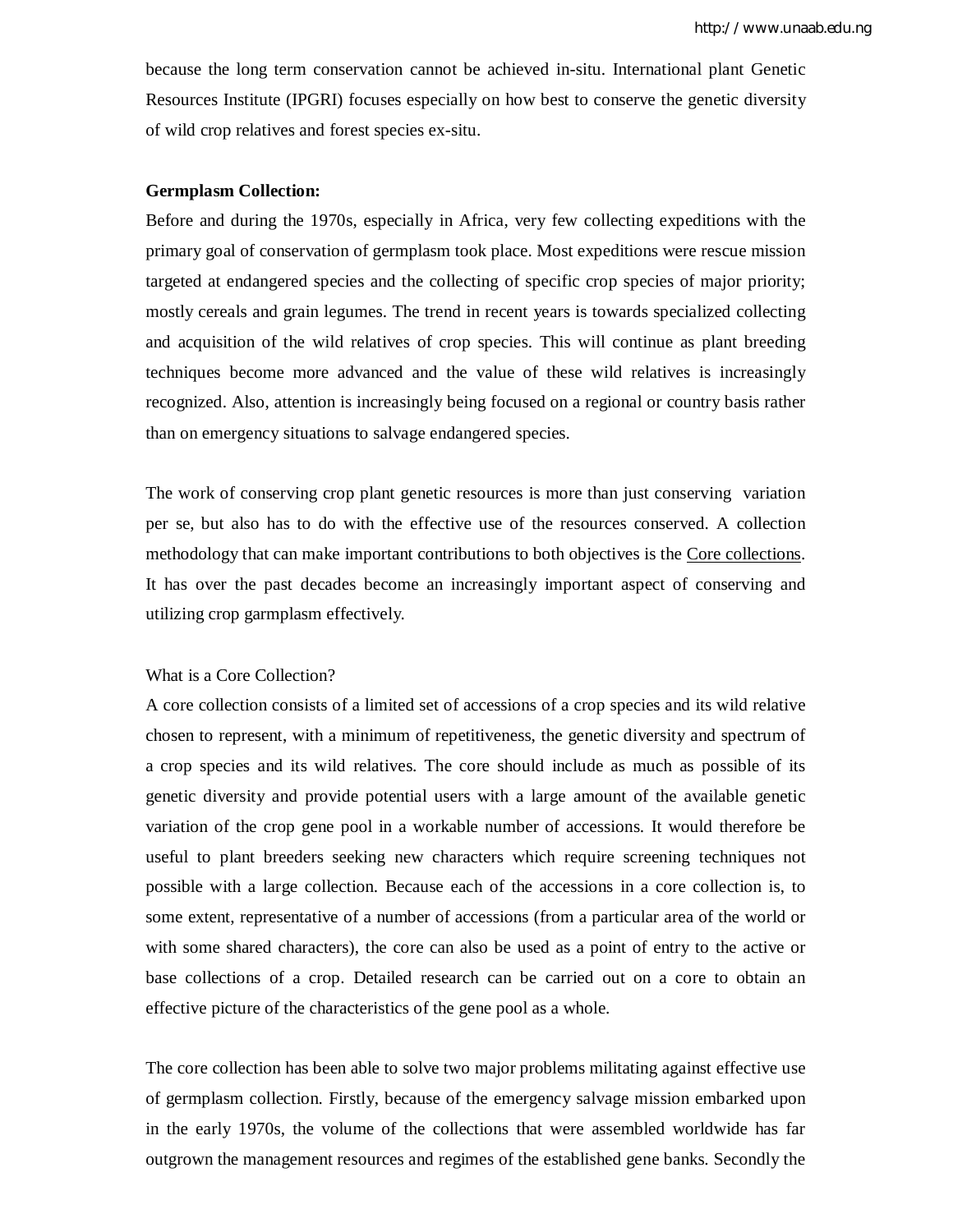use that has been made of these collections to bring about economically significant improvements in yield and profit has been patchy and often not up to the expectations of governments. Generally, this has been because gene bank managers have been unable to cope with the major task of evaluating their material to enable crop breeders to select from it the samples most likely to meet their needs.

#### **Germplasm Conservation:**

Conservation as defined by the United Nation (UN) means "the rational use of the earth's resources to achieve highest quality of living for mankind". It is the vital link between the acquisition and utilization of plant genetic resources and includes all the ways in which plant germplasm is stored and preserved. Germplasm can be conserved as seed, as vegetative materials, as tissue cultures or as living plants in- situ or ex-situ. One or more of these methods may be used for any crop. The needs of conservation and the resources devoted to it vary widely with the crop. The representative nature of the core makes it suitable for developing new methods of conservation such as ultra-dry seeds, in vitro or cryogenic storage. Curators are faced with the task of regenerating and multiplying old and neglected collections in the gene bank. They are also to monitor the viability of materials in the bank by routine seed testing.

#### **Characterization /Evaluation:**

Characterisation of the collected resources, prior to storage, is essential for further utilization. Thus, the potential of all accession needs to be assessed. Equally important is the information (passport data) that is collected during the collecting of the germplasm. The use of IPGR descriptor lists and collecting forms during collecting missions and the distribution of these forms to all collecting institutions and collectors has helped to standardize and initiate systematic characterization and documentation. The forms are designed to ensure that relevant information is collected during the collecting exercise. Characterization may be undertaken during the regeneration of old collections and sometimes during the multiplication of small-sized samples before their storage.

### **Use of germplasm in breeding programmes***:*

In cases where the germplasm is well characterized and documented, further evaluation leads to its use in breeding programmes:

- 1. Increased food production using stable, high-yielding varieties can be achieved by incorporating the useful adapted genotypes
- 2. High-yielding varieties of crops which are tolerate/resistance to insect attacks, diseases and various stresses such as drought or poor soil fertility can be developed by screening the germplasm collections